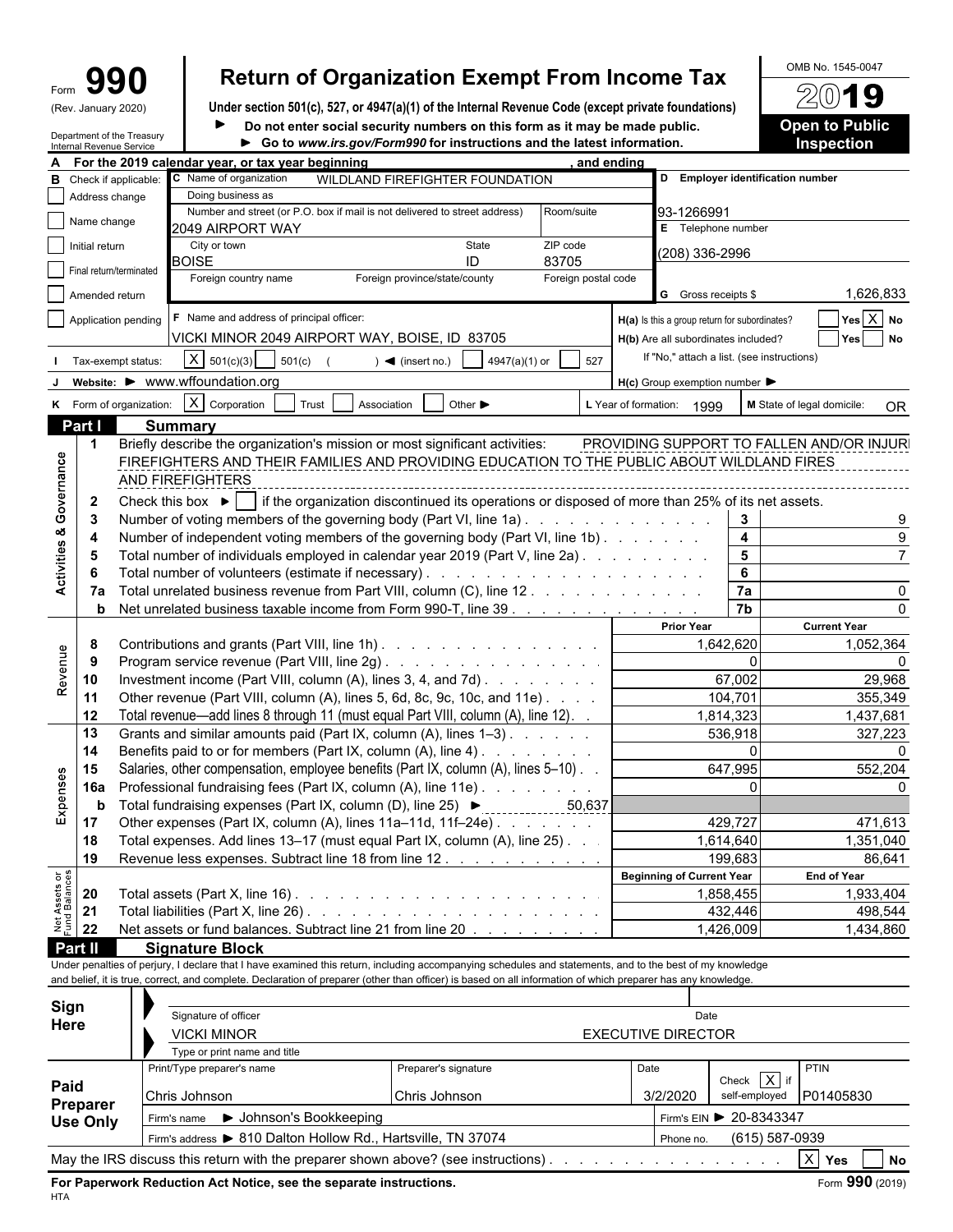|                         | Form 990 (2019) | WILDLAND FIREFIGHTER FOUNDATION                                                                                                                                                                                                                                                                                                                                                                | 93-1266991                        | Page 2       |
|-------------------------|-----------------|------------------------------------------------------------------------------------------------------------------------------------------------------------------------------------------------------------------------------------------------------------------------------------------------------------------------------------------------------------------------------------------------|-----------------------------------|--------------|
|                         | <b>Part III</b> | <b>Statement of Program Service Accomplishments</b>                                                                                                                                                                                                                                                                                                                                            |                                   |              |
|                         |                 | Check if Schedule O contains a response or note to any line in this Part III                                                                                                                                                                                                                                                                                                                   |                                   |              |
|                         |                 | Briefly describe the organization's mission:<br>PROVIDING SUPPORT TO FALLEN AND/OR INJURED FIREFIGHTERS AND THEIR FAMILIES AND PROVIDING<br>EDUCATION TO THE PUBLIC ABOUT WILDLAND FIRES AND FIREFIGHTERS                                                                                                                                                                                      |                                   |              |
| $\overline{\mathbf{2}}$ |                 | Did the organization undertake any significant program services during the year which were not listed on                                                                                                                                                                                                                                                                                       |                                   |              |
|                         |                 | If "Yes," describe these new services on Schedule O.                                                                                                                                                                                                                                                                                                                                           |                                   | Yes $ X $ No |
|                         |                 | Did the organization cease conducting, or make significant changes in how it conducts, any program                                                                                                                                                                                                                                                                                             |                                   | Yes $X$ No   |
|                         |                 | If "Yes," describe these changes on Schedule O.<br>Describe the organization's program service accomplishments for each of its three largest program services, as measured by<br>expenses. Section 501(c)(3) and 501(c)(4) organizations are required to report the amount of grants and allocations to others,<br>the total expenses, and revenue, if any, for each program service reported. |                                   |              |
| 4a                      |                 | (Code: ) (Expenses \$1,089,983 including grants of \$1,089,983 including transformation of \$1,089,983 including grants of \$2,223 (Revenue \$1,089,983 including grants of \$1,089,983 including grants of \$1,000 including \$1,000                                                                                                                                                          |                                   |              |
|                         |                 | ASSISTANCE TO FAMILIES OF FALLEN AND/OR INJURED WILDLAND FIREFIGHTERS: WFF provides direct grants                                                                                                                                                                                                                                                                                              |                                   |              |
|                         |                 | and benevolent assistance to help injured firefighters and their families, as well as families of<br>and benevolent assistance to help injured firefighters and their families, as well as families of                                                                                                                                                                                         |                                   |              |
|                         |                 | fallen firefighters, bereavement assistance and counseling, travel for medical and funeral                                                                                                                                                                                                                                                                                                     |                                   |              |
|                         |                 | services, benevolent assistance for basic living needs in hardship cases, and Christmas assistance<br>for the children through the Santa's Helpers program. During 2019, WFF supported over 500                                                                                                                                                                                                |                                   |              |
|                         |                 | firefighters and their families.                                                                                                                                                                                                                                                                                                                                                               |                                   |              |
|                         |                 |                                                                                                                                                                                                                                                                                                                                                                                                |                                   |              |
|                         |                 |                                                                                                                                                                                                                                                                                                                                                                                                |                                   |              |
|                         |                 |                                                                                                                                                                                                                                                                                                                                                                                                |                                   |              |
|                         |                 |                                                                                                                                                                                                                                                                                                                                                                                                |                                   |              |
|                         |                 |                                                                                                                                                                                                                                                                                                                                                                                                |                                   |              |
|                         |                 |                                                                                                                                                                                                                                                                                                                                                                                                |                                   |              |
|                         |                 | PUBLIC EDUCATION: WFF provides education to the public regarding the nature of wildfires and the                                                                                                                                                                                                                                                                                               |                                   |              |
|                         |                 | dangers and the effects on the wildland firefighters (the men and women who put their lives on the                                                                                                                                                                                                                                                                                             |                                   |              |
|                         |                 | line). WFF offices house a wildland firefighter museum, providing memoriabilia, photographs and                                                                                                                                                                                                                                                                                                | _________________________________ |              |
|                         |                 | educational materials on display to the public. During 2019 WFF staff also travelled to numerous                                                                                                                                                                                                                                                                                               |                                   |              |
|                         |                 | locations to provide public education.                                                                                                                                                                                                                                                                                                                                                         |                                   |              |
|                         |                 |                                                                                                                                                                                                                                                                                                                                                                                                |                                   |              |
|                         |                 |                                                                                                                                                                                                                                                                                                                                                                                                |                                   |              |
|                         |                 |                                                                                                                                                                                                                                                                                                                                                                                                |                                   |              |
|                         |                 |                                                                                                                                                                                                                                                                                                                                                                                                |                                   |              |
|                         |                 |                                                                                                                                                                                                                                                                                                                                                                                                |                                   |              |
|                         | 4c (Code:       | ) (Expenses \$ including grants of \$ ) (Revenue \$                                                                                                                                                                                                                                                                                                                                            |                                   |              |
|                         |                 |                                                                                                                                                                                                                                                                                                                                                                                                |                                   |              |
|                         |                 |                                                                                                                                                                                                                                                                                                                                                                                                |                                   |              |
|                         |                 |                                                                                                                                                                                                                                                                                                                                                                                                |                                   |              |
|                         |                 |                                                                                                                                                                                                                                                                                                                                                                                                |                                   |              |
|                         |                 |                                                                                                                                                                                                                                                                                                                                                                                                |                                   |              |
|                         |                 |                                                                                                                                                                                                                                                                                                                                                                                                |                                   |              |
|                         |                 |                                                                                                                                                                                                                                                                                                                                                                                                |                                   |              |
|                         |                 |                                                                                                                                                                                                                                                                                                                                                                                                |                                   |              |
|                         |                 |                                                                                                                                                                                                                                                                                                                                                                                                |                                   |              |
|                         |                 |                                                                                                                                                                                                                                                                                                                                                                                                |                                   |              |
|                         |                 | 4d Other program services (Describe on Schedule O.)                                                                                                                                                                                                                                                                                                                                            |                                   |              |
|                         | (Expenses \$    | 0) (Revenue \$<br>0 including grants of \$                                                                                                                                                                                                                                                                                                                                                     |                                   |              |
|                         |                 | 1,125,598<br><b>4e</b> Total program service expenses                                                                                                                                                                                                                                                                                                                                          |                                   |              |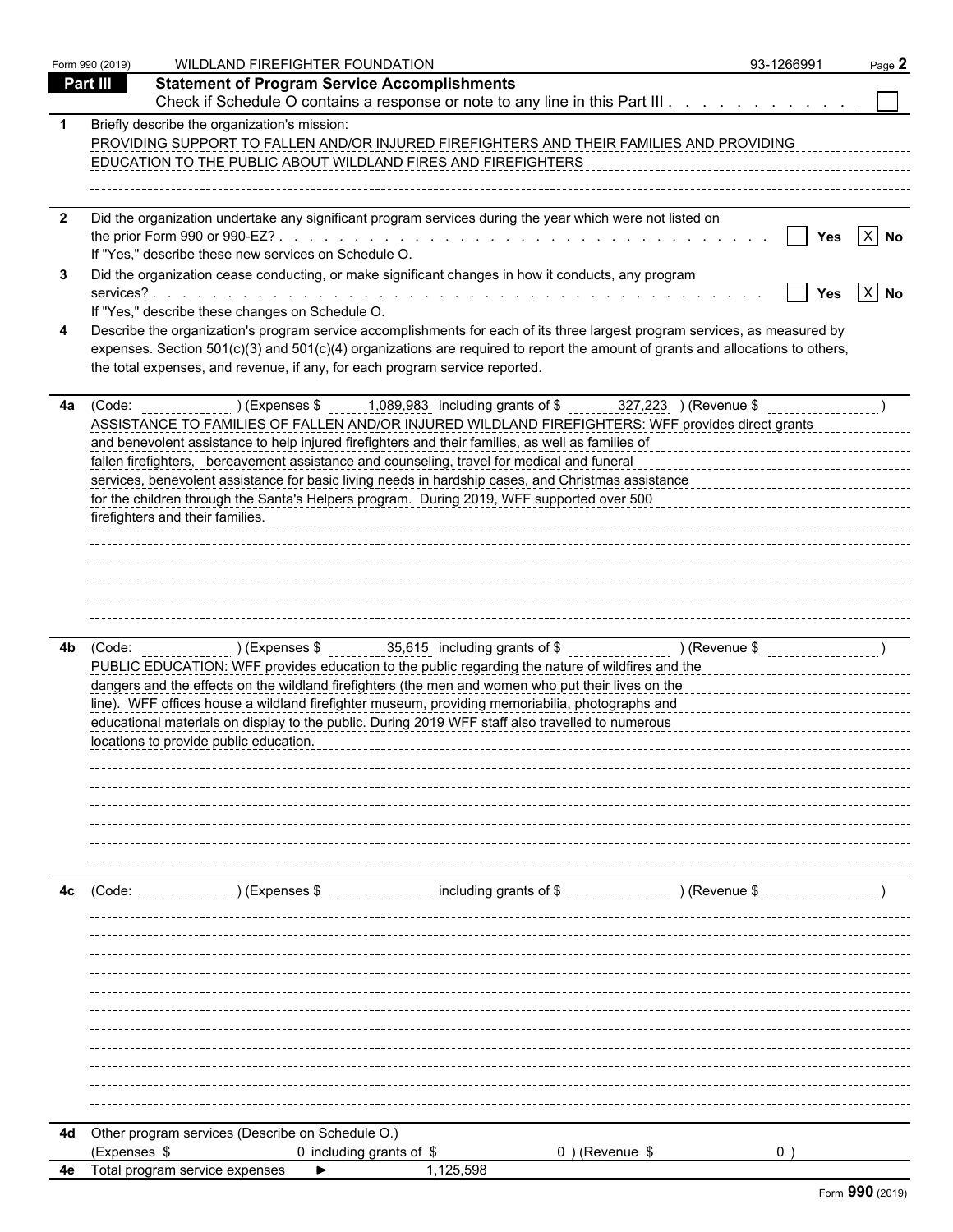| WILDLAND FIREFIGHTER FOUNDATION<br>Form 990 (2019)                                                              | 93-1266991 |     | Page $3$ |
|-----------------------------------------------------------------------------------------------------------------|------------|-----|----------|
| <b>Part IV</b><br><b>Checklist of Required Schedules</b>                                                        |            |     |          |
|                                                                                                                 |            | Yes | No       |
| Is the organization described in section 501(c)(3) or $4947(a)(1)$ (other than a private foundation)? If "Yes," |            |     |          |

|                | Is the organization described in section 501(c)(3) or $4947(a)(1)$ (other than a private foundation)? If "Yes,"<br>complete Schedule A.                                                                                                                                                                                                                                                                                      | $\mathbf{1}$         | $\boldsymbol{\mathsf{X}}$ |                              |  |
|----------------|------------------------------------------------------------------------------------------------------------------------------------------------------------------------------------------------------------------------------------------------------------------------------------------------------------------------------------------------------------------------------------------------------------------------------|----------------------|---------------------------|------------------------------|--|
|                | 2 Is the organization required to complete Schedule B, Schedule of Contributors (see instructions)?                                                                                                                                                                                                                                                                                                                          | $\overline{2}$       | $\mathsf{X}$              |                              |  |
|                | 3 Did the organization engage in direct or indirect political campaign activities on behalf of or in opposition to                                                                                                                                                                                                                                                                                                           | $3^{\circ}$          |                           | $\times$                     |  |
|                | 4 Section 501(c)(3) organizations. Did the organization engage in lobbying activities, or have a section 501(h)                                                                                                                                                                                                                                                                                                              | $\overline{4}$       |                           | $\times$                     |  |
|                | 5 Is the organization a section $501(c)(4)$ , $501(c)(5)$ , or $501(c)(6)$ organization that receives membership dues,<br>assessments, or similar amounts as defined in Revenue Procedure 98-19? If "Yes," complete Schedule C, Part III                                                                                                                                                                                     | 5                    |                           | X                            |  |
|                | 6 Did the organization maintain any donor advised funds or any similar funds or accounts for which donors<br>have the right to provide advice on the distribution or investment of amounts in such funds or accounts? If                                                                                                                                                                                                     | 6                    |                           | X                            |  |
| $\overline{7}$ | Did the organization receive or hold a conservation easement, including easements to preserve open space,<br>the environment, historic land areas, or historic structures? If "Yes," complete Schedule D, Part II.                                                                                                                                                                                                           | $\overline{7}$       |                           | $\times$                     |  |
|                | 8 Did the organization maintain collections of works of art, historical treasures, or other similar assets? If "Yes,"                                                                                                                                                                                                                                                                                                        | 8                    |                           | $\mathsf{X}$                 |  |
|                | 9 Did the organization report an amount in Part X, line 21, for escrow or custodial account liability, serve as a<br>custodian for amounts not listed in Part X; or provide credit counseling, debt management, credit repair, or debt                                                                                                                                                                                       | 9                    |                           | $\times$                     |  |
| 10             | Did the organization, directly or through a related organization, hold assets in donor-restricted endowments                                                                                                                                                                                                                                                                                                                 | 10 I                 | $\mathsf{X}$              |                              |  |
|                | 11 If the organization's answer to any of the following questions is "Yes," then complete Schedule D, Parts VI,<br>VII, VIII, IX, or X as applicable.                                                                                                                                                                                                                                                                        |                      |                           |                              |  |
|                | a Did the organization report an amount for land, buildings, and equipment in Part X, line 10? If "Yes," complete                                                                                                                                                                                                                                                                                                            | $11a$ $\times$       |                           |                              |  |
|                | <b>b</b> Did the organization report an amount for investments—other securities in Part X, line 12, that is 5% or more<br>of its total assets reported in Part X, line 16? If "Yes," complete Schedule D, Part VII.                                                                                                                                                                                                          | 11 <sub>b</sub>      |                           | X                            |  |
|                | c Did the organization report an amount for investments—program related in Part X, line 13, that is 5% or more<br>of its total assets reported in Part X, line 16? If "Yes," complete Schedule D, Part VIII.                                                                                                                                                                                                                 | $11c$ $\times$       |                           |                              |  |
|                | d Did the organization report an amount for other assets in Part X, line 15, that is 5% or more of its total assets<br>reported in Part X, line 16? If "Yes," complete Schedule D, Part IX.                                                                                                                                                                                                                                  | 11d                  |                           | X                            |  |
|                | e Did the organization report an amount for other liabilities in Part X, line 25? If "Yes," complete Schedule D, Part X. .<br>f Did the organization's separate or consolidated financial statements for the tax year include a footnote that addresses                                                                                                                                                                      | 11e                  | $\mathsf{X}$              |                              |  |
|                | the organization's liability for uncertain tax positions under FIN 48 (ASC 740)? If "Yes," complete Schedule D, Part X.<br>12a Did the organization obtain separate, independent audited financial statements for the tax year? If "Yes," complete                                                                                                                                                                           | 11f<br>$12a \quad X$ |                           | X                            |  |
|                | <b>b</b> Was the organization included in consolidated, independent audited financial statements for the tax year? If "Yes,"<br>and if the organization answered "No" to line 12a, then completing Schedule D, Parts XI and XII is optional                                                                                                                                                                                  | l 12b                |                           | X                            |  |
| 13             | Is the organization a school described in section $170(b)(1)(A)(ii)?$ If "Yes," complete Schedule E                                                                                                                                                                                                                                                                                                                          | 13                   |                           | $\mathsf{X}$                 |  |
|                | 14a Did the organization maintain an office, employees, or agents outside of the United States?<br><b>b</b> Did the organization have aggregate revenues or expenses of more than \$10,000 from grantmaking,<br>fundraising, business, investment, and program service activities outside the United States, or aggregate<br>foreign investments valued at \$100,000 or more? If "Yes," complete Schedule F, Parts I and IV. | 14a<br>l 14b         |                           | $\mathsf{X}$<br>$\mathsf{X}$ |  |
| 15             | Did the organization report on Part IX, column (A), line 3, more than \$5,000 of grants or other assistance to or                                                                                                                                                                                                                                                                                                            | 15                   |                           | $\mathsf{X}$                 |  |
|                | 16 Did the organization report on Part IX, column (A), line 3, more than \$5,000 of aggregate grants or other<br>assistance to or for foreign individuals? If "Yes," complete Schedule F, Parts III and IV.                                                                                                                                                                                                                  | 16                   |                           | $\mathsf{X}$                 |  |
|                | 17 Did the organization report a total of more than \$15,000 of expenses for professional fundraising services<br>on Part IX, column (A), lines 6 and 11e? If "Yes," complete Schedule G, Part I (see instructions).                                                                                                                                                                                                         | 17 <sup>1</sup>      | $\mathsf{X}$              |                              |  |
|                | 18 Did the organization report more than \$15,000 total of fundraising event gross income and contributions on                                                                                                                                                                                                                                                                                                               | 18                   | $\mathsf{X}$              |                              |  |
| 19             | Did the organization report more than \$15,000 of gross income from gaming activities on Part VIII, line 9a?                                                                                                                                                                                                                                                                                                                 | 19                   | $\mathsf{X}$              |                              |  |
|                | 20a Did the organization operate one or more hospital facilities? If "Yes," complete Schedule H                                                                                                                                                                                                                                                                                                                              | 20a                  |                           | $\mathsf{X}$                 |  |
|                | b If "Yes" to line 20a, did the organization attach a copy of its audited financial statements to this return?                                                                                                                                                                                                                                                                                                               | 20b                  |                           |                              |  |
| 21             | Did the organization report more than \$5,000 of grants or other assistance to any domestic organization or<br>domestic government on Part IX, column (A), line 1? If "Yes," complete Schedule I, Parts I and II.                                                                                                                                                                                                            | 21                   |                           |                              |  |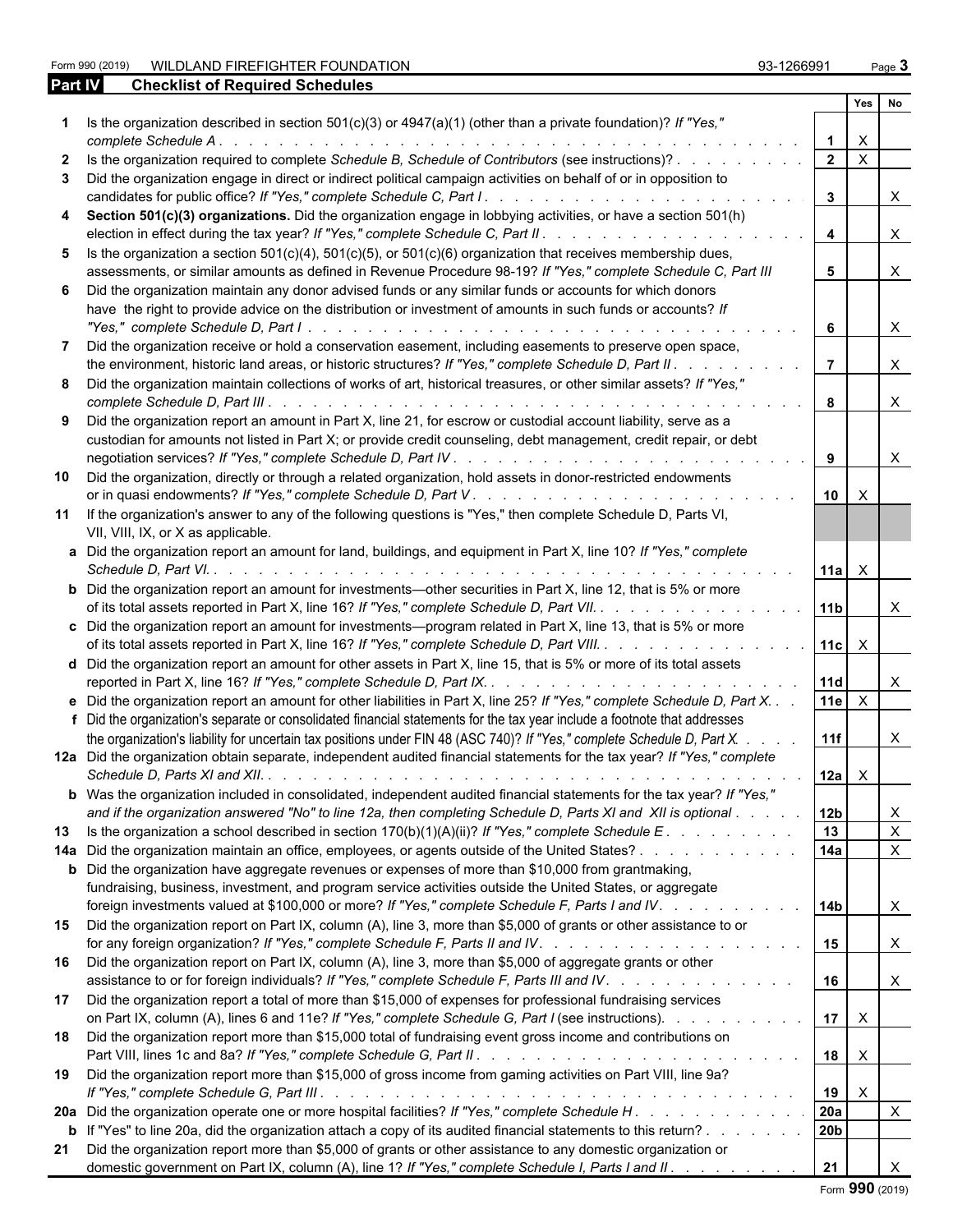|               |                                                                                                                             |                 | Yes             | l No         |  |
|---------------|-----------------------------------------------------------------------------------------------------------------------------|-----------------|-----------------|--------------|--|
|               | 22 Did the organization report more than \$5,000 of grants or other assistance to or for domestic individuals on            |                 |                 |              |  |
|               |                                                                                                                             | 22              | $\mathsf{X}$    |              |  |
| 23            | Did the organization answer "Yes" to Part VII, Section A, line 3, 4, or 5 about compensation of the                         |                 |                 |              |  |
|               | organization's current and former officers, directors, trustees, key employees, and highest compensated                     |                 |                 |              |  |
|               |                                                                                                                             | 23              |                 | $\times$     |  |
|               | 24a Did the organization have a tax-exempt bond issue with an outstanding principal amount of more than                     |                 |                 |              |  |
|               | \$100,000 as of the last day of the year, that was issued after December 31, 2002? If "Yes," answer lines                   |                 |                 |              |  |
|               |                                                                                                                             | 24a             |                 |              |  |
|               | <b>b</b> Did the organization invest any proceeds of tax-exempt bonds beyond a temporary period exception?                  | 24 <sub>b</sub> |                 |              |  |
|               | c Did the organization maintain an escrow account other than a refunding escrow at any time during the year                 |                 |                 |              |  |
|               |                                                                                                                             | 24с             |                 |              |  |
|               | d Did the organization act as an "on behalf of" issuer for bonds outstanding at any time during the year?                   | <b>24d</b>      |                 |              |  |
|               | 25a Section 501(c)(3), 501(c)(4), and 501(c)(29) organizations. Did the organization engage in an excess benefit            |                 |                 |              |  |
|               | transaction with a disqualified person during the year? If "Yes," complete Schedule L, Part I.                              | <b>25a</b>      |                 |              |  |
|               | <b>b</b> Is the organization aware that it engaged in an excess benefit transaction with a disqualified person in a         |                 |                 |              |  |
|               | prior year, and that the transaction has not been reported on any of the organization's prior Forms 990 or                  |                 |                 |              |  |
|               |                                                                                                                             |                 |                 |              |  |
|               |                                                                                                                             | 25 <sub>b</sub> |                 | X            |  |
|               | 26 Did the organization report any amount on Part X, line 5 or 22, for receivables from or payables to any current          |                 |                 |              |  |
|               | or former officer, director, trustee, key employee, creator or founder, substantial contributor, or 35%                     |                 |                 |              |  |
|               | controlled entity or family member of any of these persons? If "Yes," complete Schedule L, Part II.                         | 26              |                 |              |  |
| 27            | Did the organization provide a grant or other assistance to any current or former officer, director, trustee, key           |                 |                 |              |  |
|               | employee, creator or founder, substantial contributor or employee thereof, a grant selection committee                      |                 |                 |              |  |
|               | member, or to a 35% controlled entity (including an employee thereof) or family member of any of these                      |                 |                 |              |  |
|               |                                                                                                                             | 27              |                 |              |  |
|               | 28 Was the organization a party to a business transaction with one of the following parties (see Schedule L,                |                 |                 |              |  |
|               | Part IV instructions, for applicable filing thresholds, conditions, and exceptions):                                        |                 |                 |              |  |
|               | a A current or former officer, director, trustee, key employee, creator or founder, or substantial contributor? If          |                 |                 |              |  |
|               |                                                                                                                             | 28a             |                 | X            |  |
|               | <b>b</b> A family member of any individual described in line 28a? If "Yes," complete Schedule L, Part IV                    | 28 <sub>b</sub> |                 | $\mathsf{X}$ |  |
|               | c A 35% controlled entity of one or more individuals and/or organizations described in lines 28a or 28b? If                 |                 |                 |              |  |
|               |                                                                                                                             | 28c             |                 | Х            |  |
| 29            | Did the organization receive more than \$25,000 in non-cash contributions? If "Yes," complete Schedule M.                   |                 |                 | $\mathsf{X}$ |  |
| 30            | Did the organization receive contributions of art, historical treasures, or other similar assets, or qualified              |                 |                 |              |  |
|               |                                                                                                                             | 30              |                 | X            |  |
| 31            | Did the organization liquidate, terminate, or dissolve and cease operations? If "Yes," complete Schedule N, Part I          | 31              |                 | X            |  |
| 32            | Did the organization sell, exchange, dispose of, or transfer more than 25% of its net assets?                               |                 |                 |              |  |
|               |                                                                                                                             | 32              |                 | $\mathsf{X}$ |  |
| 33            | Did the organization own 100% of an entity disregarded as separate from the organization under Regulations                  |                 |                 |              |  |
|               |                                                                                                                             | 33              |                 |              |  |
|               |                                                                                                                             |                 |                 | $\mathsf{X}$ |  |
|               | 34 Was the organization related to any tax-exempt or taxable entity? If "Yes," complete Schedule R, Part II,                |                 |                 |              |  |
|               |                                                                                                                             | 34              |                 | X            |  |
|               | 35a Did the organization have a controlled entity within the meaning of section 512(b)(13)?                                 | 35a             |                 |              |  |
|               | <b>b</b> If "Yes" to line 35a, did the organization receive any payment from or engage in any transaction with a controlled |                 |                 |              |  |
|               | entity within the meaning of section 512(b)(13)? If "Yes," complete Schedule R, Part V, line 2                              | 35b             |                 |              |  |
|               | 36 Section 501(c)(3) organizations. Did the organization make any transfers to an exempt non-charitable related             |                 |                 |              |  |
|               |                                                                                                                             | 36              |                 | X            |  |
|               | 37 Did the organization conduct more than 5% of its activities through an entity that is not a related organization         |                 |                 |              |  |
|               | and that is treated as a partnership for federal income tax purposes? If "Yes," complete Schedule R, Part VI.               | 37              |                 | X            |  |
| 38            | Did the organization complete Schedule O and provide explanations in Schedule O for Part VI, lines 11b and                  |                 |                 |              |  |
|               |                                                                                                                             | $38$ $\times$   |                 |              |  |
| <b>Part V</b> | <b>Statements Regarding Other IRS Filings and Tax Compliance</b>                                                            |                 |                 |              |  |
|               | Check if Schedule O contains a response or note to any line in this Part V                                                  |                 |                 |              |  |
|               |                                                                                                                             |                 |                 |              |  |
|               |                                                                                                                             |                 | $Yes$ No        |              |  |
| 1a            | Enter the number reported in Box 3 of Form 1096. Enter -0- if not applicable   1a                                           |                 |                 |              |  |
|               | $\vert$ 1b<br>Enter the number of Forms W-2G included in line 1a. Enter -0- if not applicable                               |                 |                 |              |  |
|               | Did the organization comply with backup withholding rules for reportable payments to vendors and reportable                 |                 |                 |              |  |
|               |                                                                                                                             | 1 <sub>c</sub>  |                 | $\mathsf{X}$ |  |
|               |                                                                                                                             |                 | Form 990 (2019) |              |  |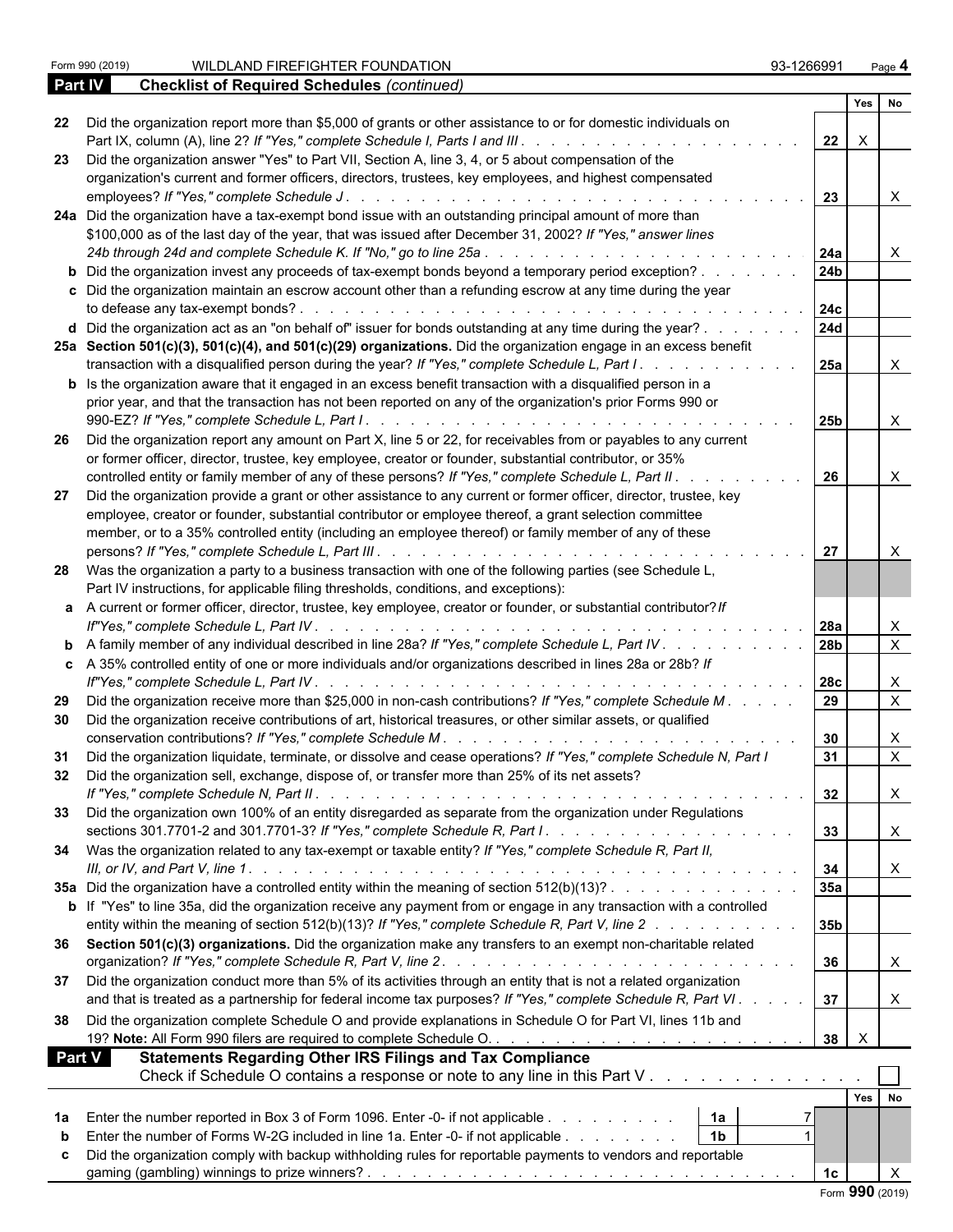|             | Form 990 (2019) | WILDLAND FIREFIGHTER FOUNDATION                                                                                                                                                                   | 93-1266991      |              | Page 5                    |  |
|-------------|-----------------|---------------------------------------------------------------------------------------------------------------------------------------------------------------------------------------------------|-----------------|--------------|---------------------------|--|
| Part V      |                 | Statements Regarding Other IRS Filings and Tax Compliance (continued)                                                                                                                             |                 |              |                           |  |
|             |                 |                                                                                                                                                                                                   |                 | Yes          | No                        |  |
|             |                 | 2a Enter the number of employees reported on Form W-3, Transmittal of Wage and Tax                                                                                                                |                 |              |                           |  |
|             |                 | Statements, filed for the calendar year ending with or within the year covered by this return.<br><b>2a</b>                                                                                       |                 |              |                           |  |
|             |                 | b If at least one is reported on line 2a, did the organization file all required federal employment tax returns?.                                                                                 | 2 <sub>b</sub>  | $\mathsf{X}$ |                           |  |
|             |                 | Note: If the sum of lines 1a and 2a is greater than 250, you may be required to e-file. (see instructions)                                                                                        |                 |              |                           |  |
|             |                 | 3a Did the organization have unrelated business gross income of \$1,000 or more during the year?.                                                                                                 | 3a              |              |                           |  |
| b           |                 | If "Yes," has it filed a Form 990-T for this year? If "No" to line 3b, provide an explanation on Schedule O                                                                                       | 3 <sub>b</sub>  |              |                           |  |
|             |                 | 4a At any time during the calendar year, did the organization have an interest in, or a signature or other authority over,                                                                        |                 |              |                           |  |
|             |                 | a financial account in a foreign country (such as a bank account, securities account, or other financial account)?                                                                                | 4a              |              |                           |  |
|             |                 | <b>b</b> If "Yes," enter the name of the foreign country ▶<br>See instructions for filing requirements for FinCEN Form 114, Report of Foreign Bank and Financial Accounts (FBAR).                 |                 |              |                           |  |
|             |                 | 5a Was the organization a party to a prohibited tax shelter transaction at any time during the tax year?.                                                                                         | 5a              |              | X                         |  |
|             |                 | Did any taxable party notify the organization that it was or is a party to a prohibited tax shelter transaction?.                                                                                 | 5 <sub>b</sub>  |              | $\times$                  |  |
| c.          |                 |                                                                                                                                                                                                   | 5c              |              |                           |  |
|             |                 | 6a Does the organization have annual gross receipts that are normally greater than \$100,000, and did the                                                                                         |                 |              |                           |  |
|             |                 | organization solicit any contributions that were not tax deductible as charitable contributions?.                                                                                                 | 6a              |              | X                         |  |
|             |                 | b If "Yes," did the organization include with every solicitation an express statement that such contributions or                                                                                  |                 |              |                           |  |
|             |                 | gifts were not tax deductible?.                                                                                                                                                                   | 6b              |              |                           |  |
|             |                 | Organizations that may receive deductible contributions under section 170(c).                                                                                                                     |                 |              |                           |  |
|             |                 | a Did the organization receive a payment in excess of \$75 made partly as a contribution and partly for goods                                                                                     |                 |              |                           |  |
|             |                 | and services provided to the payor?.<br>de la caractería de la caractería de la caractería de la caractería                                                                                       | 7a              |              |                           |  |
|             |                 | <b>b</b> If "Yes," did the organization notify the donor of the value of the goods or services provided?                                                                                          | 7 <sub>b</sub>  |              |                           |  |
|             |                 | c Did the organization sell, exchange, or otherwise dispose of tangible personal property for which it was                                                                                        |                 |              |                           |  |
|             |                 | required to file Form 8282?<br>de la caractería de la caractería de la caractería de la caractería                                                                                                | 7c              |              | X                         |  |
|             |                 | d If "Yes," indicate the number of Forms 8282 filed during the year                                                                                                                               |                 |              |                           |  |
|             |                 | Did the organization receive any funds, directly or indirectly, to pay premiums on a personal benefit contract?.                                                                                  | 7e              |              | X                         |  |
|             |                 | Did the organization, during the year, pay premiums, directly or indirectly, on a personal benefit contract? .                                                                                    | 7f              |              | $\mathsf{X}$              |  |
|             |                 | If the organization received a contribution of qualified intellectual property, did the organization file Form 8899 as required?.                                                                 | 7g              |              |                           |  |
|             |                 | If the organization received a contribution of cars, boats, airplanes, or other vehicles, did the organization file a Form 1098-C?.                                                               | $\overline{7h}$ |              | X                         |  |
| 8           |                 | Sponsoring organizations maintaining donor advised funds. Did a donor advised fund maintained by the                                                                                              |                 |              |                           |  |
|             |                 | sponsoring organization have excess business holdings at any time during the year?.                                                                                                               | 8               |              |                           |  |
| 9           |                 | Sponsoring organizations maintaining donor advised funds.                                                                                                                                         | 9a              |              |                           |  |
|             |                 | Did the sponsoring organization make any taxable distributions under section 4966?.                                                                                                               | 9 <sub>b</sub>  |              |                           |  |
|             |                 | Did the sponsoring organization make a distribution to a donor, donor advisor, or related person?                                                                                                 |                 |              |                           |  |
|             |                 | Section 501(c)(7) organizations. Enter:                                                                                                                                                           |                 |              |                           |  |
| a           |                 | Initiation fees and capital contributions included on Part VIII, line 12<br>10a<br>10 <sub>b</sub><br>Gross receipts, included on Form 990, Part VIII, line 12, for public use of club facilities |                 |              |                           |  |
|             |                 | Section 501(c)(12) organizations. Enter:                                                                                                                                                          |                 |              |                           |  |
|             |                 | 11a                                                                                                                                                                                               |                 |              |                           |  |
| b           |                 | Gross income from other sources (Do not net amounts due or paid to other sources                                                                                                                  |                 |              |                           |  |
|             |                 | 11 <sub>b</sub>                                                                                                                                                                                   |                 |              |                           |  |
|             |                 | 12a Section 4947(a)(1) non-exempt charitable trusts. Is the organization filing Form 990 in lieu of Form 1041?.                                                                                   | 12a             |              |                           |  |
| $\mathbf b$ |                 | 12 <sub>b</sub><br>If "Yes," enter the amount of tax-exempt interest received or accrued during the year                                                                                          |                 |              |                           |  |
| 13          |                 | Section 501(c)(29) qualified nonprofit health insurance issuers.                                                                                                                                  |                 |              |                           |  |
|             |                 | a Is the organization licensed to issue qualified health plans in more than one state?.                                                                                                           | 13a             |              |                           |  |
|             |                 | Note: See the instructions for additional information the organization must report on Schedule O.                                                                                                 |                 |              |                           |  |
|             |                 | <b>b</b> Enter the amount of reserves the organization is required to maintain by the states in which                                                                                             |                 |              |                           |  |
|             |                 |                                                                                                                                                                                                   |                 |              |                           |  |
|             |                 | 13c                                                                                                                                                                                               |                 |              |                           |  |
| 14a         |                 | Did the organization receive any payments for indoor tanning services during the tax year?                                                                                                        | 14a             |              | $\boldsymbol{\mathsf{X}}$ |  |
| $\mathbf b$ |                 | If "Yes," has it filed a Form 720 to report these payments? If "No," provide an explanation on Schedule O.                                                                                        | 14 <sub>b</sub> |              |                           |  |
| 15          |                 | Is the organization subject to the section 4960 tax on payment(s) of more than \$1,000,000 in remuneration or                                                                                     |                 |              |                           |  |
|             |                 | excess parachute payment(s) during the year.<br>and a complete that the complete the complete the complete the complete the complete the complete the complete                                    | 15              |              | X                         |  |
|             |                 | If "Yes," see instructions and file Form 4720, Schedule N.                                                                                                                                        |                 |              |                           |  |
| 16          |                 | Is the organization an educational institution subject to the section 4968 excise tax on net investment income?                                                                                   | 16              |              | Χ                         |  |
|             |                 | If "Yes," complete Form 4720, Schedule O.                                                                                                                                                         |                 |              |                           |  |
|             |                 |                                                                                                                                                                                                   |                 |              |                           |  |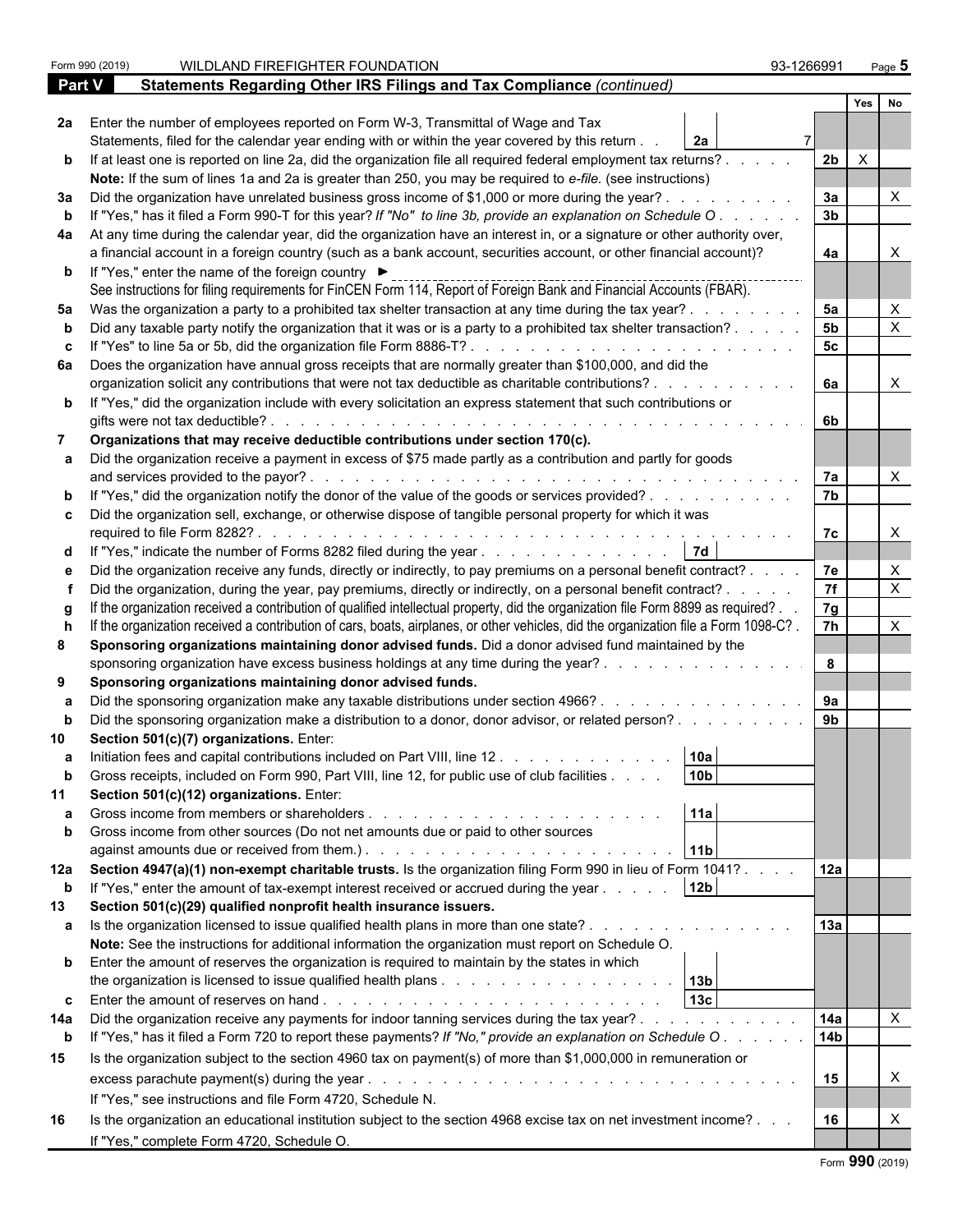Form 990 (2019) WILDLAND FIREFIGHTER FOUNDATION 93-1266991 Page **6 Part VI Governance, Management, and Disclosure** *For each "Yes" response to lines 2 through 7b below, and for a "No" response to line 8a, 8b, or 10b below, describe the circumstances, processes, or changes on Schedule O. See instructions.* Check if Schedule O contains a response or note to any line in this Part VI.  $\ldots$  . . . . . . . . . . . .  $\boxed{X}$ **Section A. Governing Body and Management Yes No 1a** Enter the number of voting members of the governing body at the end of the tax year . . . . . . . . . . . . . . . . . . . . . . . . . . . . . . . . . . . . . . . . . . . . . . . **1a** 9 If there are material differences in voting rights among members of the governing body, or if the governing body delegated broad authority to an executive committee or similar committee, explain on Schedule O. **b** Enter the number of voting members included on line 1a, above, who are independent . . . . . . . . . . . . . . . . . . . . . . . . . . . . . . . . . . . . . . . . . . . . . . . . **1b** 9 **2** Did any officer, director, trustee, or key employee have a family relationship or a business relationship with any other officer, director, trustee, or key employee? . . . . . . . . . . . . . . . . . . . . . . . . . . . . . . . . . . . . . . . . . . . . . . . . **2** X **3** Did the organization delegate control over management duties customarily performed by or under the direct supervision of officers, directors, trustees, or key employees to a management company or other person? . . . . . . | 3 | | X **4** Did the organization make any significant changes to its governing documents since the prior Form 990 was filed? . . . . . . . . . . . . . . . . . . . . . . . . . . . . . . . . **4** X **5** Did the organization become aware during the year of a significant diversion of the organization's assets? . . . . . . . . . . . . . . . . . . . . . . . . . . . . . . . . . . . . **5** X **6** Did the organization have members or stockholders? . . . . . . . . . . . . . . . . . . . . . . . . . . . . . . . . . . . . . . . . . . . . . . . . . **6** X **7a** Did the organization have members, stockholders, or other persons who had the power to elect or appoint one or more members of the governing body? . . . . . . . . . . . . . . . . . . . . . . . . . . . . . . . . . . . . . . . . . . . . . . . . . . . **7a** X **b** Are any governance decisions of the organization reserved to (or subject to approval by) members, stockholders, or persons other than the governing body? . . . . . . . . . . . . . . . . . . . . . . . . . . . . . . . . . . . . . . . . . . . . . . . . **7b** X **8** Did the organization contemporaneously document the meetings held or written actions undertaken during the year by the following: **a** The governing body? . . . . . . . . . . . . . . . . . . . . . . . . . . . . . . . . . . . . . . . . . . . . . . . . . . . . . . . . . **8a** X **b** Each committee with authority to act on behalf of the governing body? . . . . . . . . . . . . . . . . . . . . . . . . . . . . . . . . . . . . . . . . . . . . **8b** X **9** Is there any officer, director, trustee, or key employee listed in Part VII, Section A, who cannot be reached at the organization's mailing address? If "Yes," provide the names and addresses on Schedule O . . . . . . . . . . **9** | X **Section B. Policies** *(This Section B requests information about policies not required by the Internal Revenue Code.)* **Yes No 10a** Did the organization have local chapters, branches, or affiliates? . . . . . . . . . . . . . . . . . . . . . . . . . . . . . . . . . . . . . . . . . . . . . **10a** X **b** If "Yes," did the organization have written policies and procedures governing the activities of such chapters, affiliates, and branches to ensure their operations are consistent with the organization's exempt purposes? . . . . . . . . . . . . . . . . . . . . . . . . . . . . . . . . . . . **10b** 11a Has the organization provided a complete copy of this Form 990 to all members of its governing body before filing the form? [11a | X **b** Describe in Schedule O the process, if any, used by the organization to review this Form 990. **12a** Did the organization have a written conflict of interest policy? *If "No," go to line 13 . . . . . . . . . . . . . . . . . . . . . . . . . . . . . . . . . . . . . . . . . . .* **12a** X **b** Were officers, directors, or trustees, and key employees required to disclose annually interests that could give rise to conflicts?  $\vert$  12b  $\vert$  X **c** Did the organization regularly and consistently monitor and enforce compliance with the policy? *If "Yes," describe in Schedule O how this was done . . . . . . . . . . . . . . . . . . . . . . . . . . . . . . . . . . . . . . . . . . . . . . . . . . . .* **12c** X **13** Did the organization have a written whistleblower policy? . . . . . . . . . . . . . . . . . . . . . . . . . . . . . . . . . . . . . . . . . . . . . . . **13** X **14** Did the organization have a written document retention and destruction policy? . . . . . . . . . . . . . . . . . . . . . . . . . . . . . . . . . . . . . . . . . . **14** X **15** Did the process for determining compensation of the following persons include a review and approval by independent persons, comparability data, and contemporaneous substantiation of the deliberation and decision? **a** The organization's CEO, Executive Director, or top management official. . . . . . . . . . . . . . . . . . . . . . . . . . . . . . . . . . . . . . . . . . . . **15a** X **b** Other officers or key employees of the organization . . . . . . . . . . . . . . . . . . . . . . . . . . . . . . . . . . . . . . . . . . . . . . . . **15b** X If "Yes" to line 15a or 15b, describe the process in Schedule O (see instructions). **16a** Did the organization invest in, contribute assets to, or participate in a joint venture or similar arrangement with a taxable entity during the year? . . . . . . . . . . . . . . . . . . . . . . . . . . . . . . . . . . . . . . . . . . . . . . . . . . . . **16a** X **b** If "Yes," did the organization follow a written policy or procedure requiring the organization to evaluate its participation in joint venture arrangements under applicable federal tax law, and take steps to safeguard the organization's exempt status with respect to such arrangements? . . . . . . . . . . . . . . . . . . . . . . . . . . . . . . . . . . . . . . . . . . . . . **16b Section C. Disclosure** 17 List the states with which a copy of this Form 990 is required to be filed  $\triangleright$  CA **18** Section 6104 requires an organization to make its Forms 1023 (1024 or 1024-A, if applicable), 990, and 990-T (Section 501(c) (3)s only) available for public inspection. Indicate how you made these available. Check all that apply. X Own website  $|X|$  Another's website  $|X|$  Upon request  $|X|$  Other *(explain on Schedule O)* **19** Describe on Schedule O whether (and if so, how) the organization made its governing documents, conflict of interest policy, and financial statements available to the public during the tax year. **20** State the name, address, and telephone number of the person who possesses the organization's books and records **Name:** WILDLIFE FIREFIGHTER FOUNDATION **Phone Number:** (208) 336-2996 **Physical Address:** 2049 AIRPORT WAY, BOISE, ID 83705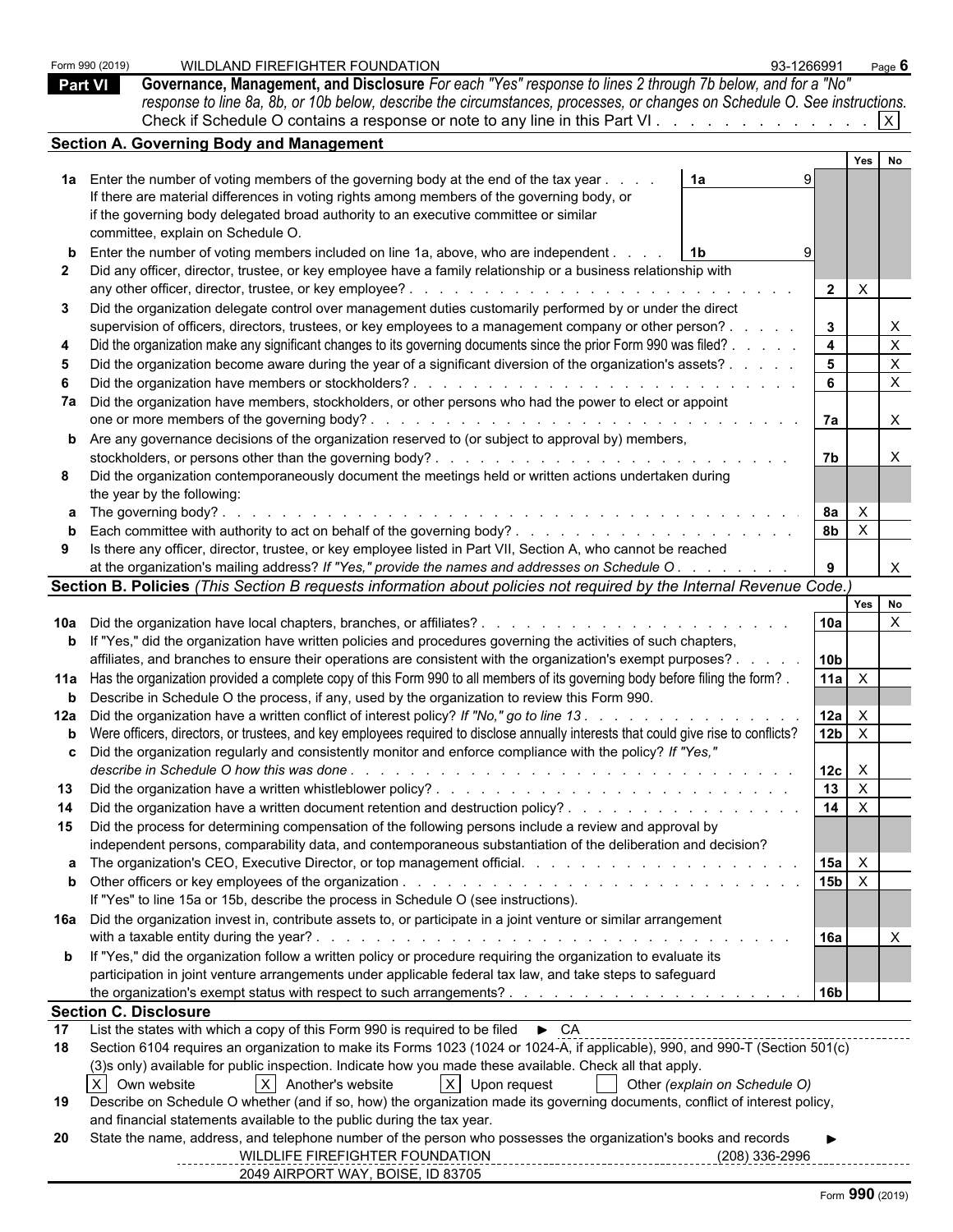| Form 990 (2019)          | WILDLAND FIREFIGHTER FOUNDATION                                                                                                                               | 93-1266991 | Page i |
|--------------------------|---------------------------------------------------------------------------------------------------------------------------------------------------------------|------------|--------|
| <b>Part VII</b>          | <b>Compensation of Officers, Directors, Trustees, Key Employees, Highest Compensated</b>                                                                      |            |        |
|                          | <b>Employees, and Independent Contractors</b><br>Check if Schedule O contains a response or note to any line in this Part VII. $\ldots$ , $\ldots$ , $\ldots$ |            |        |
| <b>Section A.</b>        | Officers, Directors, Trustees, Key Employees, and Highest Compensated Employees                                                                               |            |        |
| organization's tax year. | 1a Complete this table for all persons required to be listed. Report compensation for the calendar year ending with or within the                             |            |        |

List all of the organization's **current** officers, directors, trustees (whether individuals or organizations), regardless of amount of compensation. Enter -0- in columns (D), (E), and (F) if no compensation was paid.

- List all of the organization's **current** key employees, if any. See instructions for definition of "key employee."
- List the organization's five **current** highest compensated employees (other than an officer, director, trustee, or key employee)

who received reportable compensation (Box 5 of Form W-2 and/or Box 7 of Form 1099-MISC) of more than \$100,000 from the organization and any related organizations.

List all of the organization's **former** officers, key employees, and highest compensated employees who received more than \$100,000 of reportable compensation from the organization and any related organizations.

List all of the organization's **former directors or trustees** that received, in the capacity as a former director or trustee of the organization, more than \$10,000 of reportable compensation from the organization and any related organizations.

See instructions for the order in which to list the persons above.

Check this box if neither the organization nor any related organization compensated any current officer, director, or trustee.

|                               |                                                                                         |                                   |                       |          | (C)             |                                                                                                 |        |                                             |                                                  |                                                                       |
|-------------------------------|-----------------------------------------------------------------------------------------|-----------------------------------|-----------------------|----------|-----------------|-------------------------------------------------------------------------------------------------|--------|---------------------------------------------|--------------------------------------------------|-----------------------------------------------------------------------|
| (A)<br>Name and title         | (B)<br>Average<br>hours                                                                 |                                   |                       | Position |                 | (do not check more than one<br>box, unless person is both an<br>officer and a director/trustee) |        | (D)<br>Reportable<br>compensation           | (E)<br>Reportable<br>compensation                | (F)<br>Estimated amount<br>of other                                   |
|                               | per week<br>(list any<br>hours for<br>related<br>organizations<br>below<br>dotted line) | Individual trustee<br>or director | Institutional trustee | Officer  | Key<br>employee | Highest compensated<br>employee                                                                 | Former | from the<br>organization<br>(W-2/1099-MISC) | from related<br>organizations<br>(W-2/1099-MISC) | compensation<br>from the<br>organization and<br>related organizations |
| <b>KENNETH B MINOR</b><br>(1) | 60.00                                                                                   |                                   |                       |          |                 |                                                                                                 |        |                                             |                                                  |                                                                       |
| <b>ASSIST DIRECTOR</b>        | 0.00                                                                                    |                                   |                       |          | X               | X                                                                                               |        | 101,317                                     | 0                                                | 0                                                                     |
| <b>VICKI MINOR</b><br>(2)     | 50.00                                                                                   |                                   |                       |          |                 |                                                                                                 |        |                                             |                                                  |                                                                       |
| <b>EXEC. DIRECTOR</b>         | 0.00                                                                                    | Χ                                 |                       |          | X               |                                                                                                 |        | 96,317                                      | 0                                                | 0                                                                     |
| <b>DINA PFEIFER</b><br>(3)    | 30.00                                                                                   |                                   |                       |          |                 |                                                                                                 |        |                                             |                                                  |                                                                       |
| <b>SECRETARY</b>              | 0.00                                                                                    | X                                 |                       | X        | $\times$        |                                                                                                 |        | 90,615                                      | $\mathbf 0$                                      | 0                                                                     |
| STEPHEN GAGE<br>(4)           | 23.00                                                                                   |                                   |                       |          |                 |                                                                                                 |        |                                             |                                                  |                                                                       |
| <b>PRESIDENT</b>              | 0.00                                                                                    | Χ                                 |                       | X        |                 |                                                                                                 |        | 0                                           | 0                                                | 0                                                                     |
| (5) JULIE QUIGLEY             | 18.00                                                                                   |                                   |                       |          |                 |                                                                                                 |        |                                             |                                                  |                                                                       |
| VICE-PRESIDENT                | 0.00                                                                                    | X                                 |                       | X        |                 |                                                                                                 |        | $\Omega$                                    | 0                                                | 0                                                                     |
| MARGARET DOHERTY<br>(6)       | 23.00                                                                                   |                                   |                       |          |                 |                                                                                                 |        |                                             |                                                  |                                                                       |
| <b>TREASURER</b>              | 0.00                                                                                    | Χ                                 |                       | X        |                 |                                                                                                 |        | $\Omega$                                    | 0                                                | 0                                                                     |
| (7) TODD ABEL                 | 18.00                                                                                   |                                   |                       |          |                 |                                                                                                 |        |                                             |                                                  |                                                                       |
| <b>DIRECTOR</b>               | 0.00                                                                                    | X                                 |                       |          |                 |                                                                                                 |        | 0                                           | 0                                                | 0                                                                     |
| (8) RENAE CRIPPEN             | 18.00                                                                                   |                                   |                       |          |                 |                                                                                                 |        |                                             |                                                  |                                                                       |
| <b>DIRECTOR</b>               | 0.00                                                                                    | X                                 |                       |          |                 |                                                                                                 |        | 0                                           | 0                                                | 0                                                                     |
| (9) MARK DEGREGORIO           | 18.00                                                                                   |                                   |                       |          |                 |                                                                                                 |        |                                             |                                                  |                                                                       |
| <b>DIRECTOR</b>               | 0.00                                                                                    | X                                 |                       |          |                 |                                                                                                 |        | $\Omega$                                    | $\Omega$                                         | 0                                                                     |
| (10) JAN GALE                 | 18.00                                                                                   |                                   |                       |          |                 |                                                                                                 |        |                                             |                                                  |                                                                       |
| <b>DIRECTOR</b>               | 0.00                                                                                    | X                                 |                       |          |                 |                                                                                                 |        | 0                                           | 0                                                | 0                                                                     |
| (11) DAVID CRUMB              | 18.00                                                                                   |                                   |                       |          |                 |                                                                                                 |        |                                             |                                                  |                                                                       |
| <b>DIRECTOR</b>               | 0.00                                                                                    | Χ                                 |                       |          |                 |                                                                                                 |        | 0                                           | 0                                                | 0                                                                     |
| (12)                          |                                                                                         |                                   |                       |          |                 |                                                                                                 |        |                                             |                                                  |                                                                       |
| (13)                          |                                                                                         |                                   |                       |          |                 |                                                                                                 |        |                                             |                                                  |                                                                       |
| (14)                          |                                                                                         |                                   |                       |          |                 |                                                                                                 |        |                                             |                                                  |                                                                       |
|                               |                                                                                         |                                   |                       |          |                 |                                                                                                 |        |                                             |                                                  |                                                                       |

Form **990** (2019)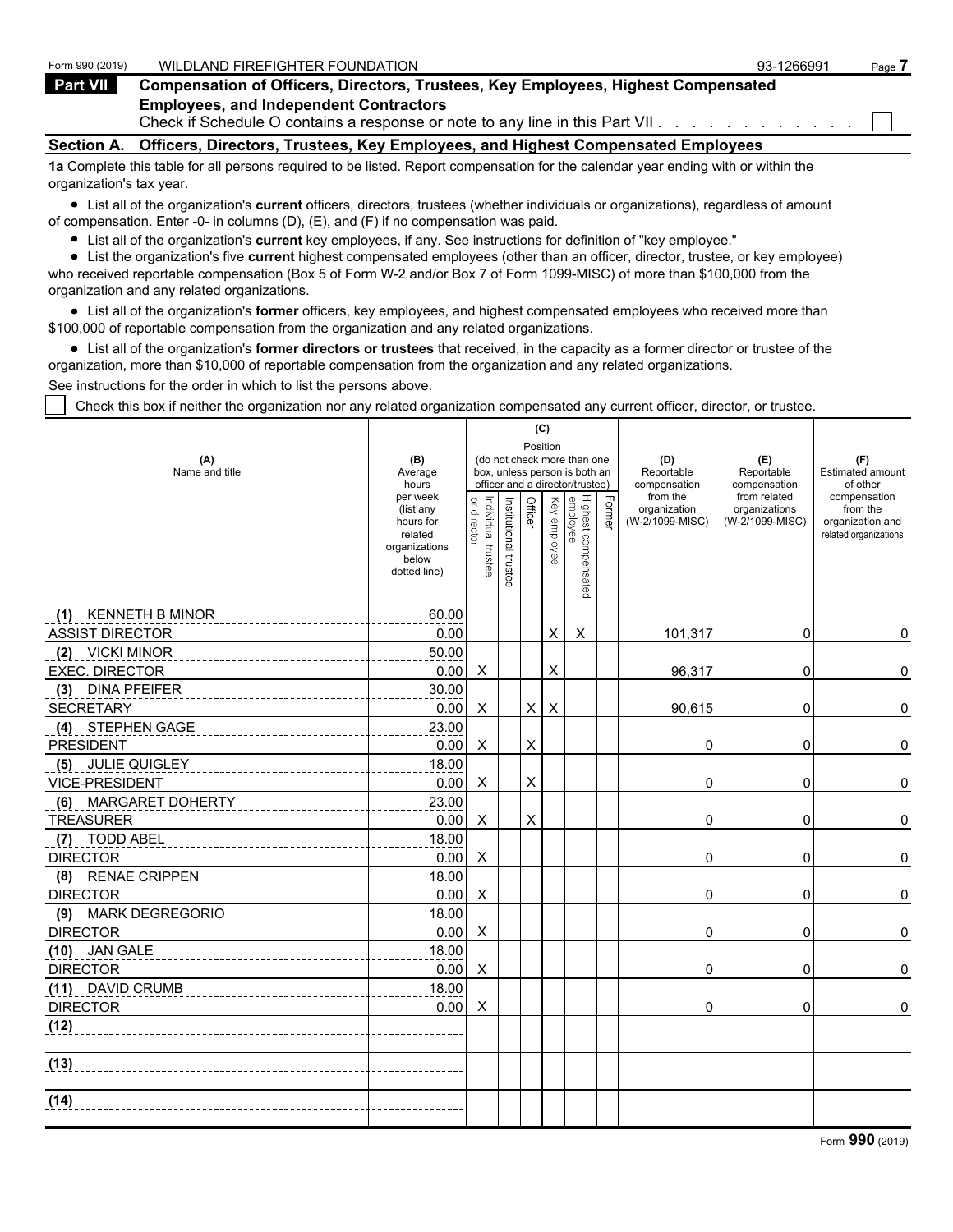|                          | Form 990 (2019)<br>WILDLAND FIREFIGHTER FOUNDATION                                                                                                                                                                                                                                                                              |                                                                                                                    |                                   |                       |                |                 |                                                                                                                                                    |        |                                                                                  | 93-1266991                                                                            | Page 8                                                                                                              |
|--------------------------|---------------------------------------------------------------------------------------------------------------------------------------------------------------------------------------------------------------------------------------------------------------------------------------------------------------------------------|--------------------------------------------------------------------------------------------------------------------|-----------------------------------|-----------------------|----------------|-----------------|----------------------------------------------------------------------------------------------------------------------------------------------------|--------|----------------------------------------------------------------------------------|---------------------------------------------------------------------------------------|---------------------------------------------------------------------------------------------------------------------|
|                          | <b>Part VII</b><br>Section A. Officers, Directors, Trustees, Key Employees, and Highest Compensated Employees (continued)                                                                                                                                                                                                       |                                                                                                                    |                                   |                       |                |                 |                                                                                                                                                    |        |                                                                                  |                                                                                       |                                                                                                                     |
|                          | (A)<br>Name and title                                                                                                                                                                                                                                                                                                           | (B)<br>Average<br>hours<br>per week<br>(list any<br>hours for<br>related<br>organizations<br>below<br>dotted line) | Individual trustee<br>or director | Institutional trustee | <b>Officer</b> | (C)<br>Position | (do not check more than one<br>box, unless person is both an<br>officer and a director/trustee)<br>Highest compensated<br>employee<br>Key employee | Former | (D)<br>Reportable<br>compensation<br>from the<br>organization<br>(W-2/1099-MISC) | (E)<br>Reportable<br>compensation<br>from related<br>organizations<br>(W-2/1099-MISC) | (F)<br><b>Estimated amount</b><br>of other<br>compensation<br>from the<br>organization and<br>related organizations |
|                          |                                                                                                                                                                                                                                                                                                                                 |                                                                                                                    |                                   |                       |                |                 |                                                                                                                                                    |        |                                                                                  |                                                                                       |                                                                                                                     |
|                          |                                                                                                                                                                                                                                                                                                                                 |                                                                                                                    |                                   |                       |                |                 |                                                                                                                                                    |        |                                                                                  |                                                                                       |                                                                                                                     |
|                          |                                                                                                                                                                                                                                                                                                                                 |                                                                                                                    |                                   |                       |                |                 |                                                                                                                                                    |        |                                                                                  |                                                                                       |                                                                                                                     |
|                          |                                                                                                                                                                                                                                                                                                                                 |                                                                                                                    |                                   |                       |                |                 |                                                                                                                                                    |        |                                                                                  |                                                                                       |                                                                                                                     |
|                          |                                                                                                                                                                                                                                                                                                                                 |                                                                                                                    |                                   |                       |                |                 |                                                                                                                                                    |        |                                                                                  |                                                                                       |                                                                                                                     |
|                          |                                                                                                                                                                                                                                                                                                                                 |                                                                                                                    |                                   |                       |                |                 |                                                                                                                                                    |        |                                                                                  |                                                                                       |                                                                                                                     |
|                          |                                                                                                                                                                                                                                                                                                                                 |                                                                                                                    |                                   |                       |                |                 |                                                                                                                                                    |        |                                                                                  |                                                                                       |                                                                                                                     |
|                          |                                                                                                                                                                                                                                                                                                                                 |                                                                                                                    |                                   |                       |                |                 |                                                                                                                                                    |        |                                                                                  |                                                                                       |                                                                                                                     |
|                          |                                                                                                                                                                                                                                                                                                                                 |                                                                                                                    |                                   |                       |                |                 |                                                                                                                                                    |        |                                                                                  |                                                                                       |                                                                                                                     |
|                          |                                                                                                                                                                                                                                                                                                                                 |                                                                                                                    |                                   |                       |                |                 |                                                                                                                                                    |        |                                                                                  |                                                                                       |                                                                                                                     |
|                          |                                                                                                                                                                                                                                                                                                                                 |                                                                                                                    |                                   |                       |                |                 |                                                                                                                                                    |        |                                                                                  |                                                                                       |                                                                                                                     |
| (25)                     |                                                                                                                                                                                                                                                                                                                                 |                                                                                                                    |                                   |                       |                |                 |                                                                                                                                                    |        |                                                                                  |                                                                                       |                                                                                                                     |
|                          |                                                                                                                                                                                                                                                                                                                                 |                                                                                                                    |                                   |                       |                |                 |                                                                                                                                                    |        |                                                                                  |                                                                                       |                                                                                                                     |
| 1b.<br>c<br>$\mathbf{2}$ | Total from continuation sheets to Part VII, Section A. ▶<br>d Total (add lines 1b and 1c). $\ldots$ $\ldots$ $\ldots$ $\ldots$ $\ldots$ $\ldots$ $\ldots$<br>Total number of individuals (including but not limited to those listed above) who received more than \$100,000 of<br>reportable compensation from the organization |                                                                                                                    |                                   |                       |                |                 |                                                                                                                                                    |        | 288,249<br>$\Omega$<br>288,249                                                   | 0<br>$\mathbf 0$<br>$\Omega$                                                          | 0<br>0<br>$\Omega$                                                                                                  |
| 3                        | Did the organization list any former officer, director, trustee, key employee, or highest compensated                                                                                                                                                                                                                           |                                                                                                                    |                                   |                       |                |                 |                                                                                                                                                    |        |                                                                                  |                                                                                       | Yes No                                                                                                              |
| 4                        | employee on line 1a? If "Yes," complete Schedule J for such individual<br>For any individual listed on line 1a, is the sum of reportable compensation and other compensation from<br>the organization and related organizations greater than \$150,000? If "Yes," complete Schedule J for such                                  |                                                                                                                    |                                   |                       |                |                 |                                                                                                                                                    |        |                                                                                  |                                                                                       | 3<br>Х<br>X<br>4                                                                                                    |
| 5                        | Did any person listed on line 1a receive or accrue compensation from any unrelated organization or individual<br>for services rendered to the organization? If "Yes," complete Schedule J for such person                                                                                                                       |                                                                                                                    |                                   |                       |                |                 |                                                                                                                                                    |        |                                                                                  |                                                                                       | X<br>5                                                                                                              |
|                          | <b>Section B. Independent Contractors</b>                                                                                                                                                                                                                                                                                       |                                                                                                                    |                                   |                       |                |                 |                                                                                                                                                    |        |                                                                                  |                                                                                       |                                                                                                                     |
| $\mathbf 1$              | Complete this table for your five highest compensated independent contractors that received more than \$100,000 of<br>compensation from the organization. Report compensation for the calendar year ending with or within the organization's tax year.                                                                          |                                                                                                                    |                                   |                       |                |                 |                                                                                                                                                    |        |                                                                                  |                                                                                       |                                                                                                                     |
|                          | (A)<br>Name and business address                                                                                                                                                                                                                                                                                                |                                                                                                                    |                                   |                       |                |                 |                                                                                                                                                    |        | (B)<br>Description of services                                                   |                                                                                       | (C)<br>Compensation                                                                                                 |
|                          |                                                                                                                                                                                                                                                                                                                                 |                                                                                                                    |                                   |                       |                |                 |                                                                                                                                                    |        |                                                                                  |                                                                                       | O                                                                                                                   |
|                          |                                                                                                                                                                                                                                                                                                                                 |                                                                                                                    |                                   |                       |                |                 |                                                                                                                                                    |        |                                                                                  |                                                                                       | 0<br>0                                                                                                              |
|                          |                                                                                                                                                                                                                                                                                                                                 |                                                                                                                    |                                   |                       |                |                 |                                                                                                                                                    |        |                                                                                  |                                                                                       | O                                                                                                                   |
| $\mathbf{2}$             | Total number of independent contractors (including but not limited to those listed above) who received<br>more than \$100,000 of compensation from the organization ▶                                                                                                                                                           |                                                                                                                    |                                   |                       |                |                 |                                                                                                                                                    | 0      |                                                                                  |                                                                                       |                                                                                                                     |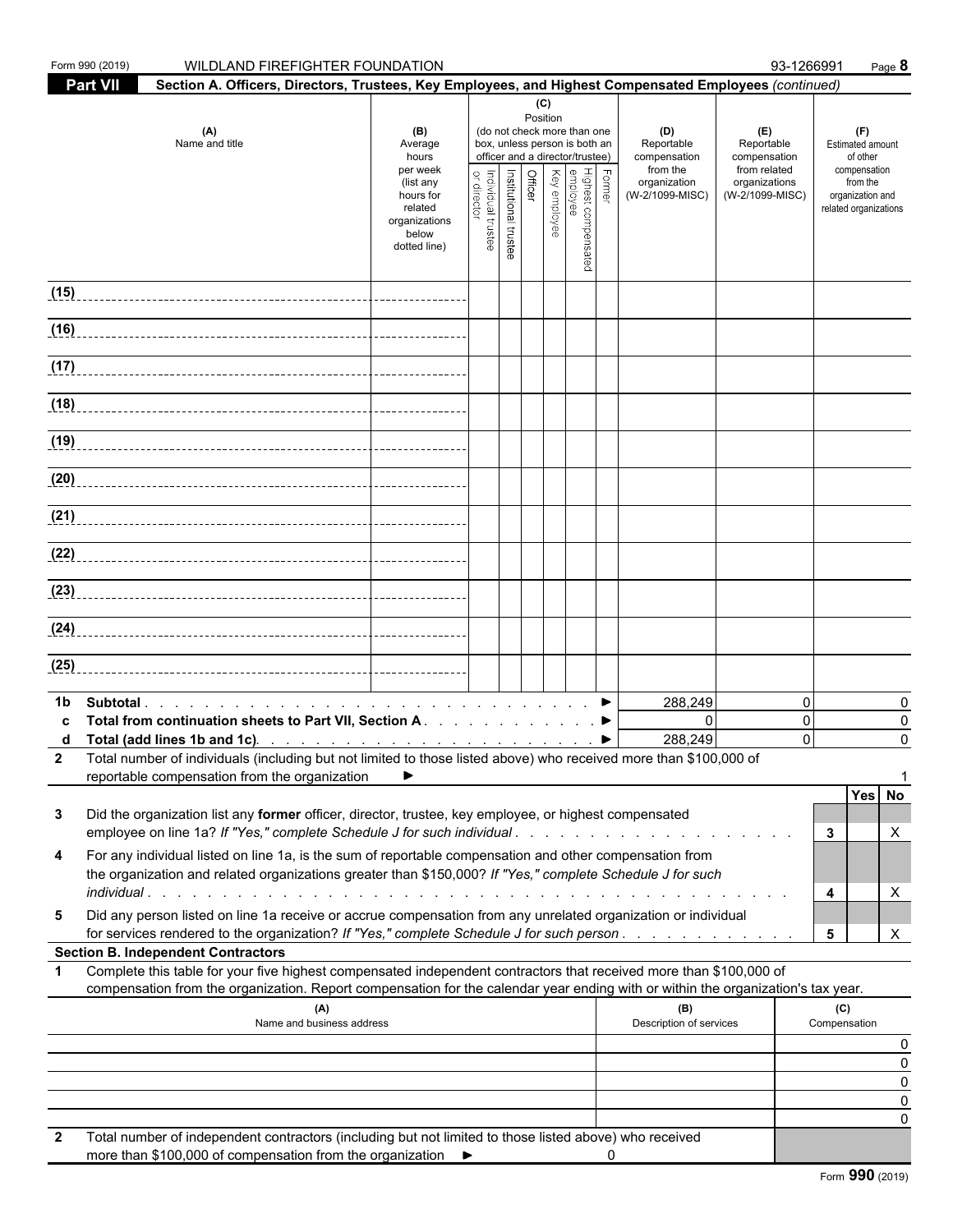|                                                           | Form 990 (2019)  | WILDLAND FIREFIGHTER FOUNDATION                                                  |                      |                                              | 93-1266991                           | Page 9                                                        |
|-----------------------------------------------------------|------------------|----------------------------------------------------------------------------------|----------------------|----------------------------------------------|--------------------------------------|---------------------------------------------------------------|
|                                                           | <b>Part VIII</b> | <b>Statement of Revenue</b>                                                      |                      |                                              |                                      |                                                               |
|                                                           |                  |                                                                                  |                      |                                              |                                      |                                                               |
|                                                           |                  |                                                                                  | (A)<br>Total revenue | (B)<br>Related or exempt<br>function revenue | (C)<br>Unrelated<br>business revenue | (D)<br>Revenue excluded<br>from tax under<br>sections 512-514 |
|                                                           | 1a               | Federated campaigns<br>1a<br>17,209                                              |                      |                                              |                                      |                                                               |
|                                                           | b                | 1 <sub>b</sub><br>Membership dues<br>$\Omega$                                    |                      |                                              |                                      |                                                               |
|                                                           | c                | 1 <sub>c</sub><br>Fundraising events<br>22,500                                   |                      |                                              |                                      |                                                               |
|                                                           | d                | 1 <sub>d</sub><br>Related organizations                                          |                      |                                              |                                      |                                                               |
|                                                           |                  | Government grants (contributions)<br>1e                                          |                      |                                              |                                      |                                                               |
|                                                           |                  | f All other contributions, gifts, grants, and                                    |                      |                                              |                                      |                                                               |
|                                                           |                  | similar amounts not included above<br>1f<br>1,012,655                            |                      |                                              |                                      |                                                               |
| Contributions, Gifts, Grants<br>and Other Similar Amounts | q                | Noncash contributions included in<br>$1g$ \$<br>lines $1a-1f$ .<br>18,000        |                      |                                              |                                      |                                                               |
|                                                           |                  |                                                                                  | 1,052,364            |                                              |                                      |                                                               |
|                                                           |                  | <b>Business Code</b>                                                             |                      |                                              |                                      |                                                               |
|                                                           | 2a               |                                                                                  | $\Omega$             |                                              |                                      |                                                               |
| Program Service                                           | b                |                                                                                  |                      |                                              |                                      |                                                               |
| Revenue                                                   |                  |                                                                                  |                      |                                              |                                      |                                                               |
|                                                           |                  |                                                                                  |                      |                                              |                                      |                                                               |
|                                                           |                  |                                                                                  |                      |                                              |                                      |                                                               |
|                                                           |                  | All other program service revenue<br>$\blacktriangleright$                       | $\Omega$             |                                              |                                      |                                                               |
|                                                           | 3                | Total. Add lines 2a-2f.<br>Investment income (including dividends, interest, and | U                    |                                              |                                      |                                                               |
|                                                           |                  | other similar amounts). $\ldots$ $\ldots$ $\ldots$ $\ldots$ $\ldots$ $\ldots$    | 28,917               | 28,917                                       |                                      |                                                               |
|                                                           | 4                | Income from investment of tax-exempt bond proceeds ▶                             | 0                    |                                              |                                      |                                                               |
|                                                           | 5                |                                                                                  | $\Omega$             |                                              |                                      |                                                               |
|                                                           |                  | (i) Real<br>(ii) Personal                                                        |                      |                                              |                                      |                                                               |
|                                                           | 6a               | 6а<br>Gross rents                                                                |                      |                                              |                                      |                                                               |
|                                                           | b                | Less: rental expenses.<br>6b                                                     |                      |                                              |                                      |                                                               |
|                                                           | с                | 6c<br>Rental income or (loss)<br>$\mathbf{0}$<br>0                               |                      |                                              |                                      |                                                               |
|                                                           | d                | Net rental income or (loss)<br>the contract of the                               | O                    |                                              |                                      |                                                               |
|                                                           |                  | 7a Gross amount from<br>(i) Securities<br>(ii) Other<br>sales of assets          |                      |                                              |                                      |                                                               |
|                                                           |                  | other than inventory<br>7a<br>1,051<br>0                                         |                      |                                              |                                      |                                                               |
|                                                           | b                | Less: cost or other basis                                                        |                      |                                              |                                      |                                                               |
| enue                                                      |                  | 7b<br>and sales expenses.<br>$\Omega$                                            |                      |                                              |                                      |                                                               |
|                                                           |                  | 1,051<br>0I                                                                      |                      |                                              |                                      |                                                               |
|                                                           | d                | Net gain or (loss). $\ldots$ $\ldots$ $\ldots$ $\ldots$ $\ldots$ $\ldots$        | 1,051                |                                              |                                      |                                                               |
| Other Rev                                                 |                  | 8a Gross income from fundraising                                                 |                      |                                              |                                      |                                                               |
|                                                           |                  | events (not including \$<br>22,500                                               |                      |                                              |                                      |                                                               |
|                                                           |                  | of contributions reported on line 1c).<br>8a<br>See Part IV, line 18.<br>544,501 |                      |                                              |                                      |                                                               |
|                                                           |                  | 8b<br><b>b</b> Less: direct expenses<br>189,152                                  |                      |                                              |                                      |                                                               |
|                                                           |                  | $\blacktriangleright$<br>c Net income or (loss) from fundraising events          | 355,349              |                                              |                                      |                                                               |
|                                                           |                  | 9a Gross income from gaming activities.                                          |                      |                                              |                                      |                                                               |
|                                                           |                  | 9a<br>See Part IV, line 19.                                                      |                      |                                              |                                      |                                                               |
|                                                           |                  | 9 <sub>b</sub><br><b>b</b> Less: direct expenses<br>$\Omega$                     |                      |                                              |                                      |                                                               |
|                                                           |                  | <b>c</b> Net income or (loss) from gaming activities                             | $\Omega$             |                                              |                                      |                                                               |
|                                                           |                  | 10a Gross sales of inventory, less                                               |                      |                                              |                                      |                                                               |
|                                                           |                  | returns and allowances 10a                                                       |                      |                                              |                                      |                                                               |
|                                                           |                  | 10 <sub>b</sub><br><b>b</b> Less: $\cosh$ of goods $\sinh$<br>$\Omega$           |                      |                                              |                                      |                                                               |
|                                                           |                  | c Net income or (loss) from sales of inventory                                   | $\Omega$             |                                              |                                      |                                                               |
|                                                           | 11a              | <b>Business Code</b>                                                             | ŋ                    |                                              |                                      |                                                               |
|                                                           | b                |                                                                                  | U                    |                                              |                                      |                                                               |
| Miscellaneous<br>Revenue                                  | C                |                                                                                  | U                    |                                              |                                      |                                                               |
|                                                           |                  | d All other revenue                                                              | $\Omega$             |                                              |                                      |                                                               |
|                                                           |                  | e Total. Add lines 11a-11d ▶                                                     | 0                    |                                              |                                      |                                                               |
|                                                           | 12               | Total revenue. See instructions.<br>▶                                            | 1,437,681            | 28,917                                       | $\Omega$                             |                                                               |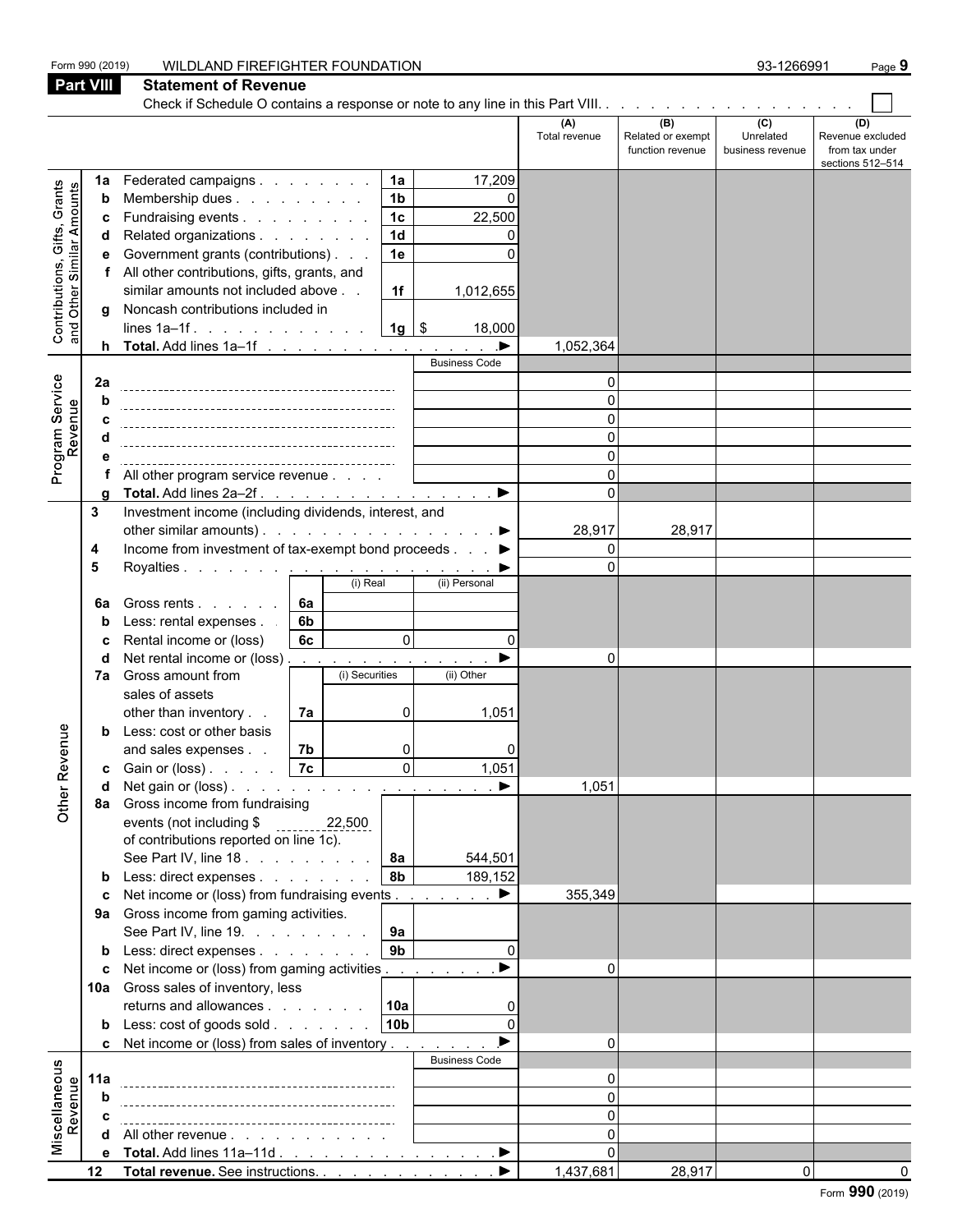#### Form 990 (2019) WILDLAND FIREFIGHTER FOUNDATION 93-1266991 Page **10 Part IX Statement of Functional Expenses**

following SOP 98-2 (ASC 958-720)

|              | Section 501(c)(3) and 501(c)(4) organizations must complete all columns. All other organizations must complete column (A). |                       |                                    |                                           |                                |
|--------------|----------------------------------------------------------------------------------------------------------------------------|-----------------------|------------------------------------|-------------------------------------------|--------------------------------|
|              | Check if Schedule O contains a response or note to any line in this Part IX.                                               |                       |                                    |                                           |                                |
|              | Do not include amounts reported on lines 6b, 7b,<br>8b, 9b, and 10b of Part VIII.                                          | (A)<br>Total expenses | (B)<br>Program service<br>expenses | (C)<br>Management and<br>general expenses | (D)<br>Fundraising<br>expenses |
| $\mathbf 1$  | Grants and other assistance to domestic organizations                                                                      |                       |                                    |                                           |                                |
|              | domestic governments. See Part IV, line 21                                                                                 | 0                     |                                    |                                           |                                |
| $\mathbf{2}$ | Grants and other assistance to domestic                                                                                    |                       |                                    |                                           |                                |
|              | individuals. See Part IV, line 22.<br>and the state of the state of the                                                    | 327,223               | 327,223                            |                                           |                                |
| 3            | Grants and other assistance to foreign                                                                                     |                       |                                    |                                           |                                |
|              | organizations, foreign governments, and foreign                                                                            |                       |                                    |                                           |                                |
|              | individuals. See Part IV, lines 15 and 16                                                                                  | $\overline{0}$        |                                    |                                           |                                |
| 4            | Benefits paid to or for members                                                                                            | $\Omega$              |                                    |                                           |                                |
| 5            | Compensation of current officers, directors,                                                                               |                       |                                    |                                           |                                |
|              | trustees, and key employees                                                                                                | 197,535               | 162,839                            | 19,753                                    | 14,943                         |
| 6            | Compensation not included above to disqualified                                                                            |                       |                                    |                                           |                                |
|              | persons (as defined under section 4958(f)(1)) and                                                                          |                       |                                    |                                           |                                |
|              | persons described in section 4958(c)(3)(B)                                                                                 | 0                     |                                    |                                           |                                |
| 7            | Other salaries and wages                                                                                                   | 249,058               | 192,875                            | 47,836                                    | 8,347                          |
| 8            | Pension plan accruals and contributions (include                                                                           |                       |                                    |                                           |                                |
|              | section $401(k)$ and $403(b)$ employer contributions).                                                                     | 0<br>71,129           |                                    |                                           |                                |
| 9            | Other employee benefits                                                                                                    |                       | 58,879<br>27,529                   | 7,732<br>5,171                            | 4,518                          |
| 10           | Payroll taxes<br>Fees for services (nonemployees):                                                                         | 34,482                |                                    |                                           | 1,782                          |
| 11<br>a      | Management.                                                                                                                | 0                     |                                    |                                           |                                |
| b            |                                                                                                                            | 4,210                 |                                    | 4,210                                     |                                |
| с            |                                                                                                                            | 13,950                |                                    | 13,950                                    |                                |
| d            |                                                                                                                            | $\overline{0}$        |                                    |                                           |                                |
| е            | Professional fundraising services. See Part IV, line 17.                                                                   | $\Omega$              |                                    |                                           |                                |
|              | Investment management fees                                                                                                 | $\Omega$              |                                    |                                           |                                |
|              | g Other. (If line 11g amount exceeds 10% of line 25, column                                                                |                       |                                    |                                           |                                |
|              | (A) amount, list line 11g expenses on Schedule O.)                                                                         | 41,129                | 53,000                             | $-12,000$                                 | 129                            |
| 12           | Advertising and promotion                                                                                                  | 5,261                 | 4,397                              | 864                                       |                                |
| 13           | Office expenses                                                                                                            | 73,161                | 16,950                             | 37,743                                    | 18,468                         |
| 14           | Information technology                                                                                                     | 17,035                | 866                                | 15,037                                    | 1,132                          |
| 15           |                                                                                                                            | $\mathbf{0}$          |                                    |                                           |                                |
| 16           | Occupancy.                                                                                                                 | 67,759                | 53,985                             | 13,774                                    |                                |
| 17           |                                                                                                                            | 113,134               | 107,244                            | 4,572                                     | 1,318                          |
| 18           | Payments of travel or entertainment expenses                                                                               |                       |                                    |                                           |                                |
|              | for any federal, state, or local public officials                                                                          | $\overline{0}$        |                                    |                                           |                                |
| 19           | Conferences, conventions, and meetings                                                                                     | 267                   |                                    | 267                                       |                                |
| 20           |                                                                                                                            | $\mathbf 0$           |                                    |                                           |                                |
| 21           | Payments to affiliates                                                                                                     | $\mathbf 0$           |                                    |                                           |                                |
| 22           | Depreciation, depletion, and amortization                                                                                  | 25,258                | 20,043                             | 5,215                                     | 0                              |
| 23           |                                                                                                                            | 6,617                 | 3,638                              | 2,979                                     |                                |
| 24           | Other expenses. Itemize expenses not covered                                                                               |                       |                                    |                                           |                                |
|              | above (List miscellaneous expenses on line 24e. If                                                                         |                       |                                    |                                           |                                |
|              | line 24e amount exceeds 10% of line 25, column                                                                             |                       |                                    |                                           |                                |
|              | (A) amount, list line 24e expenses on Schedule O.)                                                                         |                       |                                    |                                           |                                |
| a            | FALLEN & INJURED FIREFIGHTER FAMILY PROGRAI                                                                                | 89,021                | 89,021                             |                                           |                                |
| b            | PUBLIC EDUCATION (Not categorized elsewhere)                                                                               | 1,215                 | 1,215                              |                                           |                                |
| c            | <b>BOARD &amp; STAFF MEETINGS</b>                                                                                          | 8,608                 | 932                                | 7,676                                     |                                |
| d            | <b>FLOWERS &amp; GIFTS</b><br>--------------------------------                                                             | 4,988<br>0            | 4,962                              | 26                                        |                                |
| 25           | e All other expenses<br>Total functional expenses. Add lines 1 through 24e.                                                | 1,351,040             | 1,125,598                          | 174,805                                   | 50,637                         |
| 26           | Joint costs. Complete this line only if the                                                                                |                       |                                    |                                           |                                |
|              | organization reported in column (B) joint costs                                                                            |                       |                                    |                                           |                                |
|              | from a combined educational campaign and                                                                                   |                       |                                    |                                           |                                |
|              | fundraising solicitation. Check here ▶   if                                                                                |                       |                                    |                                           |                                |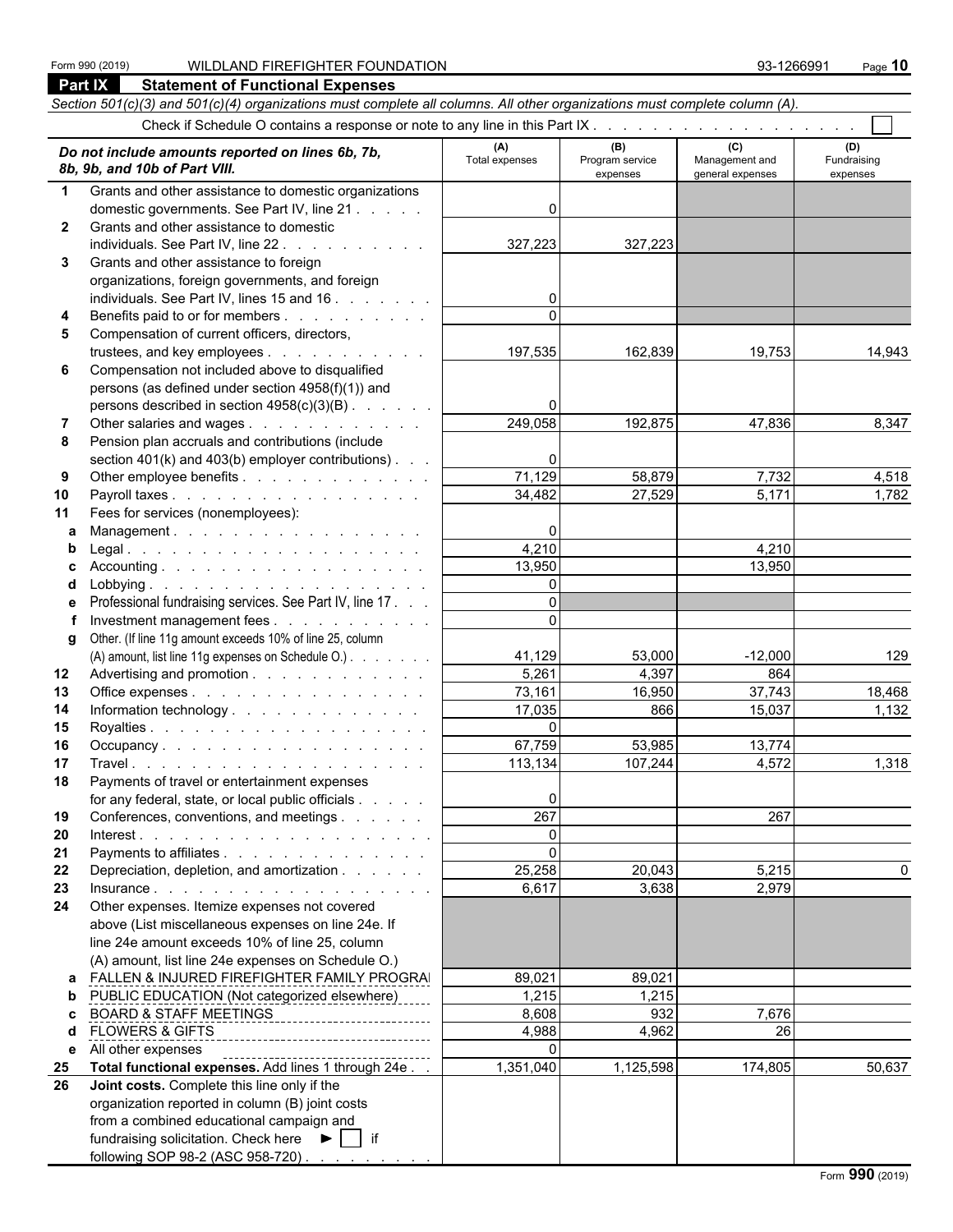Check if Schedule O contains a response or note to any line in this Part X . . . . . . . . . . . . . . . **(A) (B)** Beginning of year **End of year 1** Cash—non-interest-bearing . . . . . . . . . . . . . . . . . . . . . . . . . . . . . . . . . . . . . . . . . . . . . . . . . . . . . . . 448,745 **1** 423,630 **2 2 2 2 2 2 146,961 146,961 146,961 146,961 146,961 146,961 146,961 146,961 146,961 146,961 3** Pledges and grants receivable, net . . . . . . . . . . . . . . . . . . . . . . . . . . . . . . . . . . . . . . . . . . . . . . . . . . . . . 0 **3** 0 **4** Accounts receivable, net . . . . . . . . . . . . . . . . . . . . . . . . . . . . . . . . . . . . . . . . . . . . . . . . . . . . . . . 0 **4** 0 **5** Loans and other receivables from any current or former officer, director, trustee, key employee, creator or founder, substantial contributor, or 35% controlled entity or family member of any of these persons . . . . . . . . . . . 0 **5 6** Loans and other receivables from other disqualified persons (as defined under section 4958(f)(1)), and persons described in section 4958(c)(3)(B)  $\qquad \qquad \qquad$  0 **6** Assets **7** Notes and loans receivable, net . . . . . . . . . . . . . . . . . . . . . . . . . . . . . . . . . . . . . . . . . . . . . . . . . . . . . . 0 **7** 0 **8** Inventories for sale or use . . . . . . . . . . . . . . . . . . . . . . . . . . . . . . . . . . . . . . . . . . . . . . . . . . . . . . . 0 **8 9** Prepaid expenses and deferred charges . . . . . . . . . . . . . . . . 1,000 **9** 1,000 **9** 1,000 **10a** Land, buildings, and equipment: cost or other basis. Complete Part VI of Schedule D **10a** 909,155 **b** Less: accumulated depreciation . . . . . 10b | 104,027 | 670,465 | 10c | 805,128 **11** Investments—publicly traded securities . . . . . . . . . . . . . . . . . . . . . . . . . . . . . . . . . . . . . . . . . . . . . . . . . . . . 0 **11** 0 **12** Investments—other securities. See Part IV, line 11 . . . . . . . . . . . . . 0 **12 0** 13 Investments—program-related. See Part IV, line 11 . . . . . . . . . . . . . 447,833 13 13 523,585 **14** Intangible assets . . . . . . . . . . . . . . . . . . . . . . . . . . . . . . . . . . . . . . . . . . . . . . . . . . . . . . . . . 0 **14** 0 **15** Other assets. See Part IV, line 11 . . . . . . . . . . . . . . . . . . . . . . . . . . . . . . . . . . . . . . . . . . . . . . . . . . . . . 33,100 **15** 33,100 **16 Total assets.** Add lines 1 through 15 (must equal line 33)  $\ldots$  . . . . . . . . . . 1,858,455 **16** 16 1,933,404 **17** Accounts payable and accrued expenses . . . . . . . . . . . . . . . . 9,519 **17 17 17 18 18** Grants payable . . . . . . . . . . . . . . . . . . . . . . . . . . . . . . . . . . . . . . . . . . . . . . . . . . . . . . . . . . 0 **18 19** Deferred revenue . . . . . . . . . . . . . . . . . . . . . . . . . . . . . . . . . . . . . . . . . . . . . . . . . . . . . . . . . 0 **19 20** Tax-exempt bond liabilities . . . . . . . . . . . . . . . . . . . . . . . . . . . . . . . . . . . . . . . . . . . . . . . . . . . . . . . 0 **20 21 Escrow or custodial account liability. Complete Part IV of Schedule D. . . . | . . . . . . . . 0 21** Liabilities **22** Loans and other payables to any current or former officer, director, trustee, key employee, creator or founder, substantial contributor, or 35% controlled entity or family member of any of these persons . . . . . . . . . . . . 0 **22 23** Secured mortgages and notes payable to unrelated third parties . . . . . . . . . . 409,010 **23** 477,425 **24** Unsecured notes and loans payable to unrelated third parties . . . . . . . | **1999 10: 0 10: 10: 0 10: 0 10: 0 25** Other liabilities (including federal income tax, payables to related third parties, and other liabilities not included on lines 17–24). Complete Part X of Schedule D . . . . . . . . . . . . . . . . . . . . . . . . . . . . . . . . . . . . . . . . . . . . . . . . . . . . . . . . . . 13,917 **25** 11,690 **26 Total liabilities.** Add lines 17 through 25 . . . . . . . . . . . . . . . . . | 432,446 | **26** | 498,544 Net Assets or Fund Balances **Organizations that follow FASB ASC 958, check here ▶ X and complete lines 27, 28, 32, and 33. 27** Net assets without donor restrictions . . . . . . . . . . . . . . . . . . . . . . . . . . . . . . . . . . . . . . . . . . . . . . . . . . . . 1,138,724 **27** 1,313,101 **28** Net assets with donor restrictions . . . . . . . . . . . . . . . . . . . . . . . . . . . . . . . . . . . . . . . . . . . . . . . . . . . . . 287,285 **28** 121,759 **Organizations that do not follow FASB ASC 958, check here and complete lines 29 through 33. 29** Capital stock or trust principal, or current funds . . . . . . . . . . . . . . . 0 29 **30** Paid-in or capital surplus, or land, building, or equipment fund . . . . . . . . . . . . . . . 0 30 **31** Retained earnings, endowment, accumulated income, or other funds . . . . | **32** Total net assets or fund balances . . . . . . . . . . . . . . . . . . . . . . . . . . . . . . . . . . . . . . . . . . . . . . . . . . . . . 1,426,009 **32** 1,434,860 **33** Total liabilities and net assets/fund balances . . . . . . . . . . . . . . 1,858,455 **33** 1,933,404

Form 990 (2019) WILDLAND FIREFIGHTER FOUNDATION 93-1266991 Page **11**

**Part X Balance Sheet**

Form **990** (2019)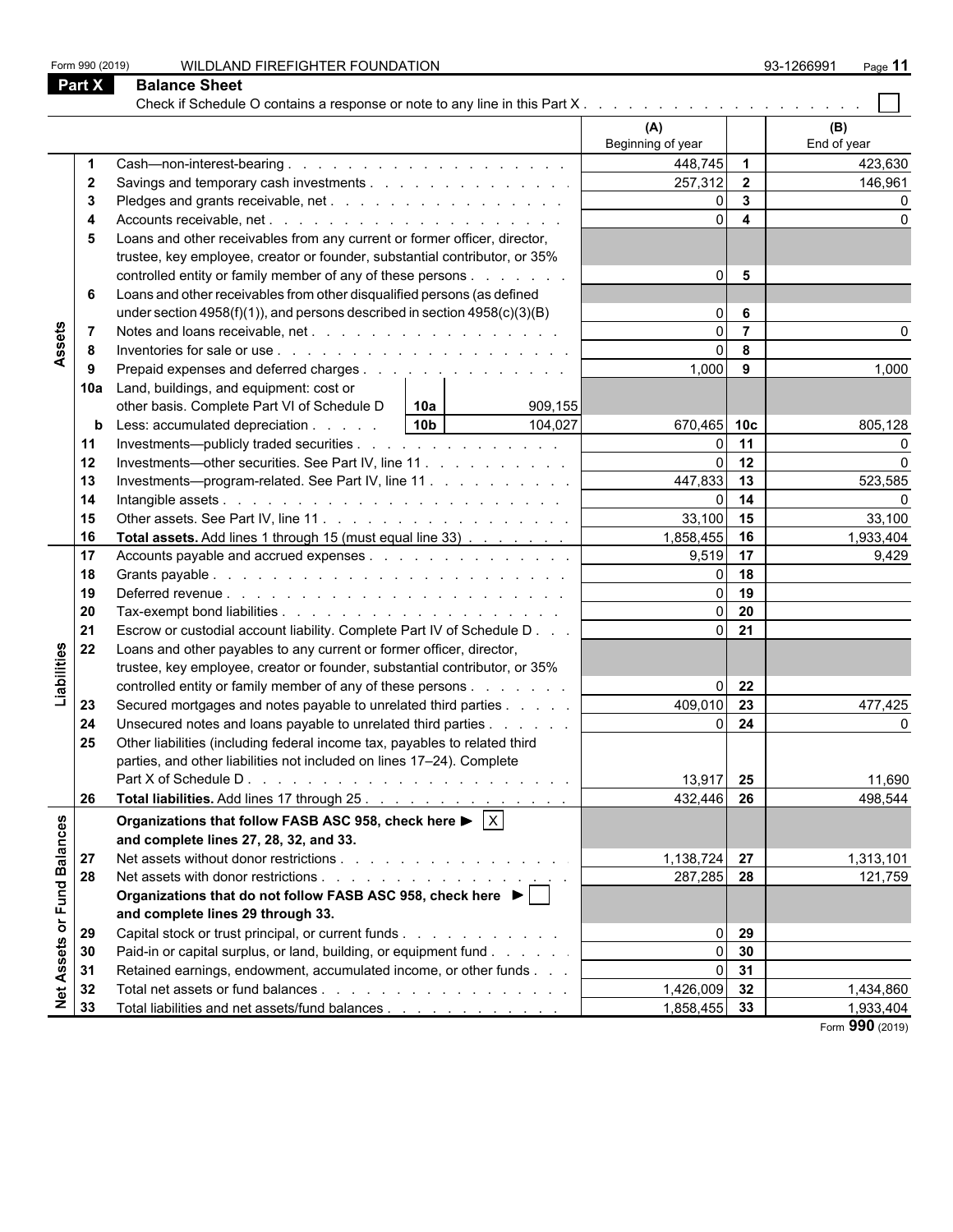|                | WILDLAND FIREFIGHTER FOUNDATION<br>Form 990 (2019)                                                                                                                                                                             |                 | 93-1266991                     | Page 12        |
|----------------|--------------------------------------------------------------------------------------------------------------------------------------------------------------------------------------------------------------------------------|-----------------|--------------------------------|----------------|
| <b>Part XI</b> | <b>Reconciliation of Net Assets</b>                                                                                                                                                                                            |                 |                                |                |
|                | Check if Schedule O contains a response or note to any line in this Part XI.                                                                                                                                                   |                 |                                | $\overline{X}$ |
|                |                                                                                                                                                                                                                                | $\mathbf{1}$    |                                | 1,437,681      |
|                |                                                                                                                                                                                                                                | $\overline{2}$  |                                | 1,351,040      |
| 3              |                                                                                                                                                                                                                                | $\mathbf{3}$    |                                | 86,641         |
|                | Net assets or fund balances at beginning of year (must equal Part X, line 32, column (A))                                                                                                                                      | $\overline{4}$  |                                | 1,426,009      |
|                |                                                                                                                                                                                                                                | $5\phantom{.0}$ |                                | 65,407         |
| 6              | Donated services and use of facilities entering to enter the contract of the contract of the contract of the contract of the contract of the contract of the contract of the contract of the contract of the contract of the c | 6               |                                |                |
|                |                                                                                                                                                                                                                                | $\overline{7}$  |                                | $-4,662$       |
| -8             |                                                                                                                                                                                                                                | 8               |                                |                |
|                | Other changes in net assets or fund balances (explain on Schedule O).                                                                                                                                                          | $9^{\circ}$     |                                | $-138,535$     |
| 10             | Net assets or fund balances at end of year. Combine lines 3 through 9 (must equal Part X, line 32,                                                                                                                             |                 |                                |                |
|                |                                                                                                                                                                                                                                | 10              |                                | 1,434,860      |
|                | Part XII Financial Statements and Reporting                                                                                                                                                                                    |                 |                                |                |
|                | Check if Schedule O contains a response or note to any line in this Part XII.                                                                                                                                                  |                 |                                |                |
|                |                                                                                                                                                                                                                                |                 |                                | Yes No         |
|                | X Accrual<br>Accounting method used to prepare the Form 990:<br><b>Other</b><br>Cash                                                                                                                                           |                 |                                |                |
|                | If the organization changed its method of accounting from a prior year or checked "Other," explain in                                                                                                                          |                 |                                |                |
|                | Schedule O.                                                                                                                                                                                                                    |                 |                                |                |
| 2a             | Were the organization's financial statements compiled or reviewed by an independent accountant?                                                                                                                                |                 | 2a                             | $\times$       |
|                | If "Yes," check a box below to indicate whether the financial statements for the year were compiled or                                                                                                                         |                 |                                |                |
|                | reviewed on a separate basis, consolidated basis, or both:                                                                                                                                                                     |                 |                                |                |
|                | Separate basis<br>  Consolidated basis<br>Both consolidated and separate basis                                                                                                                                                 |                 |                                |                |
|                | Were the organization's financial statements audited by an independent accountant?                                                                                                                                             |                 | 2 <sub>b</sub><br>$\mathsf{X}$ |                |
|                | If "Yes," check a box below to indicate whether the financial statements for the year were audited on a                                                                                                                        |                 |                                |                |
|                | separate basis, consolidated basis, or both:                                                                                                                                                                                   |                 |                                |                |
|                | $X$ Separate basis<br>Consolidated basis<br>Both consolidated and separate basis                                                                                                                                               |                 |                                |                |
|                | If "Yes" to line 2a or 2b, does the organization have a committee that assumes responsibility for oversight of                                                                                                                 |                 |                                |                |
|                | the audit, review, or compilation of its financial statements and selection of an independent accountant?.                                                                                                                     |                 | $\times$<br>2c                 |                |
|                | If the organization changed either its oversight process or selection process during the tax year, explain on                                                                                                                  |                 |                                |                |
|                | Schedule O.                                                                                                                                                                                                                    |                 |                                |                |
| За             | As a result of a federal award, was the organization required to undergo an audit or audits as set forth in                                                                                                                    |                 |                                |                |
|                |                                                                                                                                                                                                                                |                 | За                             | $\mathsf{X}$   |
|                | If "Yes," did the organization undergo the required audit or audits? If the organization did not undergo the                                                                                                                   |                 |                                |                |
|                | required audit or audits, explain why on Schedule O and describe any steps taken to undergo such audits                                                                                                                        |                 | 3 <sub>b</sub>                 |                |
|                |                                                                                                                                                                                                                                |                 |                                |                |

Form **990** (2019)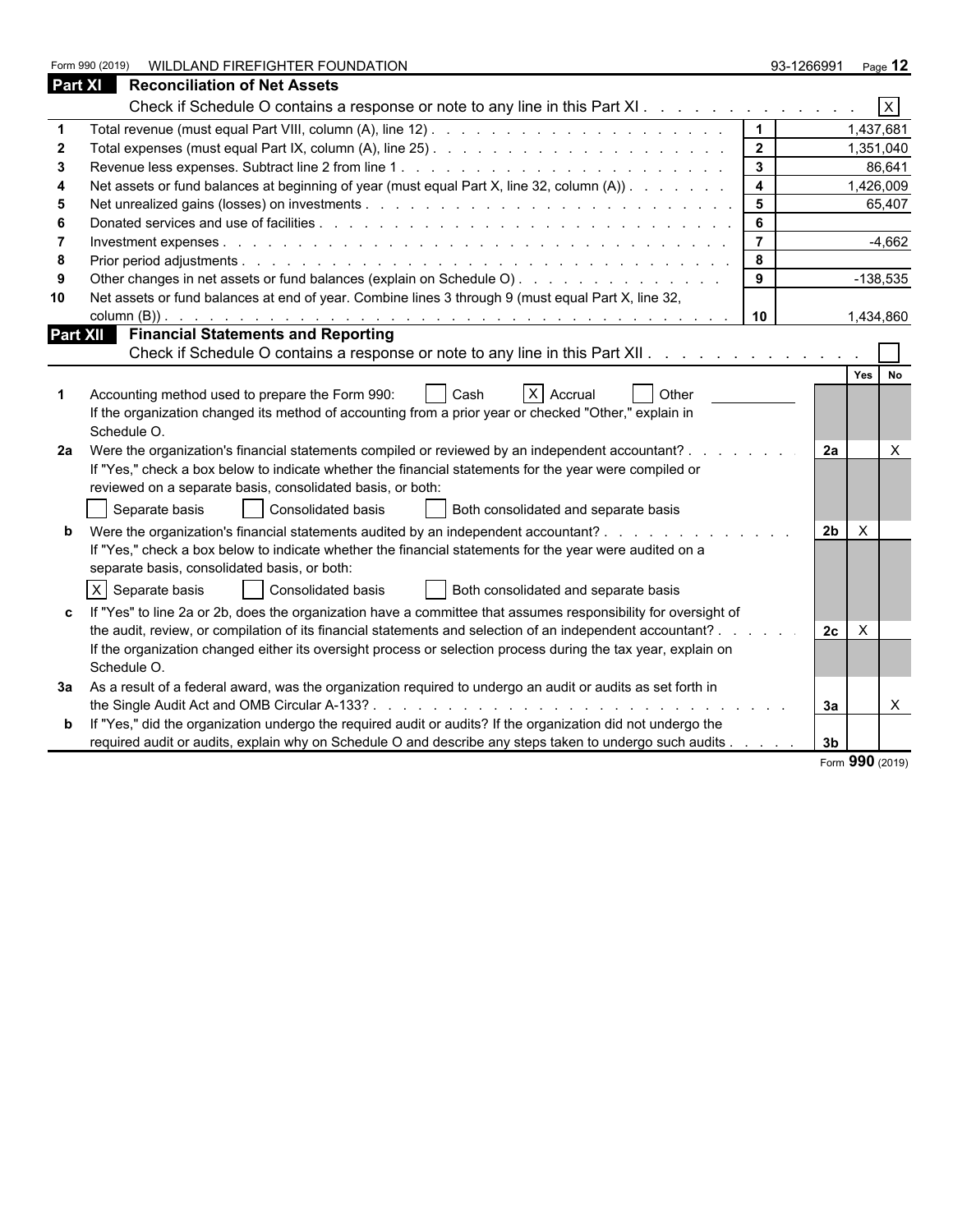|                                                                                                                                                                                                                                |                                                                                                                                                                                                                                | <b>Depreciation and Amortization</b>                                                                             |                              |                |                    | OMB No. 1545-0172          |
|--------------------------------------------------------------------------------------------------------------------------------------------------------------------------------------------------------------------------------|--------------------------------------------------------------------------------------------------------------------------------------------------------------------------------------------------------------------------------|------------------------------------------------------------------------------------------------------------------|------------------------------|----------------|--------------------|----------------------------|
| 4562                                                                                                                                                                                                                           |                                                                                                                                                                                                                                | (Including Information on Listed Property)                                                                       |                              |                |                    |                            |
| Department of the Treasury<br>Internal Revenue Service<br>(99)                                                                                                                                                                 | Attach to your tax return.<br>Go to www.irs.gov/Form4562 for instructions and the latest information.                                                                                                                          |                                                                                                                  |                              |                |                    |                            |
| Name(s) shown on return                                                                                                                                                                                                        |                                                                                                                                                                                                                                | Business or activity to which this form relates                                                                  |                              |                | Identifying number | Sequence No. 179           |
| WILDLAND FIREFIGHTER FOUNDATION                                                                                                                                                                                                | 990                                                                                                                                                                                                                            |                                                                                                                  |                              |                | 93-1266991         |                            |
| Part I                                                                                                                                                                                                                         | <b>Election To Expense Certain Property Under Section 179</b>                                                                                                                                                                  |                                                                                                                  |                              |                |                    |                            |
| 1 Maximum amount (see instructions) enterprise and contact the contact of the contact of the contact of the contact of the contact of the contact of the contact of the contact of the contact of the contact of the contact o | Note: If you have any listed property, complete Part V before you complete Part I.                                                                                                                                             |                                                                                                                  |                              |                |                    | $\mathbf{1}$<br>1,020,000  |
|                                                                                                                                                                                                                                |                                                                                                                                                                                                                                |                                                                                                                  |                              |                |                    | $\overline{2}$<br>4,284    |
| 3 Threshold cost of section 179 property before reduction in limitation (see instructions).                                                                                                                                    |                                                                                                                                                                                                                                |                                                                                                                  |                              |                |                    | $\mathbf{3}$<br>2,550,000  |
|                                                                                                                                                                                                                                |                                                                                                                                                                                                                                |                                                                                                                  |                              |                |                    | $\overline{4}$             |
| 5 Dollar limitation for tax year. Subtract line 4 from line 1. If zero or less, enter -0-. If married filing                                                                                                                   |                                                                                                                                                                                                                                |                                                                                                                  |                              |                |                    |                            |
|                                                                                                                                                                                                                                | separately, see instructions respectively and the context of the context of the context of the context of the context of the context of the context of the context of the context of the context of the context of the context |                                                                                                                  | (b) Cost (business use only) |                |                    | 5<br>1,020,000             |
| 6                                                                                                                                                                                                                              | (a) Description of property                                                                                                                                                                                                    |                                                                                                                  |                              |                | (c) Elected cost   |                            |
|                                                                                                                                                                                                                                |                                                                                                                                                                                                                                |                                                                                                                  |                              |                |                    |                            |
|                                                                                                                                                                                                                                |                                                                                                                                                                                                                                |                                                                                                                  |                              |                |                    |                            |
| 8 Total elected cost of section 179 property. Add amounts in column (c), lines 6 and 7                                                                                                                                         |                                                                                                                                                                                                                                |                                                                                                                  |                              |                |                    | 8                          |
|                                                                                                                                                                                                                                |                                                                                                                                                                                                                                |                                                                                                                  |                              |                |                    | 9                          |
| 11 Business income limitation. Enter the smaller of business income (not less than zero) or line 5. See instructions                                                                                                           |                                                                                                                                                                                                                                |                                                                                                                  |                              |                |                    | 10<br>11                   |
| 12 Section 179 expense deduction. Add lines 9 and 10, but don't enter more than line 11                                                                                                                                        |                                                                                                                                                                                                                                |                                                                                                                  |                              |                |                    | 12                         |
|                                                                                                                                                                                                                                |                                                                                                                                                                                                                                |                                                                                                                  |                              |                |                    | $\Omega$                   |
| Note: Don't use Part II or Part III below for listed property. Instead, use Part V.                                                                                                                                            |                                                                                                                                                                                                                                |                                                                                                                  |                              |                |                    |                            |
| Part II                                                                                                                                                                                                                        | Special Depreciation Allowance and Other Depreciation (Don't include listed property. See instructions.)                                                                                                                       |                                                                                                                  |                              |                |                    |                            |
| 14 Special depreciation allowance for qualified property (other than listed property) placed in service                                                                                                                        |                                                                                                                                                                                                                                |                                                                                                                  |                              |                |                    |                            |
|                                                                                                                                                                                                                                |                                                                                                                                                                                                                                |                                                                                                                  |                              |                |                    | 14                         |
|                                                                                                                                                                                                                                |                                                                                                                                                                                                                                |                                                                                                                  |                              |                |                    | 15<br>16                   |
| Part III                                                                                                                                                                                                                       | <b>MACRS Depreciation (Don't include listed property. See instructions.)</b>                                                                                                                                                   |                                                                                                                  |                              |                |                    |                            |
|                                                                                                                                                                                                                                |                                                                                                                                                                                                                                | <b>Section A</b>                                                                                                 |                              |                |                    |                            |
| 17 MACRS deductions for assets placed in service in tax years beginning before 2019                                                                                                                                            |                                                                                                                                                                                                                                |                                                                                                                  |                              |                |                    | 17<br>24,938               |
| 18 If you are electing to group any assets placed in service during the tax year into one or more general                                                                                                                      |                                                                                                                                                                                                                                |                                                                                                                  |                              |                |                    |                            |
| asset accounts, check here                                                                                                                                                                                                     |                                                                                                                                                                                                                                | فالمتابع المتابع المتابع المتابع المتابع المتابع المتابع المتابع المتابع المتابع المتابع المتابع المتابع المتابع |                              |                |                    |                            |
|                                                                                                                                                                                                                                | Section B - Assets Placed in Service During 2019 Tax Year Using the General Depreciation System                                                                                                                                |                                                                                                                  |                              |                |                    |                            |
|                                                                                                                                                                                                                                | (b) Month and                                                                                                                                                                                                                  | (c) Basis for depreciation                                                                                       | (d) Recovery                 |                |                    |                            |
|                                                                                                                                                                                                                                |                                                                                                                                                                                                                                |                                                                                                                  |                              |                |                    |                            |
| (a) Classification of property                                                                                                                                                                                                 | year placed<br>in service                                                                                                                                                                                                      | (business/investment use<br>only-see instructions)                                                               | period                       | (e) Convention | (f) Method         | (g) Depreciation deduction |
| 19 a<br>3-year property                                                                                                                                                                                                        |                                                                                                                                                                                                                                |                                                                                                                  |                              |                |                    |                            |
| 5-year property<br>b                                                                                                                                                                                                           |                                                                                                                                                                                                                                |                                                                                                                  |                              |                |                    |                            |
| c 7-year property                                                                                                                                                                                                              |                                                                                                                                                                                                                                | 4,284                                                                                                            | 7                            | MQ             | 200DB              | 153                        |
| d 10-year property                                                                                                                                                                                                             |                                                                                                                                                                                                                                |                                                                                                                  |                              |                |                    |                            |
| e 15-year property                                                                                                                                                                                                             |                                                                                                                                                                                                                                |                                                                                                                  |                              |                |                    |                            |
| f 20-year property                                                                                                                                                                                                             |                                                                                                                                                                                                                                |                                                                                                                  |                              |                |                    |                            |
| g 25-year property<br>h Residential rental                                                                                                                                                                                     |                                                                                                                                                                                                                                |                                                                                                                  | 25 yrs.                      |                | S/L<br>S/L         |                            |
| property                                                                                                                                                                                                                       |                                                                                                                                                                                                                                |                                                                                                                  | 27.5 yrs.<br>27.5 yrs.       | МM<br>MM       | S/L                |                            |
| Nonresidential real                                                                                                                                                                                                            | 12/31/2019                                                                                                                                                                                                                     | 155,637                                                                                                          | 39 yrs.                      | MM             | S/L                | 167                        |
| property                                                                                                                                                                                                                       |                                                                                                                                                                                                                                |                                                                                                                  |                              | <b>MM</b>      | S/L                |                            |
|                                                                                                                                                                                                                                | Section C - Assets Placed in Service During 2019 Tax Year Using the Alternative Depreciation System                                                                                                                            |                                                                                                                  |                              |                |                    |                            |
| 20 a Class life                                                                                                                                                                                                                |                                                                                                                                                                                                                                |                                                                                                                  |                              |                | S/L                |                            |
| $b$ 12-year                                                                                                                                                                                                                    |                                                                                                                                                                                                                                |                                                                                                                  | 12 yrs.                      |                | S/L                |                            |
| c 30-year                                                                                                                                                                                                                      |                                                                                                                                                                                                                                |                                                                                                                  | 30 yrs.                      | MM             | S/L                |                            |
| $d$ 40-year                                                                                                                                                                                                                    |                                                                                                                                                                                                                                |                                                                                                                  | 40 yrs.                      | МM             | S/L                |                            |
| <b>Part IV</b><br>21 Listed property. Enter amount from line 28                                                                                                                                                                | <b>Summary</b> (See instructions.)                                                                                                                                                                                             | .                                                                                                                |                              |                |                    | 21                         |
| 22 Total. Add amounts from line 12, lines 14 through 17, lines 19 and 20 in column (g), and line 21. Enter                                                                                                                     |                                                                                                                                                                                                                                |                                                                                                                  |                              |                |                    |                            |
|                                                                                                                                                                                                                                | here and on the appropriate lines of your return. Partnerships and S corporations—see instructions                                                                                                                             |                                                                                                                  |                              |                |                    | 22<br>25,258               |
| 23 For assets shown above and placed in service during the current year, enter the                                                                                                                                             |                                                                                                                                                                                                                                |                                                                                                                  |                              | 23             |                    |                            |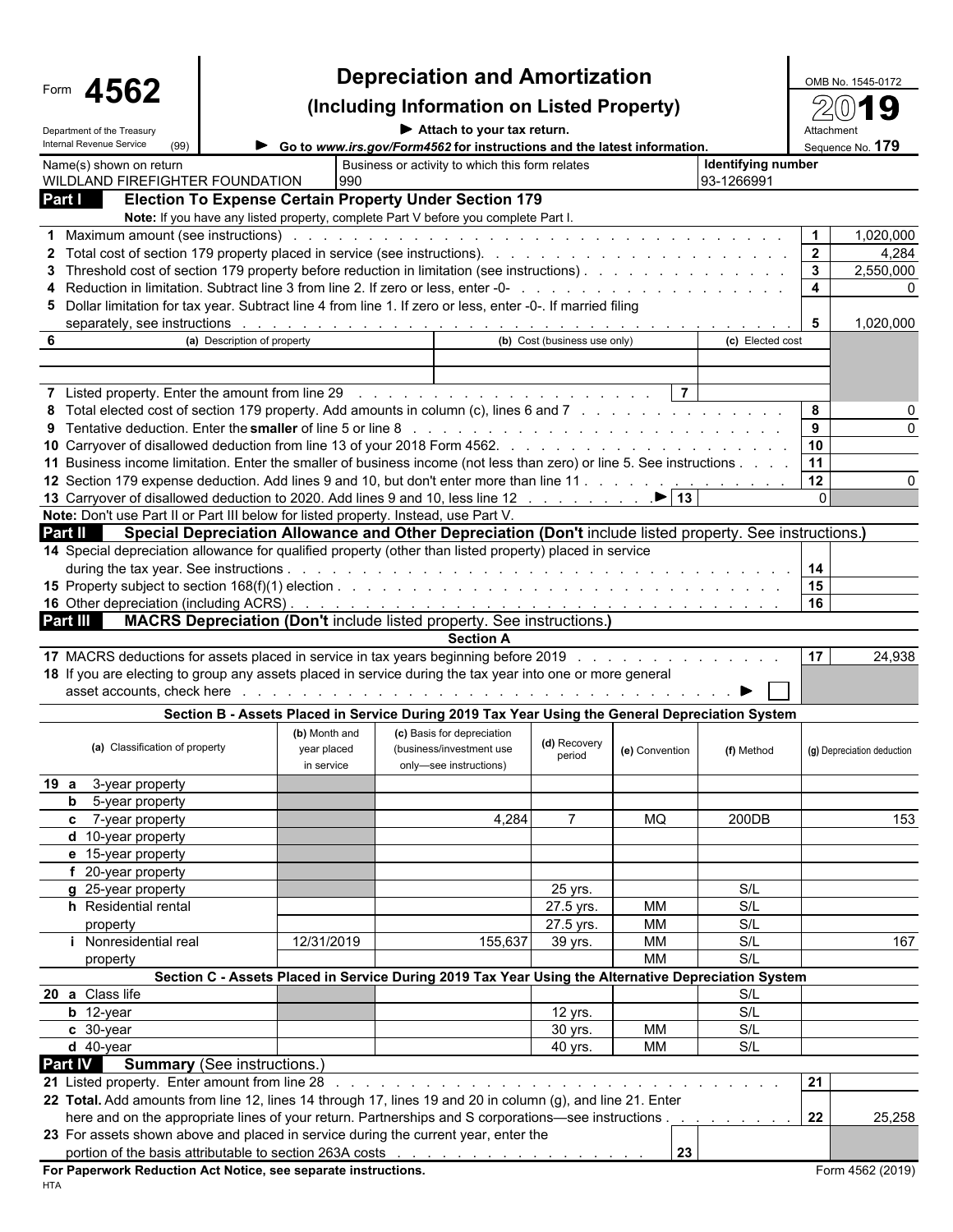| <b>SCHEDULE A</b> |  |                      |
|-------------------|--|----------------------|
|                   |  | (Form 990 or 990-EZ) |

## **Public Charity Status and Public Support**  $\frac{\text{OMB No. 1545-0047}}{20}$

**Complete if the organization is a section 501(c)(3) organization or a section 4947(a)(1) nonexempt charitable trust.**

▶ Attach to Form 990 or Form 990-EZ. **Departs** Open to Public

|        |               | Department of the Treasury<br>Internal Revenue Service |                                               |                                                                        | Go to www.irs.gov/Form990 for instructions and the latest information.                                                                                                                                                                                                                                                                                                                                                                                                              |                          |                                       |                                                         | Inspection                                            |
|--------|---------------|--------------------------------------------------------|-----------------------------------------------|------------------------------------------------------------------------|-------------------------------------------------------------------------------------------------------------------------------------------------------------------------------------------------------------------------------------------------------------------------------------------------------------------------------------------------------------------------------------------------------------------------------------------------------------------------------------|--------------------------|---------------------------------------|---------------------------------------------------------|-------------------------------------------------------|
|        |               | Name of the organization                               |                                               |                                                                        |                                                                                                                                                                                                                                                                                                                                                                                                                                                                                     |                          |                                       | <b>Employer identification number</b>                   |                                                       |
|        |               |                                                        | WILDLAND FIREFIGHTER FOUNDATION               |                                                                        |                                                                                                                                                                                                                                                                                                                                                                                                                                                                                     |                          |                                       | 93-1266991                                              |                                                       |
|        | <b>Part I</b> |                                                        |                                               |                                                                        | Reason for Public Charity Status (All organizations must complete this part.) See instructions.<br>The organization is not a private foundation because it is: (For lines 1 through 12, check only one box.)                                                                                                                                                                                                                                                                        |                          |                                       |                                                         |                                                       |
| 1      |               |                                                        |                                               |                                                                        | A church, convention of churches, or association of churches described in section 170(b)(1)(A)(i).                                                                                                                                                                                                                                                                                                                                                                                  |                          |                                       |                                                         |                                                       |
| 2      |               |                                                        |                                               |                                                                        | A school described in section 170(b)(1)(A)(ii). (Attach Schedule E (Form 990 or 990-EZ).)                                                                                                                                                                                                                                                                                                                                                                                           |                          |                                       |                                                         |                                                       |
| 3      |               |                                                        |                                               |                                                                        | A hospital or a cooperative hospital service organization described in section 170(b)(1)(A)(iii).                                                                                                                                                                                                                                                                                                                                                                                   |                          |                                       |                                                         |                                                       |
|        |               |                                                        |                                               |                                                                        | A medical research organization operated in conjunction with a hospital described in section 170(b)(1)(A)(iii). Enter the                                                                                                                                                                                                                                                                                                                                                           |                          |                                       |                                                         |                                                       |
|        |               |                                                        | hospital's name, city, and state:             |                                                                        |                                                                                                                                                                                                                                                                                                                                                                                                                                                                                     |                          |                                       |                                                         |                                                       |
| 5      |               |                                                        | section 170(b)(1)(A)(iv). (Complete Part II.) |                                                                        | An organization operated for the benefit of a college or university owned or operated by a governmental unit described in                                                                                                                                                                                                                                                                                                                                                           |                          |                                       |                                                         |                                                       |
| 6      |               |                                                        |                                               |                                                                        | A federal, state, or local government or governmental unit described in section 170(b)(1)(A)(v).                                                                                                                                                                                                                                                                                                                                                                                    |                          |                                       |                                                         |                                                       |
|        | 7 IX          |                                                        |                                               | described in section 170(b)(1)(A)(vi). (Complete Part II.)             | An organization that normally receives a substantial part of its support from a governmental unit or from the general public                                                                                                                                                                                                                                                                                                                                                        |                          |                                       |                                                         |                                                       |
| 8      |               |                                                        |                                               |                                                                        | A community trust described in section 170(b)(1)(A)(vi). (Complete Part II.)                                                                                                                                                                                                                                                                                                                                                                                                        |                          |                                       |                                                         |                                                       |
| 9      |               | university:                                            |                                               |                                                                        | An agricultural research organization described in section 170(b)(1)(A)(ix) operated in conjunction with a land-grant college<br>or university or a non-land-grant college of agriculture (see instructions). Enter the name, city, and state of the college or                                                                                                                                                                                                                     |                          |                                       |                                                         |                                                       |
| 10     |               |                                                        |                                               |                                                                        | An organization that normally receives: (1) more than 33 1/3% of its support from contributions, membership fees, and gross<br>receipts from activities related to its exempt functions—subject to certain exceptions, and (2) no more than 33 1/3% of its<br>support from gross investment income and unrelated business taxable income (less section 511 tax) from businesses<br>acquired by the organization after June 30, 1975. See section 509(a)(2). (Complete Part III.)    |                          |                                       |                                                         |                                                       |
| 11     |               |                                                        |                                               |                                                                        | An organization organized and operated exclusively to test for public safety. See section 509(a)(4).                                                                                                                                                                                                                                                                                                                                                                                |                          |                                       |                                                         |                                                       |
| 12     |               |                                                        |                                               |                                                                        | An organization organized and operated exclusively for the benefit of, to perform the functions of, or to carry out the purposes<br>of one or more publicly supported organizations described in section 509(a)(1) or section 509(a)(2). See section 509(a)(3).<br>Check the box in lines 12a through 12d that describes the type of supporting organization and complete lines 12e, 12f, and 12g.                                                                                  |                          |                                       |                                                         |                                                       |
| a      |               |                                                        |                                               | organization. You must complete Part IV, Sections A and B.             | Type I. A supporting organization operated, supervised, or controlled by its supported organization(s), typically by giving<br>the supported organization(s) the power to regularly appoint or elect a majority of the directors or trustees of the supporting                                                                                                                                                                                                                      |                          |                                       |                                                         |                                                       |
| b<br>c |               |                                                        |                                               | organization(s). You must complete Part IV, Sections A and C.          | Type II. A supporting organization supervised or controlled in connection with its supported organization(s), by having<br>control or management of the supporting organization vested in the same persons that control or manage the supported<br>Type III functionally integrated. A supporting organization operated in connection with, and functionally integrated with,<br>its supported organization(s) (see instructions). You must complete Part IV, Sections A, D, and E. |                          |                                       |                                                         |                                                       |
| d      |               |                                                        |                                               |                                                                        | Type III non-functionally integrated. A supporting organization operated in connection with its supported organization(s)                                                                                                                                                                                                                                                                                                                                                           |                          |                                       |                                                         |                                                       |
|        |               |                                                        |                                               |                                                                        | that is not functionally integrated. The organization generally must satisfy a distribution requirement and an attentiveness<br>requirement (see instructions). You must complete Part IV, Sections A and D, and Part V.                                                                                                                                                                                                                                                            |                          |                                       |                                                         |                                                       |
| е      |               |                                                        |                                               |                                                                        | Check this box if the organization received a written determination from the IRS that it is a Type I, Type II, Type III<br>functionally integrated, or Type III non-functionally integrated supporting organization.                                                                                                                                                                                                                                                                |                          |                                       |                                                         |                                                       |
| f      |               |                                                        |                                               |                                                                        |                                                                                                                                                                                                                                                                                                                                                                                                                                                                                     |                          |                                       |                                                         | $\overline{0}$                                        |
|        |               |                                                        |                                               | Provide the following information about the supported organization(s). |                                                                                                                                                                                                                                                                                                                                                                                                                                                                                     |                          |                                       |                                                         |                                                       |
|        |               | (i) Name of supported organization                     |                                               | $(ii)$ EIN                                                             | (iii) Type of organization<br>(described on lines 1-10<br>above (see instructions))                                                                                                                                                                                                                                                                                                                                                                                                 | (iv) Is the organization | listed in your governing<br>document? | (v) Amount of monetary<br>support (see<br>instructions) | (vi) Amount of<br>other support (see<br>instructions) |
|        |               |                                                        |                                               |                                                                        |                                                                                                                                                                                                                                                                                                                                                                                                                                                                                     | Yes                      | No                                    |                                                         |                                                       |
| (A)    |               |                                                        |                                               |                                                                        |                                                                                                                                                                                                                                                                                                                                                                                                                                                                                     |                          |                                       |                                                         |                                                       |
|        |               |                                                        |                                               |                                                                        |                                                                                                                                                                                                                                                                                                                                                                                                                                                                                     |                          |                                       |                                                         |                                                       |
| (B)    |               |                                                        |                                               |                                                                        |                                                                                                                                                                                                                                                                                                                                                                                                                                                                                     |                          |                                       |                                                         |                                                       |
| (C)    |               |                                                        |                                               |                                                                        |                                                                                                                                                                                                                                                                                                                                                                                                                                                                                     |                          |                                       |                                                         |                                                       |
| (D)    |               |                                                        |                                               |                                                                        |                                                                                                                                                                                                                                                                                                                                                                                                                                                                                     |                          |                                       |                                                         |                                                       |
| (E)    |               |                                                        |                                               |                                                                        |                                                                                                                                                                                                                                                                                                                                                                                                                                                                                     |                          |                                       |                                                         |                                                       |
|        |               |                                                        |                                               |                                                                        |                                                                                                                                                                                                                                                                                                                                                                                                                                                                                     |                          |                                       |                                                         |                                                       |

**Total** 0 0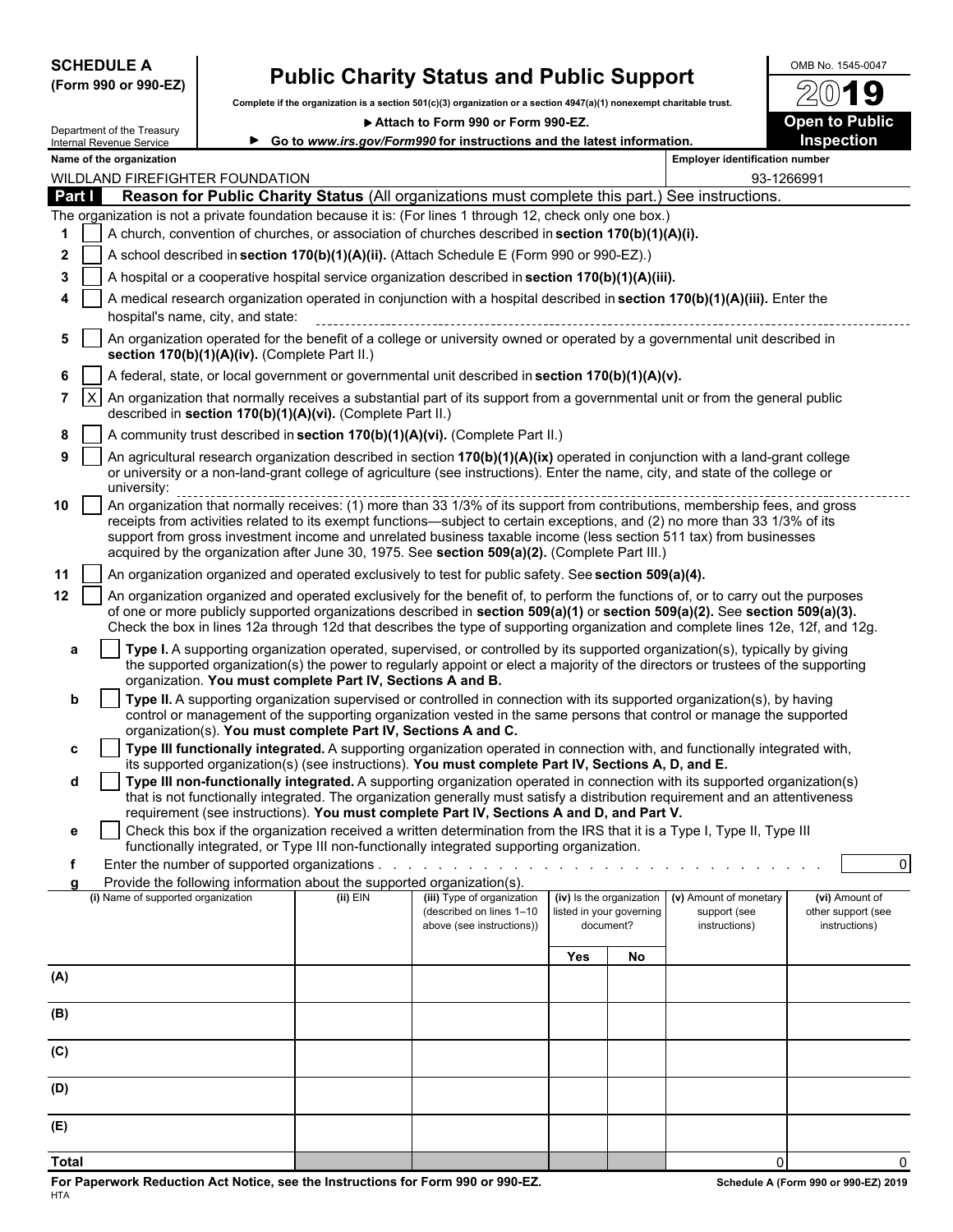|              | (Complete only if you checked the box on line 5, 7, or 8 of Part I or if the organization failed to qualify under                                                                                                                                                                                                                                                                  |           |          |            |            |           |                                |
|--------------|------------------------------------------------------------------------------------------------------------------------------------------------------------------------------------------------------------------------------------------------------------------------------------------------------------------------------------------------------------------------------------|-----------|----------|------------|------------|-----------|--------------------------------|
|              | Part III. If the organization fails to qualify under the tests listed below, please complete Part III.)<br><b>Section A. Public Support</b>                                                                                                                                                                                                                                        |           |          |            |            |           |                                |
|              | Calendar year (or fiscal year beginning in)<br>▶                                                                                                                                                                                                                                                                                                                                   | (a) 2015  | (b) 2016 | (c) 2017   | $(d)$ 2018 | (e) 2019  | (f) Total                      |
|              | 1 Gifts, grants, contributions, and<br>membership fees received. (Do not                                                                                                                                                                                                                                                                                                           |           |          |            |            |           |                                |
|              | include any "unusual grants.")                                                                                                                                                                                                                                                                                                                                                     | 1,098,046 | 910,156  | 1,010,966  | 1,642,620  | 1,047,864 | 5,709,652                      |
| $\mathbf{2}$ | Tax revenues levied for the<br>organization's benefit and either paid<br>to or expended on its behalf                                                                                                                                                                                                                                                                              |           |          |            |            |           | 0                              |
| 3            | The value of services or facilities<br>furnished by a governmental unit to the<br>organization without charge                                                                                                                                                                                                                                                                      |           |          |            |            |           | 0                              |
| 4<br>5       | Total. Add lines 1 through 3<br>The portion of total contributions by<br>each person (other than a<br>governmental unit or publicly<br>supported organization) included on<br>line 1 that exceeds 2% of the amount<br>shown on line 11, column $(f)$ .                                                                                                                             | 1,098,046 | 910,156  | 1,010,966  | 1,642,620  | 1,047,864 | 5,709,652                      |
| 6            | Public support. Subtract line 5 from line 4                                                                                                                                                                                                                                                                                                                                        |           |          |            |            |           | 5,709,652                      |
|              | <b>Section B. Total Support</b>                                                                                                                                                                                                                                                                                                                                                    |           |          |            |            |           |                                |
|              | Calendar year (or fiscal year beginning in)                                                                                                                                                                                                                                                                                                                                        | (a) 2015  | (b) 2016 | $(c)$ 2017 | $(d)$ 2018 | (e) 2019  | (f) Total                      |
| 7            | Amounts from line 4.                                                                                                                                                                                                                                                                                                                                                               | 1,098,046 | 910,156  | 1,010,966  | 1,642,620  | 1,047,864 | 5,709,652                      |
| 8            | Gross income from interest, dividends,<br>payments received on securities loans,<br>rents, royalties, and income from                                                                                                                                                                                                                                                              |           |          |            |            |           |                                |
|              | similar sources expansion of the state of the state of the state of the state of the state of the state of the                                                                                                                                                                                                                                                                     | 858       | 127      | 69,187     | 45,653     | 28,917    | 144,742                        |
| 9            | Net income from unrelated business<br>activities, whether or not the business is<br>regularly carried on                                                                                                                                                                                                                                                                           |           |          |            |            |           | 0                              |
| 10           | Other income. Do not include gain or<br>loss from the sale of capital assets<br>(Explain in Part VI.)                                                                                                                                                                                                                                                                              |           |          |            |            |           | 0                              |
| 11           | Total support. Add lines 7 through 10.                                                                                                                                                                                                                                                                                                                                             |           |          |            |            |           | 5,854,394                      |
| 12           |                                                                                                                                                                                                                                                                                                                                                                                    |           |          |            |            | 12        | 482,550                        |
|              | 13 First five years. If the Form 990 is for the organization's first, second, third, fourth, or fifth tax year as a section 501(c)(3)                                                                                                                                                                                                                                              |           |          |            |            |           |                                |
|              | <b>Section C. Computation of Public Support Percentage</b>                                                                                                                                                                                                                                                                                                                         |           |          |            |            |           |                                |
| 14           | Public support percentage for 2019 (line 6, column (f) divided by line 11, column (f)).                                                                                                                                                                                                                                                                                            |           |          |            |            | 14        | 97.53%                         |
| 15           |                                                                                                                                                                                                                                                                                                                                                                                    |           |          |            |            | 15        | 97.95%                         |
|              | 16a 33 1/3% support test-2019. If the organization did not check the box on line 13, and line 14 is 33 1/3% or more, check this box                                                                                                                                                                                                                                                |           |          |            |            |           | $\blacktriangleright$ $\mid$ X |
|              | <b>b</b> 33 1/3% support test—2018. If the organization did not check a box on line 13 or 16a, and line 15 is 33 1/3% or more, check this                                                                                                                                                                                                                                          |           |          |            |            |           |                                |
|              | 17a 10%-facts-and-circumstances test-2019. If the organization did not check a box on line 13, 16a, or 16b, and line 14<br>10% or more, and if the organization meets the "facts-and-circumstances" test, check this box and stop here. Explain in<br>Part VI how the organization meets the "facts-and-circumstances" test. The organization qualifies as a publicly supported    |           |          |            |            |           |                                |
|              | <b>b</b> 10%-facts-and-circumstances test-2018. If the organization did not check a box on line 13, 16a, 16b, or 17a, and line<br>15 is 10% or more, and if the organization meets the "facts-and-circumstances" test, check this box and stop here.<br>Explain in Part VI how the organization meets the "facts-and-circumstances" test. The organization qualifies as a publicly |           |          |            |            |           |                                |
| 18           | Private foundation. If the organization did not check a box on line 13, 16a, 16b, 17a, or 17b, check this box and see                                                                                                                                                                                                                                                              |           |          |            |            |           |                                |

Schedule A (Form 990 or 990-EZ) 2019 WILDLAND FIREFIGHTER FOUNDATION 93-1266991 Page 2

**Part II Support Schedule for Organizations Described in Sections 170(b)(1)(A)(iv) and 170(b)(1)(A)(vi)**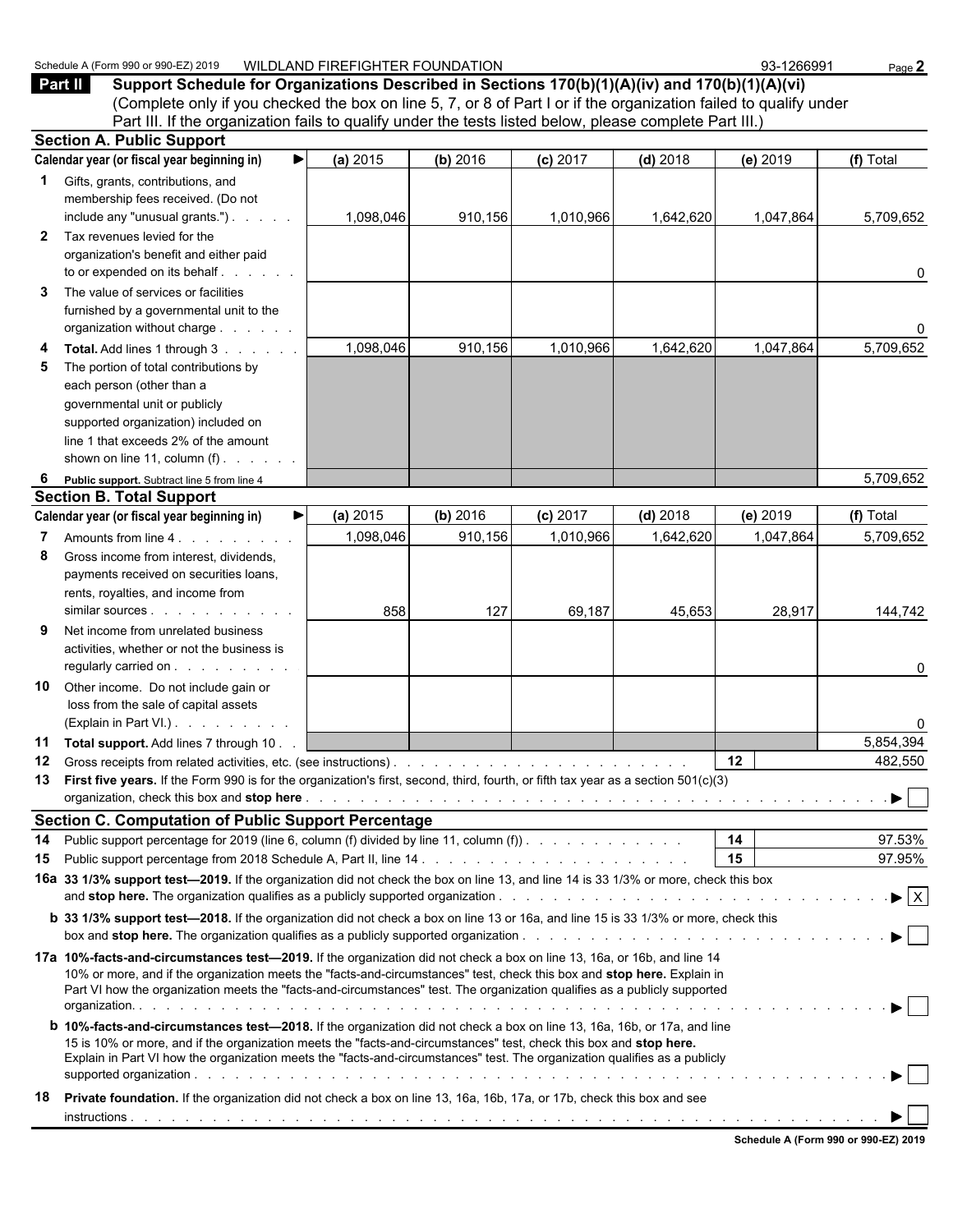#### Schedule A (Form 990 or 990-EZ) 2019 WILDLAND FIREFIGHTER FOUNDATION 93-1266991 Page 3

**Part III Support Schedule for Organizations Described in Section 509(a)(2)** (Complete only if you checked the box on line 10 of Part I or if the organization failed to qualify under Part II. If the organization fails to qualify under the tests listed below, please complete Part II.)

|              | <b>Section A. Public Support</b>                                                                                                       |                            |                      |                        |                        |                      |                |
|--------------|----------------------------------------------------------------------------------------------------------------------------------------|----------------------------|----------------------|------------------------|------------------------|----------------------|----------------|
|              | Calendar year (or fiscal year beginning in)                                                                                            | (a) 2015                   | (b) 2016             | $(c)$ 2017             | $(d)$ 2018             | (e) 2019             | (f) Total      |
|              | <b>1</b> Gifts, grants, contributions, and membership fees                                                                             |                            |                      |                        |                        |                      |                |
|              | received. (Do not include any "unusual grants.")                                                                                       |                            |                      |                        |                        |                      | 0              |
| $\mathbf{2}$ | Gross receipts from admissions, merchandise                                                                                            |                            |                      |                        |                        |                      |                |
|              | sold or services performed, or facilities<br>furnished in any activity that is related to the                                          |                            |                      |                        |                        |                      |                |
|              | organization's tax-exempt purpose                                                                                                      |                            |                      |                        |                        |                      | 0              |
| 3            | Gross receipts from activities that are not an                                                                                         |                            |                      |                        |                        |                      |                |
|              | unrelated trade or business under section 513.                                                                                         |                            |                      |                        |                        |                      | 0              |
| 4            | Tax revenues levied for the                                                                                                            |                            |                      |                        |                        |                      |                |
|              | organization's benefit and either paid to                                                                                              |                            |                      |                        |                        |                      |                |
|              | or expended on its behalf                                                                                                              |                            |                      |                        |                        |                      | 0              |
| 5            | The value of services or facilities                                                                                                    |                            |                      |                        |                        |                      |                |
|              | furnished by a governmental unit to the                                                                                                |                            |                      |                        |                        |                      |                |
|              | organization without charge                                                                                                            |                            |                      |                        |                        |                      | 0              |
| 6            | <b>Total.</b> Add lines 1 through 5.                                                                                                   | $\Omega$                   | 0                    | $\Omega$               | $\Omega$               | $\Omega$             | $\Omega$       |
|              | 7a Amounts included on lines 1, 2, and 3                                                                                               |                            |                      |                        |                        |                      |                |
|              | received from disqualified persons                                                                                                     |                            |                      |                        |                        |                      | 0              |
|              | <b>b</b> Amounts included on lines 2 and 3                                                                                             |                            |                      |                        |                        |                      |                |
|              | received from other than disqualified                                                                                                  |                            |                      |                        |                        |                      |                |
|              | persons that exceed the greater of \$5,000                                                                                             |                            |                      |                        |                        |                      |                |
|              | or 1% of the amount on line 13 for the year                                                                                            |                            |                      |                        |                        |                      |                |
|              | c Add lines $7a$ and $7b$ .                                                                                                            | $\Omega$                   | 0                    | $\Omega$               | $\Omega$               | $\Omega$             | $\Omega$       |
| 8            | <b>Public support (Subtract line 7c from</b>                                                                                           |                            |                      |                        |                        |                      |                |
|              |                                                                                                                                        |                            |                      |                        |                        |                      | 0              |
|              | <b>Section B. Total Support</b>                                                                                                        |                            |                      |                        |                        |                      |                |
|              | Calendar year (or fiscal year beginning in)                                                                                            | (a) 2015<br>▶∣<br>$\Omega$ | (b) 2016<br>$\Omega$ | $(c)$ 2017<br>$\Omega$ | $(d)$ 2018<br>$\Omega$ | (e) 2019<br>$\Omega$ | (f) Total<br>0 |
| 9            | Amounts from line 6.                                                                                                                   |                            |                      |                        |                        |                      |                |
|              | <b>10a</b> Gross income from interest, dividends,                                                                                      |                            |                      |                        |                        |                      |                |
|              | payments received on securities loans, rents,                                                                                          |                            |                      |                        |                        |                      | 0              |
|              | royalties, and income from similar sources.<br><b>b</b> Unrelated business taxable income (less                                        |                            |                      |                        |                        |                      |                |
|              | section 511 taxes) from businesses                                                                                                     |                            |                      |                        |                        |                      |                |
|              | acquired after June 30, 1975                                                                                                           |                            |                      |                        |                        |                      | 0              |
|              | c Add lines 10a and 10b                                                                                                                | $\Omega$                   | 0                    | $\Omega$               | $\Omega$               | $\Omega$             | $\Omega$       |
| 11           | Net income from unrelated business                                                                                                     |                            |                      |                        |                        |                      |                |
|              | activities not included in line 10b, whether                                                                                           |                            |                      |                        |                        |                      |                |
|              | or not the business is regularly carried on.                                                                                           |                            |                      |                        |                        |                      |                |
| 12           | Other income. Do not include gain or                                                                                                   |                            |                      |                        |                        |                      |                |
|              | loss from the sale of capital assets                                                                                                   |                            |                      |                        |                        |                      |                |
|              | (Explain in Part VI.).                                                                                                                 |                            |                      |                        |                        |                      | 0              |
|              | 13 Total support. (Add lines 9, 10c, 11,                                                                                               |                            |                      |                        |                        |                      |                |
|              | and $12.$ ). $\ldots$ $\ldots$ $\ldots$ $\ldots$                                                                                       | $\Omega$                   | 0                    |                        | 0                      | 0                    |                |
|              | 14 First five years. If the Form 990 is for the organization's first, second, third, fourth, or fifth tax year as a section 501(c)(3)  |                            |                      |                        |                        |                      |                |
|              |                                                                                                                                        |                            |                      |                        |                        |                      |                |
|              | <b>Section C. Computation of Public Support Percentage</b>                                                                             |                            |                      |                        |                        |                      |                |
| 15           | Public support percentage for 2019 (line 8, column (f), divided by line 13, column (f)).                                               |                            |                      |                        |                        | 15                   | 0.00%          |
| 16           |                                                                                                                                        |                            |                      |                        |                        | 16                   | 0.00%          |
|              | Section D. Computation of Investment Income Percentage                                                                                 |                            |                      |                        |                        |                      |                |
| 17           | Investment income percentage for 2019 (line 10c, column (f), divided by line 13, column (f)).                                          |                            |                      |                        |                        | 17                   | 0.00%          |
| 18           |                                                                                                                                        |                            |                      |                        |                        | 18                   | 0.00%          |
|              | 19a 33 1/3% support tests-2019. If the organization did not check the box on line 14, and line 15 is more than 33 1/3%, and line 17 is |                            |                      |                        |                        |                      |                |
|              |                                                                                                                                        |                            |                      |                        |                        |                      | ▶.             |
|              | b 33 1/3% support tests—2018. If the organization did not check a box on line 14 or line 19a, and line 16 is more than 33 1/3%, and    |                            |                      |                        |                        |                      |                |
|              | line 18 is not more than 33 1/3%, check this box and stop here. The organization qualifies as a publicly supported organization        |                            |                      |                        |                        |                      |                |
|              |                                                                                                                                        |                            |                      |                        |                        |                      |                |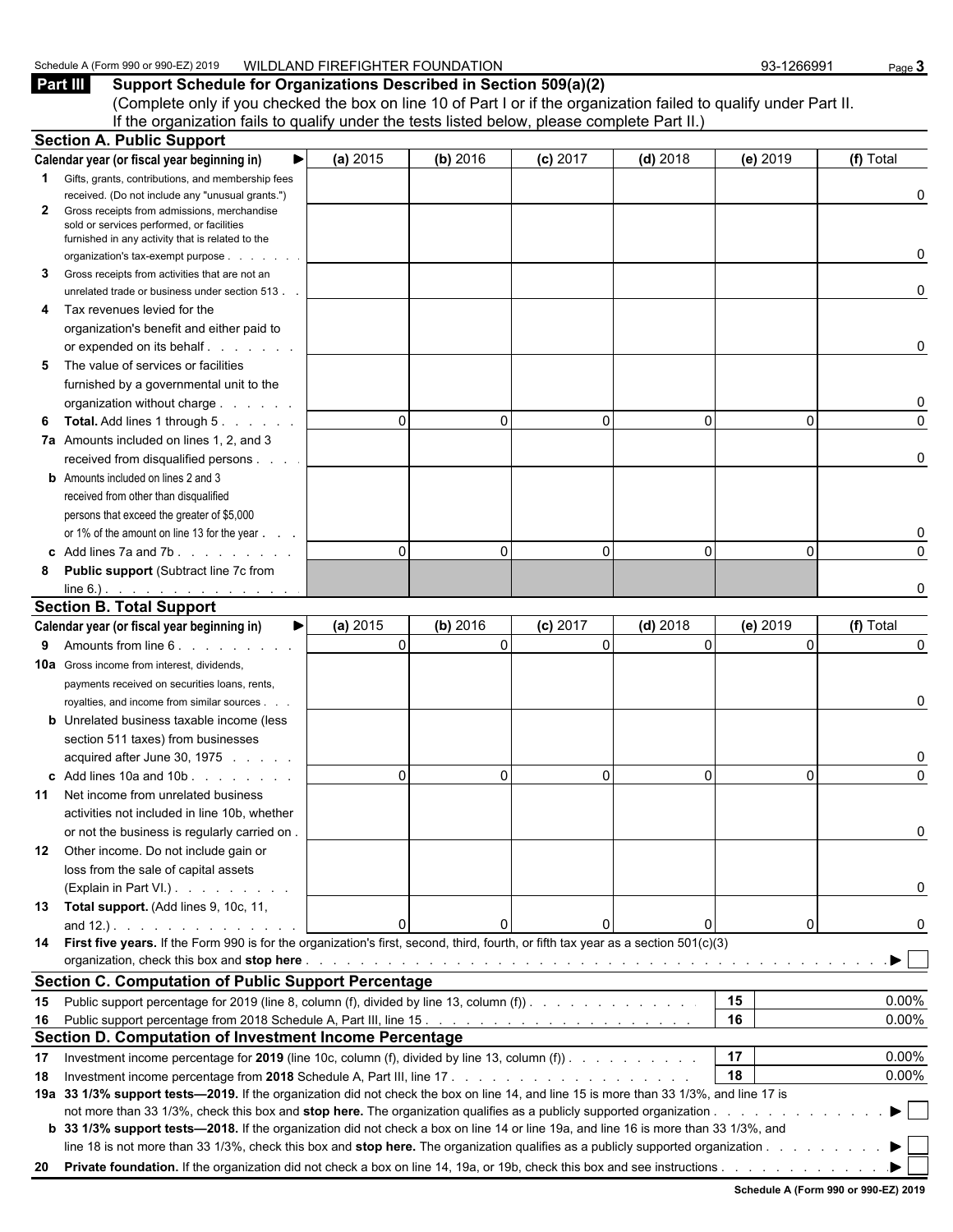#### **Part IV Supporting Organizations**

(Complete only if you checked a box in line 12 on Part I. If you checked 12a of Part I, complete Sections A and B. If you checked 12b of Part I, complete Sections A and C. If you checked 12c of Part I, complete Sections A, D, and E. If you checked 12d of Part I, complete Sections A and D, and complete Part V.)

#### **Section A. All Supporting Organizations**

- **1** Are all of the organization's supported organizations listed by name in the organization's governing documents? *If "No," describe in Part VI how the supported organizations are designated. If designated by class or purpose, describe the designation. If historic and continuing relationship, explain.* **1**
- **2** Did the organization have any supported organization that does not have an IRS determination of status under section 509(a)(1) or (2)? *If "Yes," explain in Part VI how the organization determined that the supported organization was described in section 509(a)(1) or (2).*
- **3a** Did the organization have a supported organization described in section 501(c)(4), (5), or (6)? *If "Yes," answer (b) and (c) below.* **3a**
- **b** Did the organization confirm that each supported organization qualified under section 501(c)(4), (5), or (6) and satisfied the public support tests under section 509(a)(2)? *If "Yes," describe in Part VI when and how the organization made the determination.* **3b**
- **c** Did the organization ensure that all support to such organizations was used exclusively for section 170(c)(2) (B) purposes? *If* "*Yes,*" *explain in Part VI what controls the organization put in place to ensure such use.* **3c**
- **4a** Was any supported organization not organized in the United States ("foreign supported organization")? *If "Yes," and if you checked 12a or 12b in Part I, answer (b) and (c) below.* **4a**
- **b** Did the organization have ultimate control and discretion in deciding whether to make grants to the foreign supported organization? *If* "*Yes,*" *describe in Part VI how the organization had such control and discretion despite being controlled or supervised by or in connection with its supported organizations.* **4b**
- **c** Did the organization support any foreign supported organization that does not have an IRS determination under sections 501(c)(3) and 509(a)(1) or (2)? *If* "*Yes,*" *explain in Part VI what controls the organization used to ensure that all support to the foreign supported organization was used exclusively for section 170(c)(2)(B) purposes.* **4c**
- **5a** Did the organization add, substitute, or remove any supported organizations during the tax year? *If* "*Yes,*" *answer (b) and (c) below (if applicable). Also, provide detail in Part VI, including (i) the names and EIN numbers of the supported organizations added, substituted, or removed; (ii) the reasons for each such action; (iii) the authority under the organization's organizing document authorizing such action; and (iv) how the action was accomplished (such as by amendment to the organizing document).* **5a**
- **b Type I or Type II only.** Was any added or substituted supported organization part of a class already designated in the organization's organizing document? **5b**
- **c Substitutions only.** Was the substitution the result of an event beyond the organization's control? **5c**
- **6** Did the organization provide support (whether in the form of grants or the provision of services or facilities) to anyone other than (i) its supported organizations, (ii) individuals that are part of the charitable class benefited by one or more of its supported organizations, or (iii) other supporting organizations that also support or benefit one or more of the filing organization's supported organizations? *If "Yes," provide detail in Part VI.* **6**
- **7** Did the organization provide a grant, loan, compensation, or other similar payment to a substantial contributor (as defined in section 4958(c)(3)(C)), a family member of a substantial contributor, or a 35% controlled entity with regard to a substantial contribut*or? If "Yes," complete Part I of Schedule L (Form 990 or 990-EZ).* **7**
- **8** Did the organization make a loan to a disqualified person (as defined in section 4958) not described in line 7? *If "Yes," complete Part I of Schedule L (Form 990 or 990-EZ).* **8**
- **9a** Was the organization controlled directly or indirectly at any time during the tax year by one or more disqualified persons as defined in section 4946 (other than foundation managers and organizations described in section 509(a)(1) or (2))? *If* "*Yes*," *provide detail in Part VI.*
- **b** Did one or more disqualified persons (as defined in line 9a) hold a controlling interest in any entity in which the supporting organization had an interest? *If* "*Yes,*" *provide detail in Part VI.* **9b**
- **c** Did a disqualified person (as defined in line 9a) have an ownership interest in, or derive any personal benefit from, assets in which the supporting organization also had an interest? *If* "*Yes,*" *provide detail in Part VI.* **9c**
- **10a** Was the organization subject to the excess business holdings rules of section 4943 because of section 4943(f) (regarding certain Type II supporting organizations, and all Type III non-functionally integrated supporting organizations)? If "Yes," answer 10b below.
	- **b** Did the organization have any excess business holdings in the tax year? *(Use Schedule C, Form 4720, to determine whether the organization had excess business holdings.)*

|                  | Yes<br>$\overline{\phantom{a}}$ | <u>No</u> |
|------------------|---------------------------------|-----------|
|                  |                                 |           |
| 1                |                                 |           |
|                  |                                 |           |
| $\overline{2}$   |                                 |           |
|                  |                                 |           |
| 3a               |                                 |           |
|                  |                                 |           |
| 3 <sub>b</sub>   |                                 |           |
|                  |                                 |           |
| 3 <sub>c</sub>   |                                 |           |
|                  |                                 |           |
| 4a               |                                 |           |
|                  |                                 |           |
| 4b               |                                 |           |
|                  |                                 |           |
| 4c               |                                 |           |
|                  |                                 |           |
| 5a               |                                 |           |
|                  |                                 |           |
| 5 <sub>b</sub>   |                                 |           |
| $5\underline{c}$ |                                 |           |
|                  |                                 |           |
| 6                |                                 |           |
|                  |                                 |           |
| j<br>7           |                                 |           |
|                  |                                 |           |
| 8                |                                 |           |
|                  |                                 |           |
| 9a               |                                 |           |
|                  |                                 |           |
| 9b               |                                 |           |
|                  |                                 |           |
| 9c               |                                 |           |
|                  |                                 |           |
| 10a              |                                 |           |
| ۱ŀ               |                                 |           |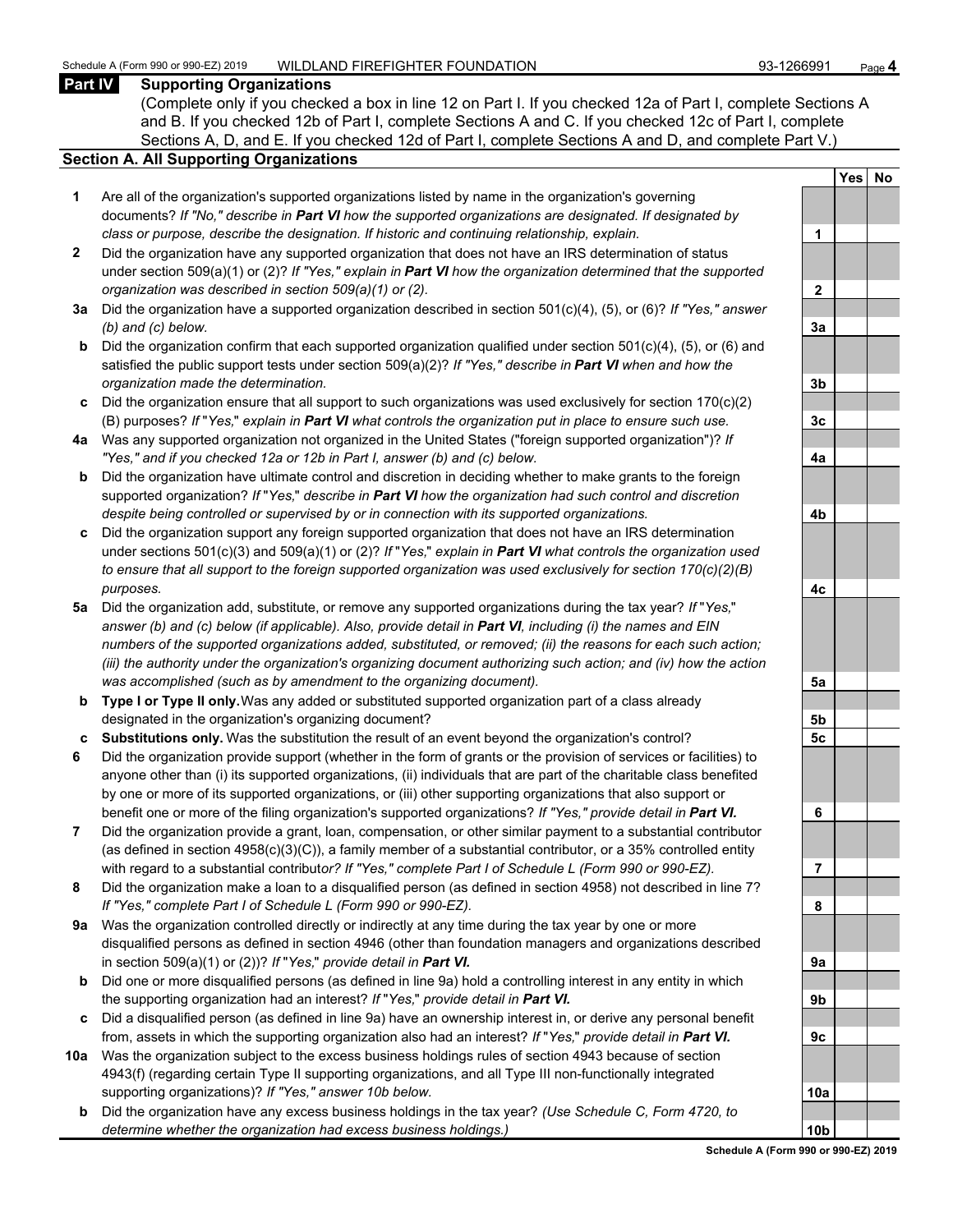|              | Schedule A (Form 990 or 990-EZ) 2019<br>WILDLAND FIREFIGHTER FOUNDATION                                                           | 93-1266991      |            | Page 5    |
|--------------|-----------------------------------------------------------------------------------------------------------------------------------|-----------------|------------|-----------|
| Part IV      | <b>Supporting Organizations (continued)</b>                                                                                       |                 |            |           |
|              |                                                                                                                                   |                 | <b>Yes</b> | No        |
| 11           | Has the organization accepted a gift or contribution from any of the following persons?                                           |                 |            |           |
| a            | A person who directly or indirectly controls, either alone or together with persons described in (b) and (c)                      |                 |            |           |
|              | below, the governing body of a supported organization?                                                                            | 11a             |            |           |
| b            | A family member of a person described in (a) above?                                                                               | 11 <sub>b</sub> |            |           |
| c            | A 35% controlled entity of a person described in (a) or (b) above? If "Yes" to a, b, or c, provide detail in Part VI.             | 11c             |            |           |
|              | <b>Section B. Type I Supporting Organizations</b>                                                                                 |                 |            |           |
|              |                                                                                                                                   |                 | Yes        | No        |
| 1            | Did the directors, trustees, or membership of one or more supported organizations have the power to                               |                 |            |           |
|              | regularly appoint or elect at least a majority of the organization's directors or trustees at all times during the                |                 |            |           |
|              | tax year? If "No," describe in Part VI how the supported organization(s) effectively operated, supervised, or                     |                 |            |           |
|              | controlled the organization's activities. If the organization had more than one supported organization,                           |                 |            |           |
|              | describe how the powers to appoint and/or remove directors or trustees were allocated among the supported                         |                 |            |           |
|              | organizations and what conditions or restrictions, if any, applied to such powers during the tax year.                            | 1               |            |           |
| $\mathbf{2}$ | Did the organization operate for the benefit of any supported organization other than the supported                               |                 |            |           |
|              | organization(s) that operated, supervised, or controlled the supporting organization? If "Yes," explain in Part                   |                 |            |           |
|              | VI how providing such benefit carried out the purposes of the supported organization(s) that operated,                            |                 |            |           |
|              | supervised, or controlled the supporting organization.                                                                            | $\overline{2}$  |            |           |
|              | <b>Section C. Type II Supporting Organizations</b>                                                                                |                 |            |           |
|              |                                                                                                                                   |                 | Yes        | <b>No</b> |
| 1            | Were a majority of the organization's directors or trustees during the tax year also a majority of the directors                  |                 |            |           |
|              | or trustees of each of the organization's supported organization(s)? If "No," describe in Part VI how control                     |                 |            |           |
|              | or management of the supporting organization was vested in the same persons that controlled or managed                            |                 |            |           |
|              | the supported organization(s).                                                                                                    | 1               |            |           |
|              | <b>Section D. All Type III Supporting Organizations</b>                                                                           |                 |            |           |
|              |                                                                                                                                   |                 | Yes        | No        |
| 1            | Did the organization provide to each of its supported organizations, by the last day of the fifth month of the                    |                 |            |           |
|              | organization's tax year, (i) a written notice describing the type and amount of support provided during the prior tax             |                 |            |           |
|              | year, (ii) a copy of the Form 990 that was most recently filed as of the date of notification, and (iii) copies of the            |                 |            |           |
|              | organization's governing documents in effect on the date of notification, to the extent not previously provided?                  | 1               |            |           |
| $\mathbf{2}$ | Were any of the organization's officers, directors, or trustees either (i) appointed or elected by the supported                  |                 |            |           |
|              | organization(s) or (ii) serving on the governing body of a supported organization? If "No," explain in Part VI how                |                 |            |           |
|              | the organization maintained a close and continuous working relationship with the supported organization(s).                       | $\mathbf{2}$    |            |           |
| 3            | By reason of the relationship described in (2), did the organization's supported organizations have a                             |                 |            |           |
|              | significant voice in the organization's investment policies and in directing the use of the organization's                        |                 |            |           |
|              | income or assets at all times during the tax year? If "Yes," describe in Part VI the role the organization's                      |                 |            |           |
|              | supported organizations played in this regard.                                                                                    | 3               |            |           |
|              | Section E. Type III Functionally Integrated Supporting Organizations                                                              |                 |            |           |
| 1            | Check the box next to the method that the organization used to satisfy the Integral Part Test during the year (see instructions). |                 |            |           |
|              | The organization satisfied the Activities Test. Complete line 2 below.                                                            |                 |            |           |
| a            |                                                                                                                                   |                 |            |           |

- **b** The organization is the parent of each of its supported organizations. *Complete line 3 below.*
- **c** The organization supported a governmental entity. *Describe in Part VI how you supported a government entity (see instructions).*
- **2** Activities Test. *Answer (a) and (b) below.* **Yes No**
- **a** Did substantially all of the organization's activities during the tax year directly further the exempt purposes of the supported organization(s) to which the organization was responsive? *If* "*Yes,*" *then in Part VI identify those supported organizations and explain how these activities directly furthered their exempt purposes, how the organization was responsive to those supported organizations, and how the organization determined that these activities constituted substantially all of its activities.* **2a**
- **b** Did the activities described in (a) constitute activities that, but for the organization's involvement, one or more of the organization's supported organization(s) would have been engaged in? *If* "*Yes,*" *explain in Part VI the reasons for the organization's position that its supported organization(s) would have engaged in these activities but for the organization's involvement.* **2b**
- **3** Parent of Supported Organizations. *Answer (a) and (b) below.*
- **a** Did the organization have the power to regularly appoint or elect a majority of the officers, directors, or trustees of each of the supported organizations? *Provide details in Part VI.* **3a**
- **b** Did the organization exercise a substantial degree of direction over the policies, programs, and activities of each of its supported organizations? *If* "*Yes,*" *describe in Part VI the role played by the organization in this regard.* **3b**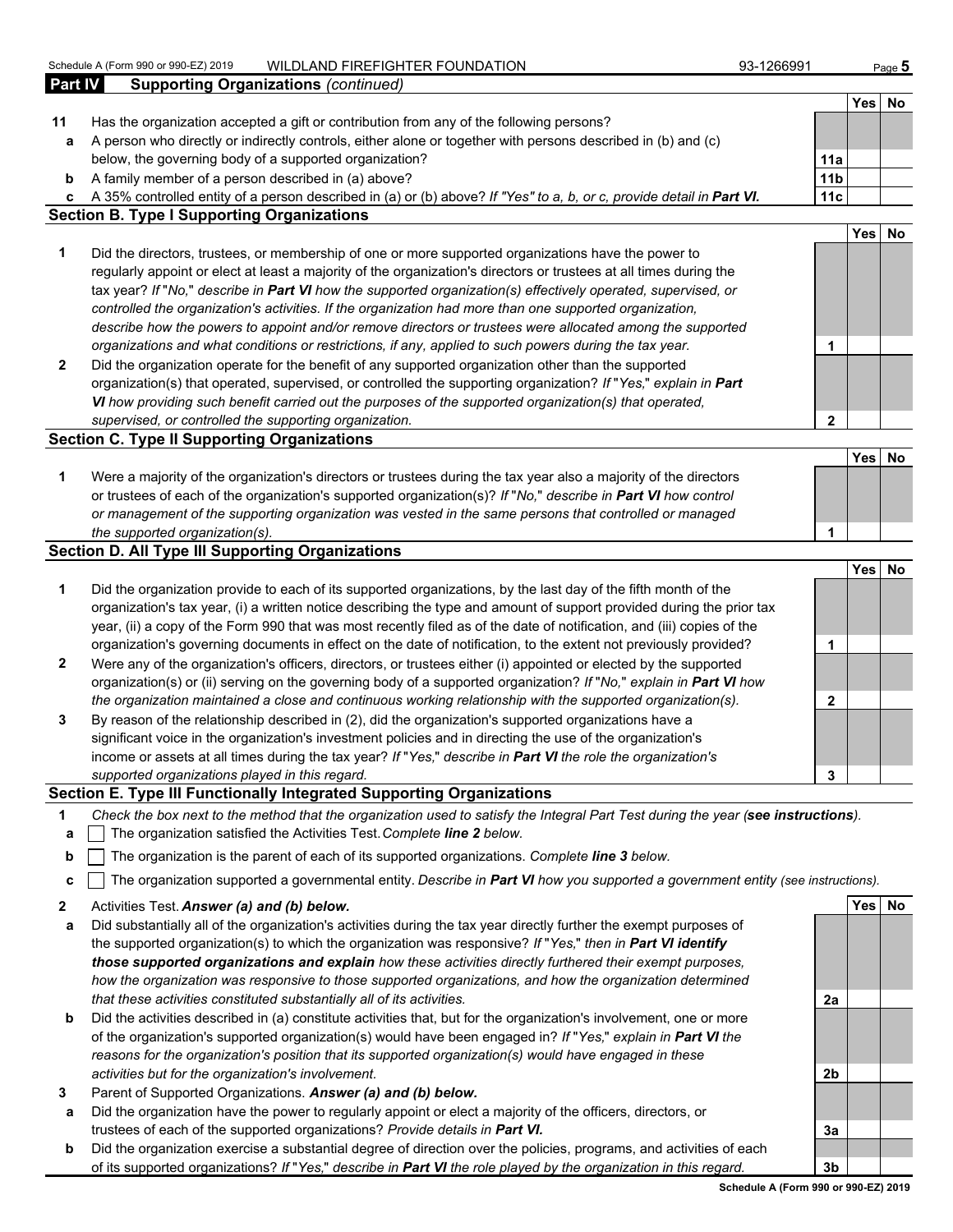Schedule A (Form 990 or 990-EZ) 2019 WILDLAND FIREFIGHTER FOUNDATION 93-1266991 Page 6

| <b>Part V</b><br>Type III Non-Functionally Integrated 509(a)(3) Supporting Organizations                                              |                         |                                |                                |
|---------------------------------------------------------------------------------------------------------------------------------------|-------------------------|--------------------------------|--------------------------------|
| Check here if the organization satisfied the Integral Part Test as a qualifying trust on Nov. 20, 1970 (explain in Part VI). See<br>1 |                         |                                |                                |
| instructions. All other Type III non-functionally integrated supporting organizations must complete Sections A through E.             |                         |                                |                                |
| <b>Section A - Adjusted Net Income</b>                                                                                                | (A) Prior Year          | (B) Current Year<br>(optional) |                                |
| 1 Net short-term capital gain                                                                                                         | 1                       |                                |                                |
| 2 Recoveries of prior-year distributions                                                                                              | $\overline{\mathbf{2}}$ |                                |                                |
| 3 Other gross income (see instructions)                                                                                               | 3                       |                                |                                |
| 4 Add lines 1 through 3.                                                                                                              | 4                       | $\mathbf{0}$                   | 0                              |
| 5 Depreciation and depletion                                                                                                          | 5                       |                                |                                |
| 6 Portion of operating expenses paid or incurred for production or                                                                    |                         |                                |                                |
| collection of gross income or for management, conservation, or                                                                        |                         |                                |                                |
| maintenance of property held for production of income (see instructions)                                                              | 6                       |                                |                                |
| 7 Other expenses (see instructions)                                                                                                   | $\overline{7}$          |                                |                                |
| 8 Adjusted Net Income (subtract lines 5, 6, and 7 from line 4).                                                                       | 8                       | 0                              | 0                              |
| <b>Section B - Minimum Asset Amount</b>                                                                                               |                         | (A) Prior Year                 | (B) Current Year<br>(optional) |
| 1 Aggregate fair market value of all non-exempt-use assets (see                                                                       |                         |                                |                                |
| instructions for short tax year or assets held for part of year):                                                                     |                         |                                |                                |
| a Average monthly value of securities                                                                                                 | 1a                      |                                |                                |
| <b>b</b> Average monthly cash balances                                                                                                | 1 <sub>b</sub>          |                                |                                |
| c Fair market value of other non-exempt-use assets                                                                                    | 1c                      |                                |                                |
| d Total (add lines 1a, 1b, and 1c)                                                                                                    | 1d                      | 0                              | 0                              |
| <b>e</b> Discount claimed for blockage or other                                                                                       |                         |                                |                                |
| factors (explain in detail in Part VI):                                                                                               |                         |                                |                                |
| 2 Acquisition indebtedness applicable to non-exempt-use assets                                                                        | $\boldsymbol{2}$        |                                |                                |
| 3 Subtract line 2 from line 1d.                                                                                                       | $\overline{\mathbf{3}}$ | $\mathbf{0}$                   | 0                              |
| 4 Cash deemed held for exempt use. Enter 1-1/2% of line 3 (for greater amount,                                                        |                         |                                |                                |
| see instructions).                                                                                                                    | 4                       | 0                              | 0                              |
| 5 Net value of non-exempt-use assets (subtract line 4 from line 3)                                                                    | 5                       | 0                              | 0                              |
| 6 Multiply line 5 by .035.                                                                                                            | 6                       | 0                              | 0                              |
| 7 Recoveries of prior-year distributions                                                                                              | $\overline{7}$          | 0                              | 0                              |
| 8 Minimum Asset Amount (add line 7 to line 6)                                                                                         | 8                       | $\Omega$                       | $\Omega$                       |
| <b>Section C - Distributable Amount</b>                                                                                               |                         |                                | <b>Current Year</b>            |
| 1 Adjusted net income for prior year (from Section A, line 8, Column A)                                                               | 1                       |                                | 0                              |
| 2 Enter 85% of line 1                                                                                                                 | $\overline{2}$          |                                | 0                              |
| 3 Minimum asset amount for prior year (from Section B, line 8, Column A)                                                              | 3                       |                                | 0                              |
| 4 Enter greater of line 2 or line 3.                                                                                                  | 4                       |                                | 0                              |
| 5 Income tax imposed in prior year                                                                                                    | 5                       |                                |                                |
| 6 Distributable Amount. Subtract line 5 from line 4, unless subject to                                                                |                         |                                |                                |
| emergency temporary reduction (see instructions).                                                                                     | 6                       |                                | 0                              |

**7** Check here if the current year is the organization's first as a non-functionally integrated Type III supporting organization (see instructions).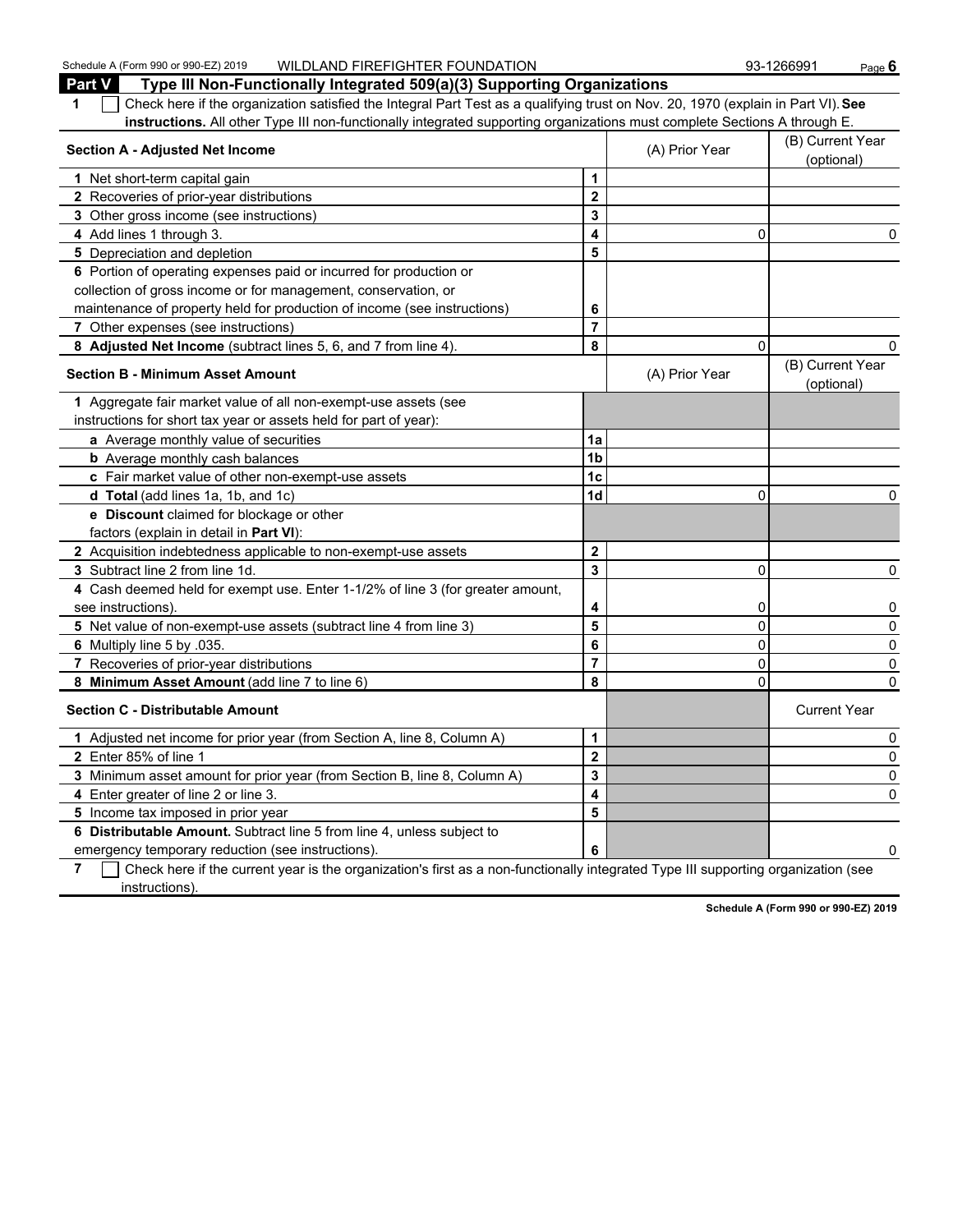| <b>Part V</b>  | Type III Non-Functionally Integrated 509(a)(3) Supporting Organizations (continued)                                                           |                             |                                       |                                         |
|----------------|-----------------------------------------------------------------------------------------------------------------------------------------------|-----------------------------|---------------------------------------|-----------------------------------------|
|                | <b>Section D - Distributions</b>                                                                                                              |                             |                                       | <b>Current Year</b>                     |
| 1              | Amounts paid to supported organizations to accomplish exempt purposes                                                                         |                             |                                       |                                         |
|                | 2 Amounts paid to perform activity that directly furthers exempt purposes of supported                                                        |                             |                                       |                                         |
|                | organizations, in excess of income from activity                                                                                              |                             |                                       |                                         |
|                | 3 Administrative expenses paid to accomplish exempt purposes of supported organizations                                                       |                             |                                       |                                         |
|                | 4 Amounts paid to acquire exempt-use assets                                                                                                   |                             |                                       |                                         |
|                | 5 Qualified set-aside amounts (prior IRS approval required)                                                                                   |                             |                                       |                                         |
|                | 6 Other distributions (describe in Part VI). See instructions.                                                                                |                             |                                       |                                         |
|                | 7 Total annual distributions. Add lines 1 through 6.                                                                                          |                             |                                       |                                         |
| 8              | Distributions to attentive supported organizations to which the organization is responsive<br>(provide details in Part VI). See instructions. |                             |                                       |                                         |
| 9              | Distributable amount for 2019 from Section C, line 6                                                                                          |                             |                                       |                                         |
|                | 10 Line 8 amount divided by line 9 amount                                                                                                     |                             |                                       | 0.000                                   |
|                |                                                                                                                                               |                             | (ii)                                  | (iii)                                   |
|                | Section E - Distribution Allocations (see instructions)                                                                                       | <b>Excess Distributions</b> | <b>Underdistributions</b><br>Pre-2019 | <b>Distributable</b><br>Amount for 2019 |
| 1              | Distributable amount for 2019 from Section C, line 6                                                                                          |                             |                                       |                                         |
| $\mathbf{2}$   | Underdistributions, if any, for years prior to 2019                                                                                           |                             |                                       |                                         |
|                | (reasonable cause required-explain in Part VI). See                                                                                           |                             |                                       |                                         |
|                | instructions.                                                                                                                                 |                             |                                       |                                         |
| 3.             | Excess distributions carryover, if any, to 2019                                                                                               |                             |                                       |                                         |
| a              | From 2014. $\ldots$ $\ldots$ $\ldots$<br>$\Omega$                                                                                             |                             |                                       |                                         |
|                | <b>b</b> From 2015. <u>.</u><br>ΩI                                                                                                            |                             |                                       |                                         |
|                | <b>c</b> From 2016. <u>.</u><br>ΩI                                                                                                            |                             |                                       |                                         |
|                | <b>d</b> From 2017. <u>.</u><br>ΩI                                                                                                            |                             |                                       |                                         |
|                | <b>e</b> From 2018.<br>ΩI                                                                                                                     |                             |                                       |                                         |
|                | f Total of lines 3a through e                                                                                                                 | 0                           |                                       |                                         |
|                | g Applied to underdistributions of prior years                                                                                                |                             | n                                     |                                         |
|                | h Applied to 2019 distributable amount                                                                                                        |                             |                                       |                                         |
|                | Carryover from 2014 not applied (see instructions)                                                                                            |                             |                                       |                                         |
|                | Remainder. Subtract lines 3g, 3h, and 3i from 3f.                                                                                             | 0                           |                                       |                                         |
| 4              | Distributions for 2019 from                                                                                                                   |                             |                                       |                                         |
|                | Section D, line 7:<br>\$<br>01                                                                                                                |                             |                                       |                                         |
|                | a Applied to underdistributions of prior years                                                                                                |                             | 0                                     |                                         |
|                | <b>b</b> Applied to 2019 distributable amount                                                                                                 |                             |                                       |                                         |
|                | <b>c</b> Remainder. Subtract lines 4a and 4b from 4                                                                                           | U.                          |                                       |                                         |
| 5              | Remaining underdistributions for years prior to 2019, if                                                                                      |                             |                                       |                                         |
|                | any. Subtract lines 3g and 4a from line 2. For result                                                                                         |                             |                                       |                                         |
| 6              | greater than zero, explain in Part VI. See instructions.<br>Remaining underdistributions for 2019. Subtract lines 3h                          |                             | 0                                     |                                         |
|                |                                                                                                                                               |                             |                                       |                                         |
|                | and 4b from line 1. For result greater than zero, explain in                                                                                  |                             |                                       |                                         |
|                | Part VI. See instructions.                                                                                                                    |                             |                                       |                                         |
| $\overline{7}$ | Excess distributions carryover to 2020. Add lines 3j                                                                                          |                             |                                       |                                         |
|                | and 4c.                                                                                                                                       | 0                           |                                       |                                         |
| 8              | Breakdown of line 7:                                                                                                                          |                             |                                       |                                         |
| a              | Excess from $2015.$<br>$\Omega$                                                                                                               |                             |                                       |                                         |
| b              | Excess from $2016. \ldots$ .<br>$\Omega$                                                                                                      |                             |                                       |                                         |
|                | <b>c</b> Excess from $2017$<br>$\Omega$                                                                                                       |                             |                                       |                                         |
|                | $\Omega$<br>d Excess from $2018.$                                                                                                             |                             |                                       |                                         |
|                | <b>e</b> Excess from 2019<br>$\Omega$                                                                                                         |                             |                                       |                                         |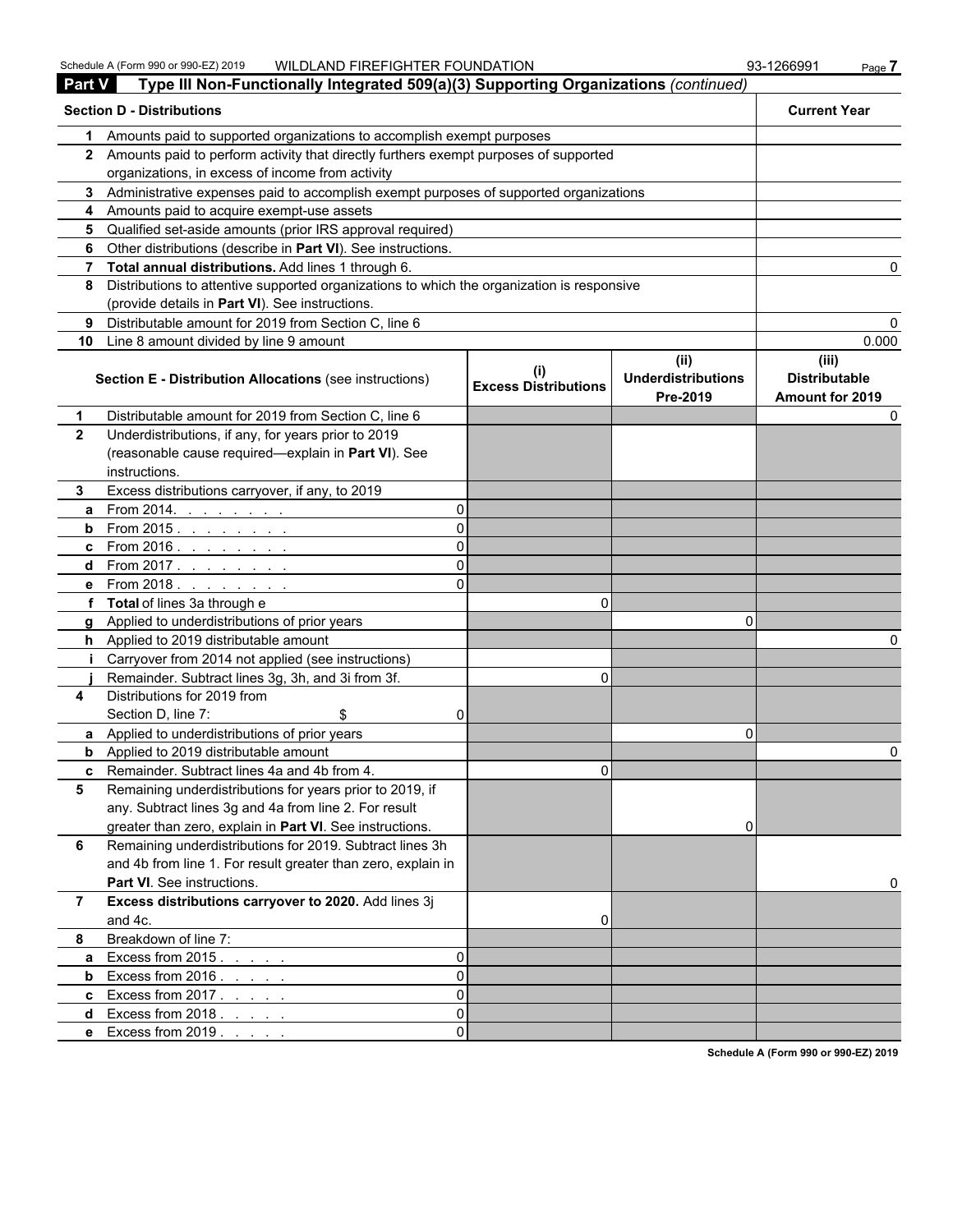|                | Schedule A (Form 990 or 990-EZ) 2019<br>WILDLAND FIREFIGHTER FOUNDATION                                                                                                                                                                                                                                                                                                                                                                                                                                                                                                                     | 93-1266991 | Page 8 |
|----------------|---------------------------------------------------------------------------------------------------------------------------------------------------------------------------------------------------------------------------------------------------------------------------------------------------------------------------------------------------------------------------------------------------------------------------------------------------------------------------------------------------------------------------------------------------------------------------------------------|------------|--------|
| <b>Part VI</b> | Supplemental Information. Provide the explanations required by Part II, line 10; Part II, line 17a or 17b; Part<br>III, line 12; Part IV, Section A, lines 1, 2, 3b, 3c, 4b, 4c, 5a, 6, 9a, 9b, 9c, 11a, 11b, and 11c; Part IV, Section<br>B, lines 1 and 2; Part IV, Section C, line 1; Part IV, Section D, lines 2 and 3; Part IV, Section E, lines 1c, 2a, 2b,<br>3a, and 3b; Part V, line 1; Part V, Section B, line 1e; Part V, Section D, lines 5, 6, and 8; and Part V, Section E,<br>lines 2, 5, and 6. Also complete this part for any additional information. (See instructions.) |            |        |
|                |                                                                                                                                                                                                                                                                                                                                                                                                                                                                                                                                                                                             |            |        |
|                |                                                                                                                                                                                                                                                                                                                                                                                                                                                                                                                                                                                             |            |        |
|                |                                                                                                                                                                                                                                                                                                                                                                                                                                                                                                                                                                                             |            |        |
|                |                                                                                                                                                                                                                                                                                                                                                                                                                                                                                                                                                                                             |            |        |
|                |                                                                                                                                                                                                                                                                                                                                                                                                                                                                                                                                                                                             |            |        |
|                |                                                                                                                                                                                                                                                                                                                                                                                                                                                                                                                                                                                             |            |        |
|                |                                                                                                                                                                                                                                                                                                                                                                                                                                                                                                                                                                                             |            |        |
|                |                                                                                                                                                                                                                                                                                                                                                                                                                                                                                                                                                                                             |            |        |
|                |                                                                                                                                                                                                                                                                                                                                                                                                                                                                                                                                                                                             |            |        |
|                |                                                                                                                                                                                                                                                                                                                                                                                                                                                                                                                                                                                             |            |        |
|                |                                                                                                                                                                                                                                                                                                                                                                                                                                                                                                                                                                                             |            |        |
|                |                                                                                                                                                                                                                                                                                                                                                                                                                                                                                                                                                                                             |            |        |
|                |                                                                                                                                                                                                                                                                                                                                                                                                                                                                                                                                                                                             |            |        |
|                |                                                                                                                                                                                                                                                                                                                                                                                                                                                                                                                                                                                             |            |        |
|                |                                                                                                                                                                                                                                                                                                                                                                                                                                                                                                                                                                                             |            |        |
|                |                                                                                                                                                                                                                                                                                                                                                                                                                                                                                                                                                                                             |            |        |
|                |                                                                                                                                                                                                                                                                                                                                                                                                                                                                                                                                                                                             |            |        |
|                |                                                                                                                                                                                                                                                                                                                                                                                                                                                                                                                                                                                             |            |        |
|                |                                                                                                                                                                                                                                                                                                                                                                                                                                                                                                                                                                                             |            |        |
|                |                                                                                                                                                                                                                                                                                                                                                                                                                                                                                                                                                                                             |            |        |
|                |                                                                                                                                                                                                                                                                                                                                                                                                                                                                                                                                                                                             |            |        |
|                |                                                                                                                                                                                                                                                                                                                                                                                                                                                                                                                                                                                             |            |        |
|                |                                                                                                                                                                                                                                                                                                                                                                                                                                                                                                                                                                                             |            |        |
|                |                                                                                                                                                                                                                                                                                                                                                                                                                                                                                                                                                                                             |            |        |
|                |                                                                                                                                                                                                                                                                                                                                                                                                                                                                                                                                                                                             |            |        |
|                |                                                                                                                                                                                                                                                                                                                                                                                                                                                                                                                                                                                             |            |        |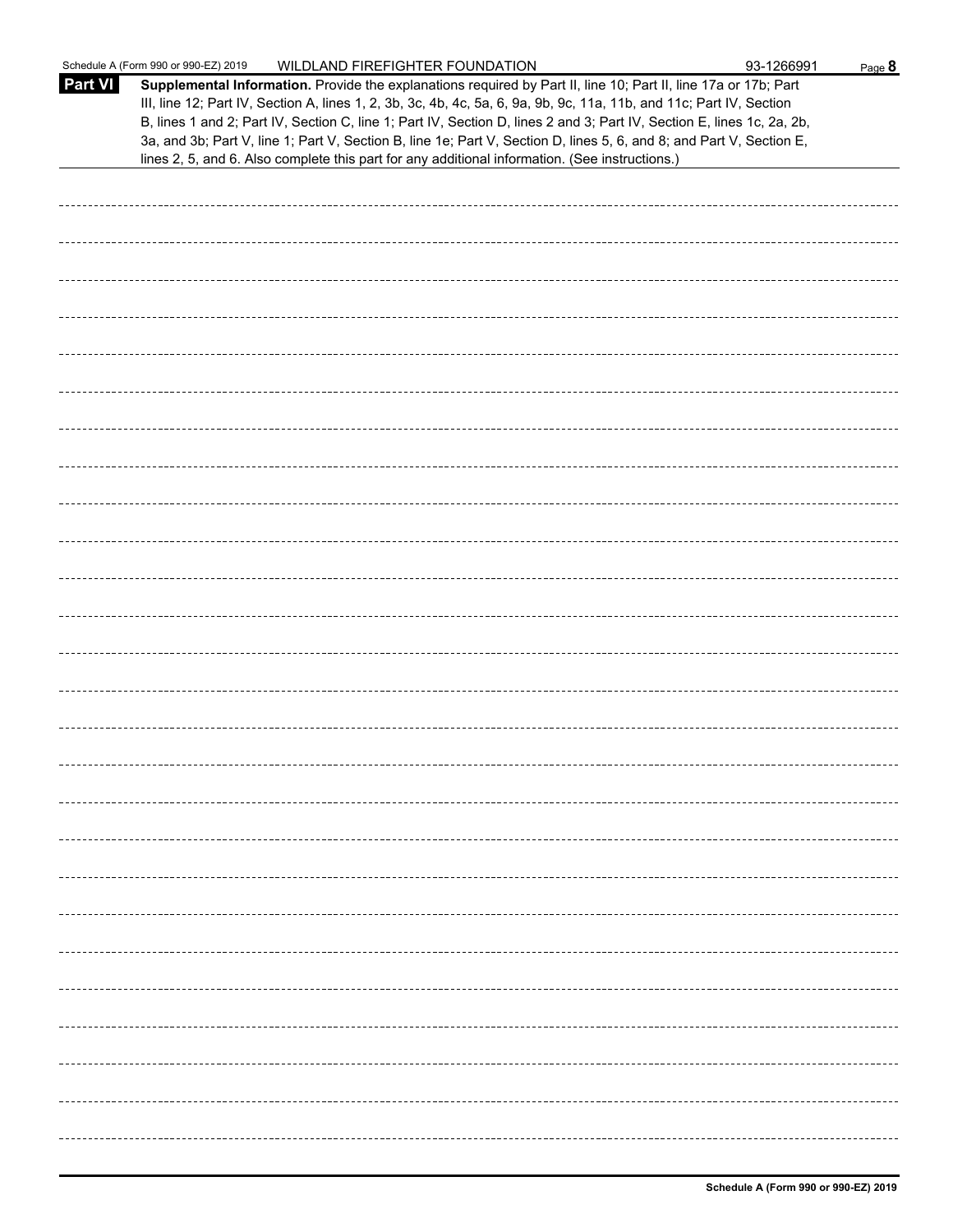| <b>SCHEDULE D</b> |  |
|-------------------|--|
| (Form 990)        |  |

Department of the Treasury

## **P** | Supplemental Financial Statements

**Complete if the organization answered "Yes" on Form 990, Part IV, line 6, 7, 8, 9, 10, 11a, 11b, 11c, 11d, 11e, 11f, 12a, or 12b. Attach to Form 990. Go to** *www.irs.gov/Form990* **for instructions and the latest information.**

| OMB No. 1545-0047                   |
|-------------------------------------|
| 2019                                |
| <b>Open to Public</b><br>Inspection |

| Internal Revenue Service |  |
|--------------------------|--|
| Name of the organization |  |

|                  | Name of the organization                                                                                                                                |                         |                | <b>Employer identification number</b>          |
|------------------|---------------------------------------------------------------------------------------------------------------------------------------------------------|-------------------------|----------------|------------------------------------------------|
|                  | WILDLAND FIREFIGHTER FOUNDATION                                                                                                                         |                         |                | 93-1266991                                     |
| Part I           | Organizations Maintaining Donor Advised Funds or Other Similar Funds or Accounts.                                                                       |                         |                |                                                |
|                  | Complete if the organization answered "Yes" on Form 990, Part IV, line 6.                                                                               |                         |                |                                                |
|                  |                                                                                                                                                         | (a) Donor advised funds |                | (b) Funds and other accounts                   |
|                  | Total number at end of year                                                                                                                             |                         |                |                                                |
| $\boldsymbol{2}$ | Aggregate value of contributions to (during year). .                                                                                                    |                         |                |                                                |
| 3                | Aggregate value of grants from (during year)                                                                                                            |                         |                |                                                |
| 4                | Aggregate value at end of year                                                                                                                          |                         |                |                                                |
| 5                | Did the organization inform all donors and donor advisors in writing that the assets held in donor advised                                              |                         |                |                                                |
|                  | funds are the organization's property, subject to the organization's exclusive legal control?                                                           |                         |                | Yes<br>No                                      |
| 6                | Did the organization inform all grantees, donors, and donor advisors in writing that grant funds can be used                                            |                         |                |                                                |
|                  | only for charitable purposes and not for the benefit of the donor or donor advisor, or for any other purpose                                            |                         |                |                                                |
|                  |                                                                                                                                                         |                         |                | <b>Yes</b><br>No                               |
|                  | <b>Part II</b> Conservation Easements.                                                                                                                  |                         |                |                                                |
|                  | Complete if the organization answered "Yes" on Form 990, Part IV, line 7.                                                                               |                         |                |                                                |
|                  | Purpose(s) of conservation easements held by the organization (check all that apply).                                                                   |                         |                |                                                |
|                  | Preservation of land for public use (for example, recreation or education)     Preservation of a historically important land area                       |                         |                |                                                |
|                  | Protection of natural habitat                                                                                                                           |                         |                | Preservation of a certified historic structure |
|                  |                                                                                                                                                         |                         |                |                                                |
| $\mathbf{2}$     | Preservation of open space<br>Complete lines 2a through 2d if the organization held a qualified conservation contribution in the form of a conservation |                         |                |                                                |
|                  | easement on the last day of the tax year.                                                                                                               |                         |                | Held at the End of the Tax Year                |
|                  |                                                                                                                                                         |                         | 2a             |                                                |
|                  |                                                                                                                                                         |                         | 2 <sub>b</sub> |                                                |
|                  | Number of conservation easements on a certified historic structure included in (a)                                                                      |                         | 2c             |                                                |
| d                | Number of conservation easements included in (c) acquired after 7/25/06, and not on a                                                                   |                         |                |                                                |
|                  |                                                                                                                                                         |                         | 2d             |                                                |
| 3                | Number of conservation easements modified, transferred, released, extinguished, or terminated by the organization during                                |                         |                |                                                |
|                  | the tax year $\blacktriangleright$                                                                                                                      |                         |                |                                                |
| 4                | Number of states where property subject to conservation easement is located                                                                             |                         |                |                                                |
| 5                | Does the organization have a written policy regarding the periodic monitoring, inspection, handling of                                                  |                         |                |                                                |
|                  |                                                                                                                                                         |                         |                | <b>No</b><br><b>Yes</b>                        |
| 6                | Staff and volunteer hours devoted to monitoring, inspecting, handling of violations, and enforcing conservation easements during the year               |                         |                |                                                |
|                  |                                                                                                                                                         |                         |                |                                                |
| 7                | Amount of expenses incurred in monitoring, inspecting, handling of violations, and enforcing conservation easements during the year                     |                         |                |                                                |
|                  | -\$                                                                                                                                                     |                         |                |                                                |
| 8                | Does each conservation easement reported on line 2(d) above satisfy the requirements of section 170(h)(4)(B)(i)                                         |                         |                |                                                |
|                  |                                                                                                                                                         |                         |                | Yes<br>No                                      |
| 9                | In Part XIII, describe how the organization reports conservation easements in its revenue and expense statement and                                     |                         |                |                                                |
|                  | balance sheet, and include, if applicable, the text of the footnote to the organization's financial statements that describes the                       |                         |                |                                                |
|                  | organization's accounting for conservation easements.                                                                                                   |                         |                |                                                |
|                  | Organizations Maintaining Collections of Art, Historical Treasures, or Other Similar Assets.<br><b>Part III</b>                                         |                         |                |                                                |
|                  | Complete if the organization answered "Yes" on Form 990, Part IV, line 8.                                                                               |                         |                |                                                |
| 1а               | If the organization elected, as permitted under FASB ASC 958, not to report in its revenue statement and balance sheet                                  |                         |                |                                                |
|                  | works of art, historical treasures, or other similar assets held for public exhibition, education, or research in furtherance of                        |                         |                |                                                |
|                  | public service, provide in Part XIII the text of the footnote to its financial statements that describes these items.                                   |                         |                |                                                |
|                  | <b>b</b> If the organization elected, as permitted under FASB ASC 958, to report in its revenue statement and balance sheet                             |                         |                |                                                |
|                  | works of art, historical treasures, or other similar assets held for public exhibition, education, or research in furtherance of                        |                         |                |                                                |
|                  | public service, provide the following amounts relating to these items:                                                                                  |                         |                |                                                |
|                  |                                                                                                                                                         |                         |                |                                                |
|                  |                                                                                                                                                         |                         |                | $\triangleright$ \$                            |
| $\mathbf{2}$     | If the organization received or held works of art, historical treasures, or other similar assets for financial gain, provide the                        |                         |                |                                                |
|                  | following amounts required to be reported under FASB ASC 958 relating to these items:                                                                   |                         |                |                                                |
|                  |                                                                                                                                                         |                         |                |                                                |
|                  |                                                                                                                                                         |                         |                |                                                |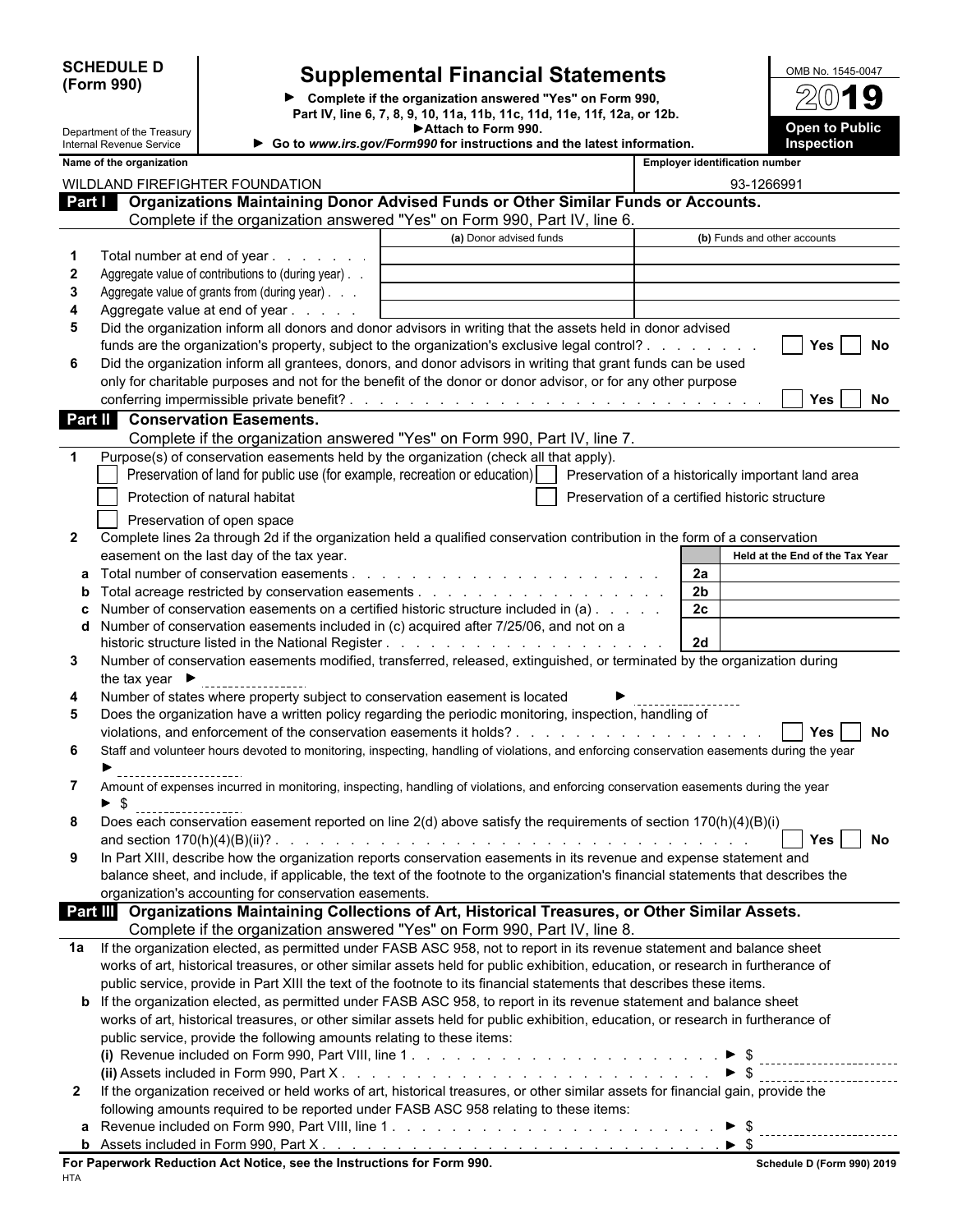|                | Schedule D (Form 990) 2019 WILDLAND FIREFIGHTER FOUNDATION                                                                              |                         |                |                          |                | 93-1266991            |                          | Page $2$     |
|----------------|-----------------------------------------------------------------------------------------------------------------------------------------|-------------------------|----------------|--------------------------|----------------|-----------------------|--------------------------|--------------|
|                | Part III Organizations Maintaining Collections of Art, Historical Treasures, or Other Similar Assets (continued)                        |                         |                |                          |                |                       |                          |              |
| 3              | Using the organization's acquisition, accession, and other records, check any of the following that make significant use of its         |                         |                |                          |                |                       |                          |              |
|                | collection items (check all that apply):                                                                                                |                         |                |                          |                |                       |                          |              |
| а              | Public exhibition                                                                                                                       |                         |                | Loan or exchange program |                |                       |                          |              |
| b              | Scholarly research                                                                                                                      |                         | Other<br>е     |                          |                |                       |                          |              |
| c              | Preservation for future generations                                                                                                     |                         |                |                          |                |                       |                          |              |
| 4              | Provide a description of the organization's collections and explain how they further the organization's exempt purpose in Part<br>XIII. |                         |                |                          |                |                       |                          |              |
| 5              | During the year, did the organization solicit or receive donations of art, historical treasures, or other similar                       |                         |                |                          |                |                       |                          |              |
|                | assets to be sold to raise funds rather than to be maintained as part of the organization's collection?                                 |                         |                |                          |                |                       | Yes $ $                  | No           |
|                | Part IV Escrow and Custodial Arrangements.                                                                                              |                         |                |                          |                |                       |                          |              |
|                | Complete if the organization answered "Yes" on Form 990, Part IV, line 9, or reported an amount on Form                                 |                         |                |                          |                |                       |                          |              |
|                | 990, Part X, line 21                                                                                                                    |                         |                |                          |                |                       |                          |              |
| 1a             | Is the organization an agent, trustee, custodian or other intermediary for contributions or other assets not                            |                         |                |                          |                |                       |                          |              |
|                |                                                                                                                                         |                         |                |                          |                |                       | $Yes \mid$               | No           |
| b              | If "Yes," explain the arrangement in Part XIII and complete the following table:                                                        |                         |                |                          |                |                       |                          |              |
|                |                                                                                                                                         |                         |                |                          |                |                       | Amount                   |              |
| c              |                                                                                                                                         |                         |                |                          | 1c             |                       |                          | <sup>0</sup> |
|                |                                                                                                                                         |                         |                |                          | 1 <sub>d</sub> |                       |                          |              |
|                |                                                                                                                                         |                         |                |                          | 1e             |                       |                          |              |
|                |                                                                                                                                         |                         |                |                          | 1f             |                       |                          |              |
| 2a             | Did the organization include an amount on Form 990, Part X, line 21, for escrow or custodial account liability?                         |                         |                |                          |                |                       | Yes $ X $                | No           |
| b              | If "Yes," explain the arrangement in Part XIII. Check here if the explanation has been provided on Part XIII.                           |                         |                |                          |                |                       |                          |              |
| Part V         | <b>Endowment Funds.</b>                                                                                                                 |                         |                |                          |                |                       |                          |              |
|                | Complete if the organization answered "Yes" on Form 990, Part IV, line 10.                                                              |                         |                |                          |                |                       |                          |              |
|                |                                                                                                                                         | (a) Current year        | (b) Prior year | (c) Two years back       |                | (d) Three years back  | (e) Four years back      |              |
| 1a             | Beginning of year balance                                                                                                               | 447,833                 | 630,196        |                          | 566,717        | $\Omega$              |                          |              |
|                | Contributions                                                                                                                           |                         |                |                          |                | 500,000               |                          |              |
| c              | Net investment earnings, gains,                                                                                                         |                         |                |                          |                |                       |                          |              |
|                | and losses                                                                                                                              | 95,375                  | 49,670         |                          | 69,186         | 66,717                |                          |              |
|                | Grants or scholarships                                                                                                                  |                         |                |                          |                |                       |                          |              |
| е              | Other expenditures for facilities                                                                                                       |                         |                |                          |                |                       |                          |              |
|                | and programs                                                                                                                            | 14,961                  | 226,699        |                          |                |                       |                          |              |
|                | Administrative expenses                                                                                                                 | 4,662                   | 5,334          |                          | 5,707          |                       |                          |              |
| g              | End of year balance                                                                                                                     | 523,585                 | 447,833        |                          | 630,196        | 566,717               |                          | <sup>0</sup> |
| $\mathbf{2}$   | Provide the estimated percentage of the current year end balance (line 1g, column (a)) held as:                                         |                         |                |                          |                |                       |                          |              |
| а              | Board designated or quasi-endowment<br>Ferricances:                                                                                     |                         | %              |                          |                |                       |                          |              |
| b              | Permanent endowment                                                                                                                     |                         |                |                          |                |                       |                          |              |
| c              | Term endowment ▶<br>100%                                                                                                                |                         |                |                          |                |                       |                          |              |
|                | The percentages on lines 2a, 2b, and 2c should equal 100%.                                                                              |                         |                |                          |                |                       |                          |              |
| За             | Are there endowment funds not in the possession of the organization that are held and administered for the                              |                         |                |                          |                |                       |                          |              |
|                | organization by:                                                                                                                        |                         |                |                          |                |                       | Yes                      | No           |
|                | (i)                                                                                                                                     |                         |                |                          |                |                       | 3a(i)                    | $\mathsf{X}$ |
|                | (ii)<br>If "Yes" on line 3a(ii), are the related organizations listed as required on Schedule R?                                        |                         |                |                          |                |                       | 3a(ii)<br>3 <sub>b</sub> | X.           |
| b<br>4         | Describe in Part XIII the intended uses of the organization's endowment funds.                                                          |                         |                |                          |                |                       |                          |              |
| <b>Part VI</b> | Land, Buildings, and Equipment.                                                                                                         |                         |                |                          |                |                       |                          |              |
|                | Complete if the organization answered "Yes" on Form 990, Part IV, line 11a. See Form 990, Part X, line 10.                              |                         |                |                          |                |                       |                          |              |
|                | Description of property                                                                                                                 | (a) Cost or other basis |                | (b) Cost or other basis  |                | (c) Accumulated       | (d) Book value           |              |
|                |                                                                                                                                         | (investment)            |                | (other)                  |                | depreciation          |                          |              |
| 1a             | $Land.$                                                                                                                                 |                         | $\mathbf{0}$   | $\Omega$                 |                |                       |                          | $\Omega$     |
| b              | Buildings                                                                                                                               |                         | $\mathbf{0}$   | 730,637                  |                | 14,910                |                          | 715,727      |
| С              | Leasehold improvements                                                                                                                  |                         | $\Omega$       | 63,117                   |                | 1,618                 |                          | 61,499       |
| d              | Equipment.                                                                                                                              |                         | $\Omega$       | 49,881                   |                | 24,007                |                          | 25,874       |
| е              | Other $\ldots$ $\ldots$ $\ldots$ $\ldots$ $\ldots$ $\ldots$                                                                             |                         | $\Omega$       | 65,520                   |                | 63,492                |                          | 2,028        |
|                | Total. Add lines 1a through 1e. (Column (d) must equal Form 990, Part X, column (B), line 10c.).                                        |                         |                |                          |                | $\blacktriangleright$ |                          | 805,128      |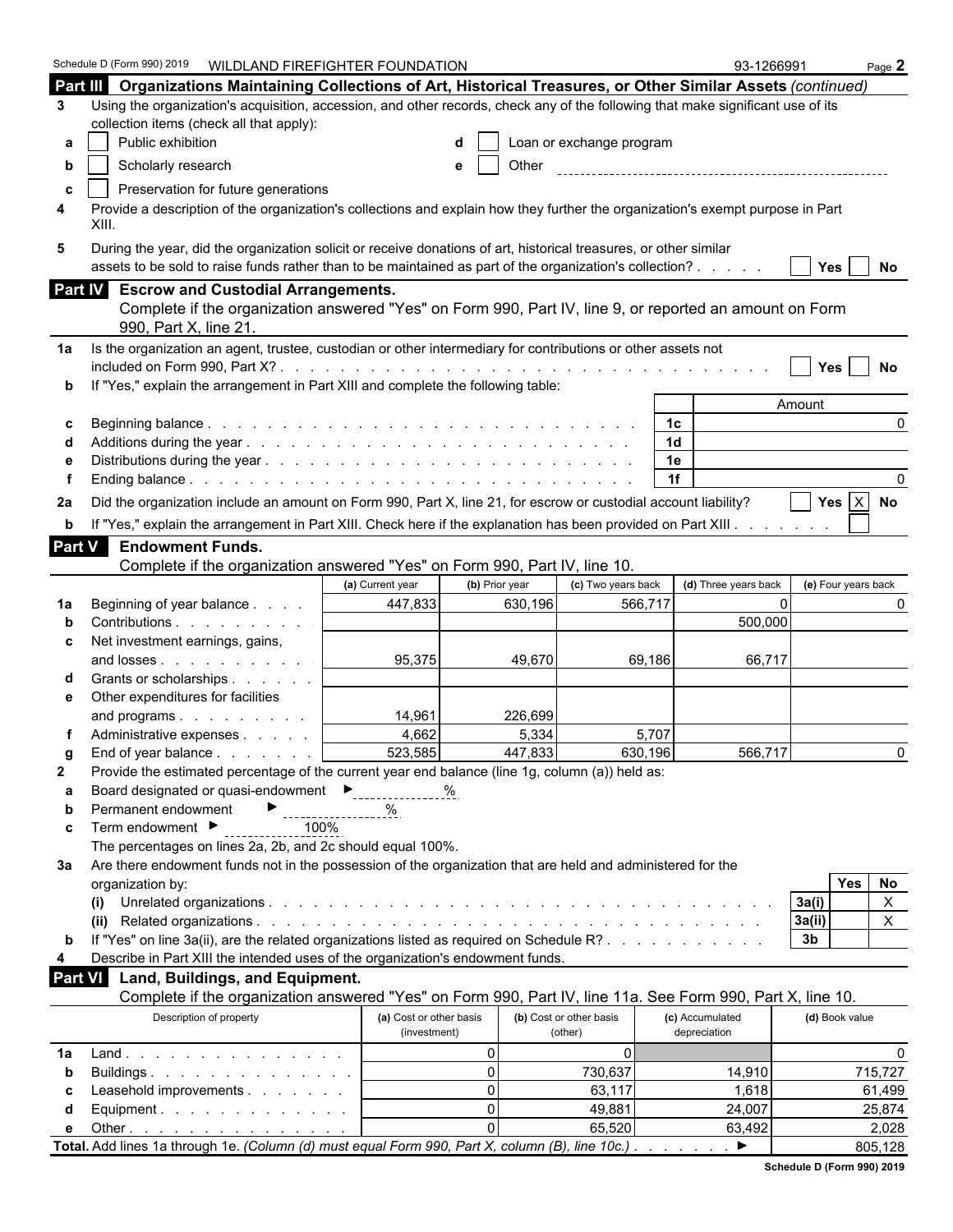**Part VII** Investments—Other Securities.

#### Complete if the organization answered "Yes" on Form 990, Part IV, line 11b. See Form 990, Part X, line 12. **(a)** Description of security or category (including name of security) **(b)** Book value **(c)** Method of valuation: Cost or end-of-year market value **(1)** Financial derivatives . . . . . . . . . . . . . . . . . 0 **(2)** Closely held equity interests . . . . . . . . . . . . . . . . . . . . . . . . . . . . . . . . . . . . . . . . . . . . . . . . . . . . . . 0 **(3)** Other (A)  $(B)$  $(C)$ (D)  $(E)$ (F)  $(G)$ <sub>\_\_\_\_\_\_\_</sub> (H) **Total.** *(Column (b) must equal Form 990, Part X, col.* (*B) line 12.*)  $\blacktriangleright$ **Part VIII Investments—Program Related.** Complete if the organization answered "Yes" on Form 990, Part IV, line 11c. See Form 990, Part X, line 13. **(a)** Description of investment **(b)** Book value **(c)** Method of valuation: Cost or end-of-year market value (1) WFA ENDOWMENT 323,585 F **(2) (3) (4) (5) (6) (7) (8) (9) Total.** *(Column (b) must equal Form 990, Part X, col. (B) line 13.)*  $\blacktriangleright$  . . . . . . . . . 523,585 **Part IX Other Assets.** Complete if the organization answered "Yes" on Form 990, Part IV, line 11d. See Form 990, Part X, line 15. **(a)** Description **(b)** Book value **(1) (2) (3) (4) (5) (6) (7) (8) (9) Total.** *(Column (b) must equal Form 990, Part X, col. (B) line 15.) . . . . . . . . . . . . . . . . . . . . . . . . . . . . . . . . . . . . . . . . . . . .* 0 **Part X Other Liabilities.** Complete if the organization answered "Yes" on Form 990, Part IV, line 11e or 11f. See Form 990, Part X, line 25. **1. (a)** Description of liability **(b)** Book value (1) Federal income taxes 0 (2) Credit Card Liability 4,196 (3) Sales Tax Liability (4) Payroll Liability 7,494 (5) (6) (7) (8) (9) **Total.** *(Column (b) must equal Form 990, Part X, col. (B) line 25.) . . . . . . . . . . . . . . . . . . . . . . . . . . . . . . . . . . . . . . . . . . . . .* 11,690

**2.** Liability for uncertain tax positions. In Part XIII, provide the text of the footnote to the organization's financial statements that reports the organization's liability for uncertain tax positions under FASB ASC 740. Check here if the text of the footnote has been provided in Part XIII.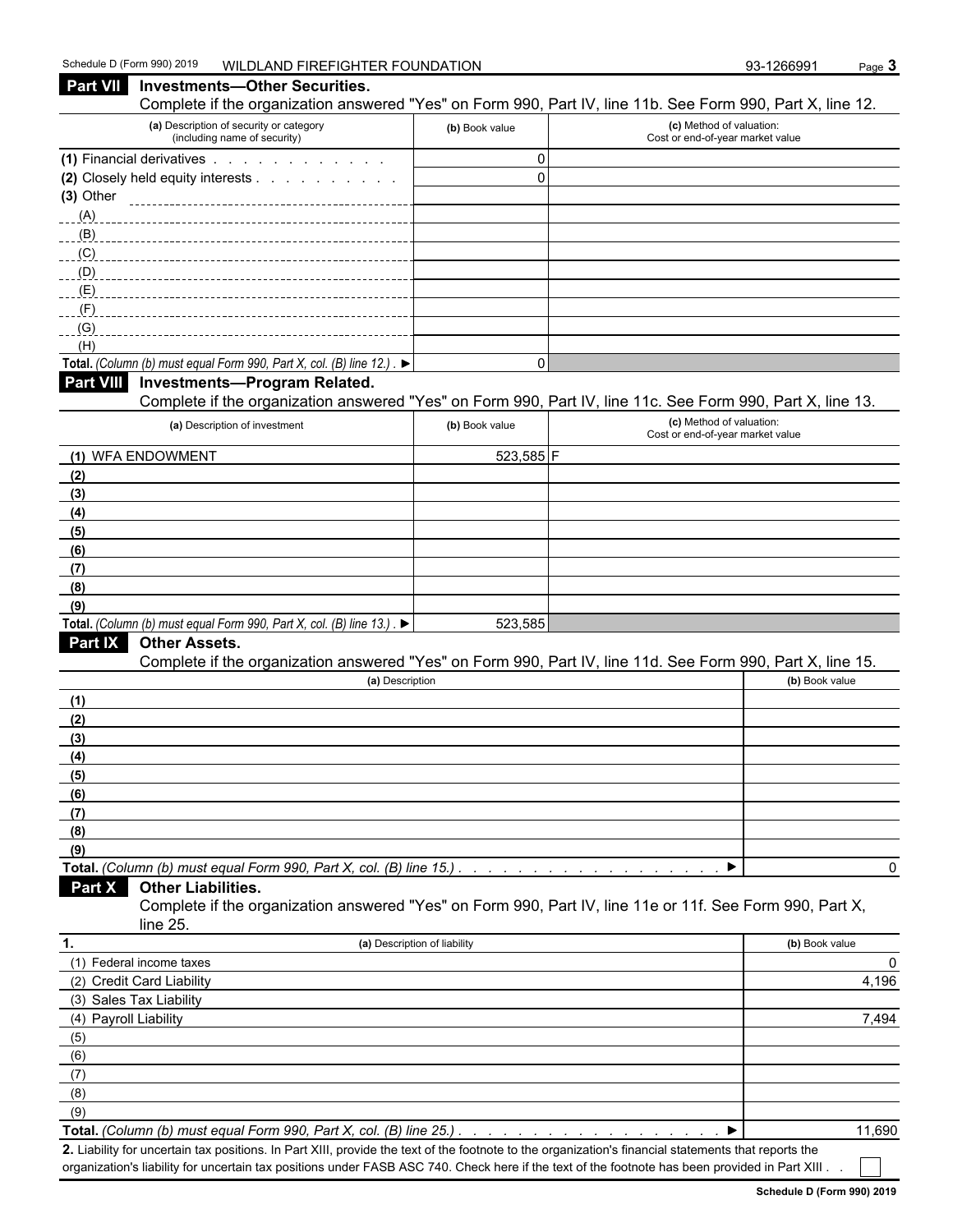|              | Schedule D (Form 990) 2019        |                                                                                                                                                    | WILDLAND FIREFIGHTER FOUNDATION |                      |         | 93-1266991           | Page 4              |
|--------------|-----------------------------------|----------------------------------------------------------------------------------------------------------------------------------------------------|---------------------------------|----------------------|---------|----------------------|---------------------|
|              |                                   | Part XI Reconciliation of Revenue per Audited Financial Statements With Revenue per Return.                                                        |                                 |                      |         |                      |                     |
|              |                                   | Complete if the organization answered "Yes" on Form 990, Part IV, line 12a.                                                                        |                                 |                      |         |                      |                     |
| 1            |                                   |                                                                                                                                                    |                                 |                      |         | $\mathbf{1}$         | 1,686,240           |
| $\mathbf{2}$ |                                   | Amounts included on line 1 but not on Form 990, Part VIII, line 12:                                                                                |                                 |                      |         |                      |                     |
| a            |                                   | Net unrealized gains (losses) on investments                                                                                                       |                                 | 2a                   | 65,407  |                      |                     |
| b            |                                   |                                                                                                                                                    |                                 | 2 <sub>b</sub>       |         |                      |                     |
| c            |                                   |                                                                                                                                                    |                                 | 2 <sub>c</sub>       |         |                      |                     |
|              |                                   |                                                                                                                                                    |                                 |                      | 189,152 |                      |                     |
| е            |                                   |                                                                                                                                                    |                                 |                      |         | 2e<br>$\mathbf{3}$   | 254,559             |
| 3<br>4       |                                   | Amounts included on Form 990, Part VIII, line 12, but not on line 1:                                                                               |                                 |                      |         |                      | 1,431,681           |
| a            |                                   | Investment expenses not included on Form 990, Part VIII, line 7b                                                                                   |                                 | 4a                   | 4,662   |                      |                     |
| b            |                                   |                                                                                                                                                    |                                 |                      | 1,338   |                      |                     |
| c            |                                   |                                                                                                                                                    |                                 |                      |         | 4с                   | 6,000               |
| 5            |                                   | Total revenue. Add lines 3 and 4c. (This must equal Form 990, Part I, line 12.)                                                                    |                                 |                      |         | 5                    | 1,437,681           |
| Part XII     |                                   | Reconciliation of Expenses per Audited Financial Statements With Expenses per Return.                                                              |                                 |                      |         |                      |                     |
|              |                                   | Complete if the organization answered "Yes" on Form 990, Part IV, line 12a.                                                                        |                                 |                      |         |                      |                     |
| $\mathbf 1$  |                                   |                                                                                                                                                    |                                 |                      |         | $\blacktriangleleft$ | 1,525,675           |
| $\mathbf{2}$ |                                   | Amounts included on line 1 but not on Form 990, Part IX, line 25:                                                                                  |                                 |                      |         |                      |                     |
| a            |                                   |                                                                                                                                                    |                                 | 2a                   |         |                      |                     |
| $\mathbf b$  |                                   |                                                                                                                                                    |                                 | 2 <sub>b</sub>       |         |                      |                     |
| c            |                                   |                                                                                                                                                    |                                 | 2c                   |         |                      |                     |
| d            |                                   |                                                                                                                                                    |                                 | 2d                   | 189,152 |                      |                     |
| е            |                                   |                                                                                                                                                    |                                 |                      |         | 2e                   | 189,152             |
| 3            |                                   |                                                                                                                                                    |                                 |                      |         | 3                    | 1,336,523           |
| 4            |                                   | Amounts included on Form 990, Part IX, line 25, but not on line 1:                                                                                 |                                 |                      |         |                      |                     |
| a            |                                   | Investment expenses not included on Form 990, Part VIII, line 7b                                                                                   |                                 | 4a<br>4 <sub>b</sub> | 14,517  |                      |                     |
| b<br>c       |                                   |                                                                                                                                                    |                                 |                      |         |                      |                     |
| 5            |                                   | Total expenses. Add lines 3 and 4c. (This must equal Form 990, Part I, line 18.)                                                                   |                                 |                      |         | 4c<br>5              | 14,517<br>1,351,040 |
|              |                                   | Part XIII Supplemental Information.                                                                                                                |                                 |                      |         |                      |                     |
|              |                                   | Provide the descriptions required for Part II, lines 3, 5, and 9; Part III, lines 1a and 4; Part IV, lines 1b and 2b; Part V, line 4; Part X, line |                                 |                      |         |                      |                     |
|              |                                   | 2; Part XI, lines 2d and 4b; and Part XII, lines 2d and 4b. Also complete this part to provide any additional information.                         |                                 |                      |         |                      |                     |
|              |                                   |                                                                                                                                                    |                                 |                      |         |                      |                     |
|              |                                   | Part XI Line 2d Adjustment for \$189,152 in fundraising expenses allocated under Revenue on                                                        |                                 |                      |         |                      |                     |
|              | 990, but under expenses on audit. |                                                                                                                                                    |                                 |                      |         |                      |                     |
|              |                                   |                                                                                                                                                    |                                 |                      |         |                      |                     |
|              |                                   | Part XI Line 4b \$1338 miscellaneous audit adjustments for year-end.                                                                               |                                 |                      |         |                      |                     |
|              |                                   |                                                                                                                                                    |                                 |                      |         |                      |                     |
|              |                                   | Part XII Line 2d Adjustment for \$189,152 in fundraising expenses allocated under revenue                                                          |                                 |                      |         |                      |                     |
|              |                                   |                                                                                                                                                    |                                 |                      |         |                      |                     |
|              |                                   | on the 990, but under expenses on the audit. In addition, there was \$1,338 in                                                                     |                                 |                      |         |                      |                     |
|              |                                   |                                                                                                                                                    |                                 |                      |         |                      |                     |
|              |                                   | miscellaneous audit adjustments, offsetting the same \$1,338 above.                                                                                |                                 |                      |         |                      |                     |
|              |                                   |                                                                                                                                                    |                                 |                      |         |                      |                     |
|              |                                   |                                                                                                                                                    |                                 |                      |         |                      |                     |
|              |                                   |                                                                                                                                                    |                                 |                      |         |                      |                     |
|              |                                   |                                                                                                                                                    |                                 |                      |         |                      |                     |
|              |                                   |                                                                                                                                                    |                                 |                      |         |                      |                     |
|              |                                   |                                                                                                                                                    |                                 |                      |         |                      |                     |
|              |                                   |                                                                                                                                                    |                                 |                      |         |                      |                     |
|              |                                   |                                                                                                                                                    |                                 |                      |         |                      |                     |
|              |                                   |                                                                                                                                                    |                                 |                      |         |                      |                     |
|              |                                   |                                                                                                                                                    |                                 |                      |         |                      |                     |
|              |                                   |                                                                                                                                                    |                                 |                      |         |                      |                     |
|              |                                   |                                                                                                                                                    |                                 |                      |         |                      |                     |
|              |                                   |                                                                                                                                                    |                                 |                      |         |                      |                     |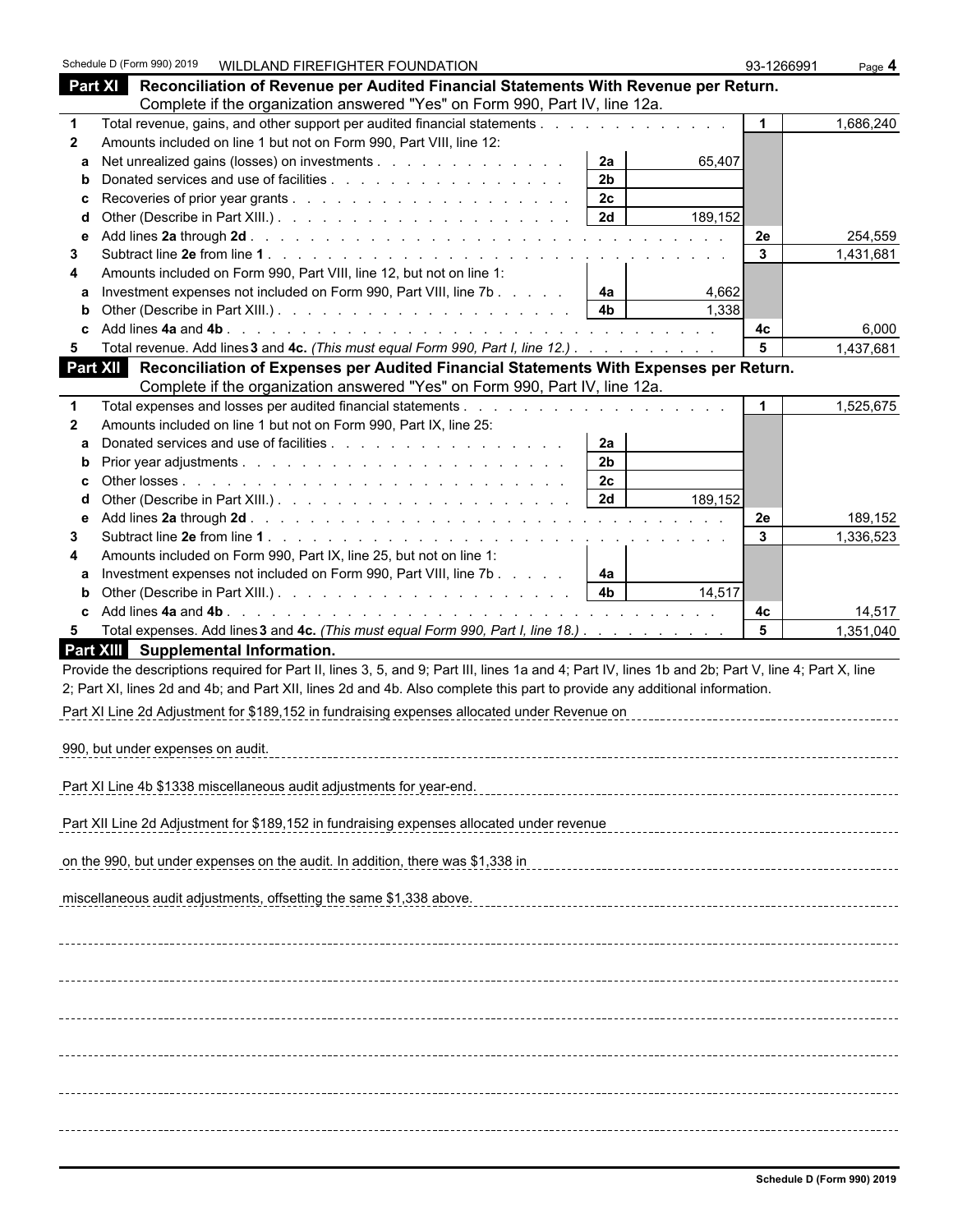| Part XIII Supplemental Information (continued) |
|------------------------------------------------|
|                                                |
|                                                |
|                                                |
|                                                |
|                                                |
|                                                |
|                                                |
|                                                |
|                                                |
|                                                |
|                                                |
|                                                |
|                                                |
|                                                |
|                                                |
|                                                |
|                                                |
|                                                |
|                                                |
|                                                |
|                                                |
|                                                |
|                                                |
|                                                |
|                                                |
|                                                |
|                                                |
|                                                |
|                                                |
|                                                |
|                                                |
|                                                |
|                                                |
|                                                |
|                                                |
|                                                |
|                                                |
|                                                |
|                                                |
|                                                |
|                                                |
|                                                |
|                                                |
|                                                |
|                                                |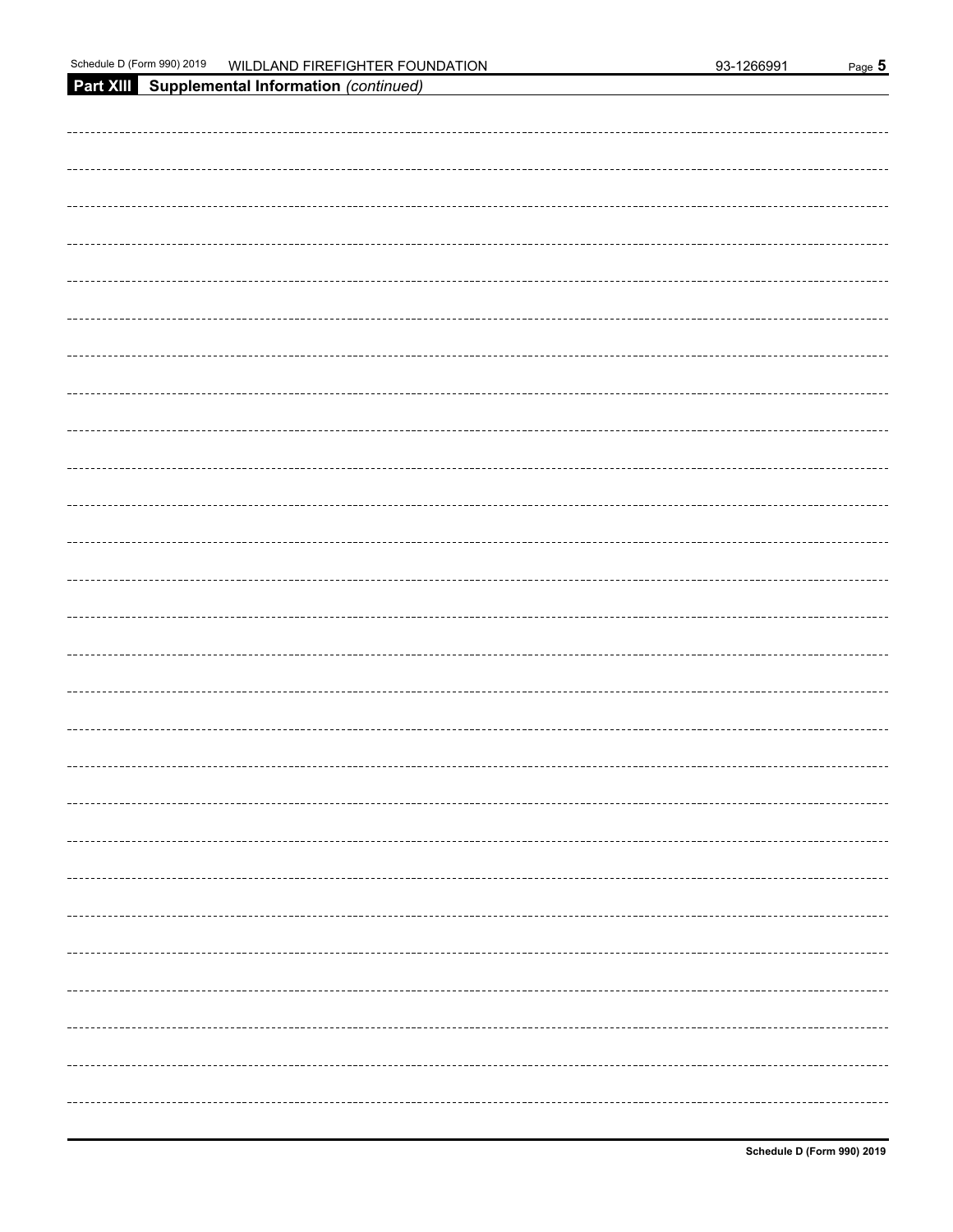| Complete if the organization answered "Yes" on Form 990, Part IV, line 17, 18, or 19, or if the<br>(Form 990 or 990-EZ)<br>organization entered more than \$15,000 on Form 990-EZ, line 6a.<br><b>Open to Public</b><br>Attach to Form 990 or Form 990-EZ.<br>Department of the Treasury<br>Internal Revenue Service<br><b>Inspection</b><br>Go to www.irs.gov/Form990 for instructions and the latest information.<br><b>Employer identification number</b><br>93-1266991<br>Fundraising Activities. Complete if the organization answered "Yes" on Form 990, Part IV, line 17.<br><b>Part I</b><br>Form 990-EZ filers are not required to complete this part.<br>Indicate whether the organization raised funds through any of the following activities. Check all that apply.<br>1<br>$\mathbf{e}$   X   Solicitation of non-government grants<br>Mail solicitations<br>a<br>$X$ Solicitation of government grants<br>Internet and email solicitations<br>f<br>b<br>$ X $ Special fundraising events<br>Phone solicitations<br>c<br>g<br>In-person solicitations<br>d<br>Did the organization have a written or oral agreement with any individual (including officers, directors, trustees,<br>2a<br>key employees listed in Form 990, Part VII) or entity in connection with professional fundraising services?<br>Yes   X   No<br>If "Yes," list the 10 highest paid individuals or entities (fundraisers) pursuant to agreements under which the fundraiser is to be<br>b<br>compensated at least \$5,000 by the organization.<br>(v) Amount paid to<br>(iii) Did fundraiser have<br>(vi) Amount paid to<br>(iv) Gross receipts<br>(i) Name and address of individual<br>(or retained by)<br>custody or control of<br>(or retained by)<br>(ii) Activity<br>from activity<br>fundraiser listed in<br>or entity (fundraiser)<br>contributions?<br>organization<br>col. (i)<br>Yes<br>No<br>1<br>0<br>ი<br>2<br>0<br>0<br>3<br>0<br>0<br>0<br>0<br>5<br>0<br>0<br>6<br>0<br>0<br>7<br>0<br>Ω<br>0<br>0<br>9<br>0<br>0<br>10<br>0<br>Total .<br>0<br>List all states in which the organization is registered or licensed to solicit contributions or has been notified it is exempt from<br>3<br>registration or licensing. | <b>SCHEDULE G</b>                                                               |  |  | Supplemental Information Regarding Fundraising or Gaming Activities | OMB No. 1545-0047                    |
|--------------------------------------------------------------------------------------------------------------------------------------------------------------------------------------------------------------------------------------------------------------------------------------------------------------------------------------------------------------------------------------------------------------------------------------------------------------------------------------------------------------------------------------------------------------------------------------------------------------------------------------------------------------------------------------------------------------------------------------------------------------------------------------------------------------------------------------------------------------------------------------------------------------------------------------------------------------------------------------------------------------------------------------------------------------------------------------------------------------------------------------------------------------------------------------------------------------------------------------------------------------------------------------------------------------------------------------------------------------------------------------------------------------------------------------------------------------------------------------------------------------------------------------------------------------------------------------------------------------------------------------------------------------------------------------------------------------------------------------------------------------------------------------------------------------------------------------------------------------------------------------------------------------------------------------------------------------------------------------------------------------------------------------------------------------------------------------------------------------------------------------------------------------------------------------------------------------------------------|---------------------------------------------------------------------------------|--|--|---------------------------------------------------------------------|--------------------------------------|
| Name of the organization<br>WILDLAND FIREFIGHTER FOUNDATION<br><u>, MT, NC, ND, NE, NH, NJ, NM, NV, NY, OH, OK, OR, PA, RI, SC, SD, TN, TX, UT, VA, VT, WA, WI, WV, WY</u>                                                                                                                                                                                                                                                                                                                                                                                                                                                                                                                                                                                                                                                                                                                                                                                                                                                                                                                                                                                                                                                                                                                                                                                                                                                                                                                                                                                                                                                                                                                                                                                                                                                                                                                                                                                                                                                                                                                                                                                                                                                     |                                                                                 |  |  |                                                                     |                                      |
|                                                                                                                                                                                                                                                                                                                                                                                                                                                                                                                                                                                                                                                                                                                                                                                                                                                                                                                                                                                                                                                                                                                                                                                                                                                                                                                                                                                                                                                                                                                                                                                                                                                                                                                                                                                                                                                                                                                                                                                                                                                                                                                                                                                                                                |                                                                                 |  |  |                                                                     |                                      |
| AK, AL, AR, AZ, CA, CO, CT, DC, DE, FL, GA, HI, IA, ID, IL, IN, KS, KY, LA, MA, MD, ME, MI, MN, MO, MS                                                                                                                                                                                                                                                                                                                                                                                                                                                                                                                                                                                                                                                                                                                                                                                                                                                                                                                                                                                                                                                                                                                                                                                                                                                                                                                                                                                                                                                                                                                                                                                                                                                                                                                                                                                                                                                                                                                                                                                                                                                                                                                         |                                                                                 |  |  |                                                                     |                                      |
|                                                                                                                                                                                                                                                                                                                                                                                                                                                                                                                                                                                                                                                                                                                                                                                                                                                                                                                                                                                                                                                                                                                                                                                                                                                                                                                                                                                                                                                                                                                                                                                                                                                                                                                                                                                                                                                                                                                                                                                                                                                                                                                                                                                                                                |                                                                                 |  |  |                                                                     |                                      |
|                                                                                                                                                                                                                                                                                                                                                                                                                                                                                                                                                                                                                                                                                                                                                                                                                                                                                                                                                                                                                                                                                                                                                                                                                                                                                                                                                                                                                                                                                                                                                                                                                                                                                                                                                                                                                                                                                                                                                                                                                                                                                                                                                                                                                                |                                                                                 |  |  |                                                                     |                                      |
|                                                                                                                                                                                                                                                                                                                                                                                                                                                                                                                                                                                                                                                                                                                                                                                                                                                                                                                                                                                                                                                                                                                                                                                                                                                                                                                                                                                                                                                                                                                                                                                                                                                                                                                                                                                                                                                                                                                                                                                                                                                                                                                                                                                                                                |                                                                                 |  |  |                                                                     |                                      |
|                                                                                                                                                                                                                                                                                                                                                                                                                                                                                                                                                                                                                                                                                                                                                                                                                                                                                                                                                                                                                                                                                                                                                                                                                                                                                                                                                                                                                                                                                                                                                                                                                                                                                                                                                                                                                                                                                                                                                                                                                                                                                                                                                                                                                                |                                                                                 |  |  |                                                                     |                                      |
|                                                                                                                                                                                                                                                                                                                                                                                                                                                                                                                                                                                                                                                                                                                                                                                                                                                                                                                                                                                                                                                                                                                                                                                                                                                                                                                                                                                                                                                                                                                                                                                                                                                                                                                                                                                                                                                                                                                                                                                                                                                                                                                                                                                                                                |                                                                                 |  |  |                                                                     |                                      |
|                                                                                                                                                                                                                                                                                                                                                                                                                                                                                                                                                                                                                                                                                                                                                                                                                                                                                                                                                                                                                                                                                                                                                                                                                                                                                                                                                                                                                                                                                                                                                                                                                                                                                                                                                                                                                                                                                                                                                                                                                                                                                                                                                                                                                                |                                                                                 |  |  |                                                                     |                                      |
|                                                                                                                                                                                                                                                                                                                                                                                                                                                                                                                                                                                                                                                                                                                                                                                                                                                                                                                                                                                                                                                                                                                                                                                                                                                                                                                                                                                                                                                                                                                                                                                                                                                                                                                                                                                                                                                                                                                                                                                                                                                                                                                                                                                                                                |                                                                                 |  |  |                                                                     |                                      |
|                                                                                                                                                                                                                                                                                                                                                                                                                                                                                                                                                                                                                                                                                                                                                                                                                                                                                                                                                                                                                                                                                                                                                                                                                                                                                                                                                                                                                                                                                                                                                                                                                                                                                                                                                                                                                                                                                                                                                                                                                                                                                                                                                                                                                                |                                                                                 |  |  |                                                                     |                                      |
|                                                                                                                                                                                                                                                                                                                                                                                                                                                                                                                                                                                                                                                                                                                                                                                                                                                                                                                                                                                                                                                                                                                                                                                                                                                                                                                                                                                                                                                                                                                                                                                                                                                                                                                                                                                                                                                                                                                                                                                                                                                                                                                                                                                                                                |                                                                                 |  |  |                                                                     |                                      |
|                                                                                                                                                                                                                                                                                                                                                                                                                                                                                                                                                                                                                                                                                                                                                                                                                                                                                                                                                                                                                                                                                                                                                                                                                                                                                                                                                                                                                                                                                                                                                                                                                                                                                                                                                                                                                                                                                                                                                                                                                                                                                                                                                                                                                                |                                                                                 |  |  |                                                                     |                                      |
|                                                                                                                                                                                                                                                                                                                                                                                                                                                                                                                                                                                                                                                                                                                                                                                                                                                                                                                                                                                                                                                                                                                                                                                                                                                                                                                                                                                                                                                                                                                                                                                                                                                                                                                                                                                                                                                                                                                                                                                                                                                                                                                                                                                                                                |                                                                                 |  |  |                                                                     |                                      |
|                                                                                                                                                                                                                                                                                                                                                                                                                                                                                                                                                                                                                                                                                                                                                                                                                                                                                                                                                                                                                                                                                                                                                                                                                                                                                                                                                                                                                                                                                                                                                                                                                                                                                                                                                                                                                                                                                                                                                                                                                                                                                                                                                                                                                                |                                                                                 |  |  |                                                                     |                                      |
|                                                                                                                                                                                                                                                                                                                                                                                                                                                                                                                                                                                                                                                                                                                                                                                                                                                                                                                                                                                                                                                                                                                                                                                                                                                                                                                                                                                                                                                                                                                                                                                                                                                                                                                                                                                                                                                                                                                                                                                                                                                                                                                                                                                                                                |                                                                                 |  |  |                                                                     | 0                                    |
|                                                                                                                                                                                                                                                                                                                                                                                                                                                                                                                                                                                                                                                                                                                                                                                                                                                                                                                                                                                                                                                                                                                                                                                                                                                                                                                                                                                                                                                                                                                                                                                                                                                                                                                                                                                                                                                                                                                                                                                                                                                                                                                                                                                                                                |                                                                                 |  |  |                                                                     | 0                                    |
|                                                                                                                                                                                                                                                                                                                                                                                                                                                                                                                                                                                                                                                                                                                                                                                                                                                                                                                                                                                                                                                                                                                                                                                                                                                                                                                                                                                                                                                                                                                                                                                                                                                                                                                                                                                                                                                                                                                                                                                                                                                                                                                                                                                                                                |                                                                                 |  |  |                                                                     | 0                                    |
|                                                                                                                                                                                                                                                                                                                                                                                                                                                                                                                                                                                                                                                                                                                                                                                                                                                                                                                                                                                                                                                                                                                                                                                                                                                                                                                                                                                                                                                                                                                                                                                                                                                                                                                                                                                                                                                                                                                                                                                                                                                                                                                                                                                                                                |                                                                                 |  |  |                                                                     |                                      |
|                                                                                                                                                                                                                                                                                                                                                                                                                                                                                                                                                                                                                                                                                                                                                                                                                                                                                                                                                                                                                                                                                                                                                                                                                                                                                                                                                                                                                                                                                                                                                                                                                                                                                                                                                                                                                                                                                                                                                                                                                                                                                                                                                                                                                                |                                                                                 |  |  |                                                                     | 0                                    |
|                                                                                                                                                                                                                                                                                                                                                                                                                                                                                                                                                                                                                                                                                                                                                                                                                                                                                                                                                                                                                                                                                                                                                                                                                                                                                                                                                                                                                                                                                                                                                                                                                                                                                                                                                                                                                                                                                                                                                                                                                                                                                                                                                                                                                                |                                                                                 |  |  |                                                                     | 0                                    |
|                                                                                                                                                                                                                                                                                                                                                                                                                                                                                                                                                                                                                                                                                                                                                                                                                                                                                                                                                                                                                                                                                                                                                                                                                                                                                                                                                                                                                                                                                                                                                                                                                                                                                                                                                                                                                                                                                                                                                                                                                                                                                                                                                                                                                                |                                                                                 |  |  |                                                                     | 0                                    |
|                                                                                                                                                                                                                                                                                                                                                                                                                                                                                                                                                                                                                                                                                                                                                                                                                                                                                                                                                                                                                                                                                                                                                                                                                                                                                                                                                                                                                                                                                                                                                                                                                                                                                                                                                                                                                                                                                                                                                                                                                                                                                                                                                                                                                                |                                                                                 |  |  |                                                                     | $^{(1)}$                             |
|                                                                                                                                                                                                                                                                                                                                                                                                                                                                                                                                                                                                                                                                                                                                                                                                                                                                                                                                                                                                                                                                                                                                                                                                                                                                                                                                                                                                                                                                                                                                                                                                                                                                                                                                                                                                                                                                                                                                                                                                                                                                                                                                                                                                                                |                                                                                 |  |  |                                                                     |                                      |
|                                                                                                                                                                                                                                                                                                                                                                                                                                                                                                                                                                                                                                                                                                                                                                                                                                                                                                                                                                                                                                                                                                                                                                                                                                                                                                                                                                                                                                                                                                                                                                                                                                                                                                                                                                                                                                                                                                                                                                                                                                                                                                                                                                                                                                |                                                                                 |  |  |                                                                     | 0                                    |
|                                                                                                                                                                                                                                                                                                                                                                                                                                                                                                                                                                                                                                                                                                                                                                                                                                                                                                                                                                                                                                                                                                                                                                                                                                                                                                                                                                                                                                                                                                                                                                                                                                                                                                                                                                                                                                                                                                                                                                                                                                                                                                                                                                                                                                |                                                                                 |  |  |                                                                     | 0                                    |
|                                                                                                                                                                                                                                                                                                                                                                                                                                                                                                                                                                                                                                                                                                                                                                                                                                                                                                                                                                                                                                                                                                                                                                                                                                                                                                                                                                                                                                                                                                                                                                                                                                                                                                                                                                                                                                                                                                                                                                                                                                                                                                                                                                                                                                |                                                                                 |  |  |                                                                     |                                      |
|                                                                                                                                                                                                                                                                                                                                                                                                                                                                                                                                                                                                                                                                                                                                                                                                                                                                                                                                                                                                                                                                                                                                                                                                                                                                                                                                                                                                                                                                                                                                                                                                                                                                                                                                                                                                                                                                                                                                                                                                                                                                                                                                                                                                                                |                                                                                 |  |  |                                                                     | 0                                    |
|                                                                                                                                                                                                                                                                                                                                                                                                                                                                                                                                                                                                                                                                                                                                                                                                                                                                                                                                                                                                                                                                                                                                                                                                                                                                                                                                                                                                                                                                                                                                                                                                                                                                                                                                                                                                                                                                                                                                                                                                                                                                                                                                                                                                                                |                                                                                 |  |  |                                                                     |                                      |
|                                                                                                                                                                                                                                                                                                                                                                                                                                                                                                                                                                                                                                                                                                                                                                                                                                                                                                                                                                                                                                                                                                                                                                                                                                                                                                                                                                                                                                                                                                                                                                                                                                                                                                                                                                                                                                                                                                                                                                                                                                                                                                                                                                                                                                |                                                                                 |  |  |                                                                     |                                      |
|                                                                                                                                                                                                                                                                                                                                                                                                                                                                                                                                                                                                                                                                                                                                                                                                                                                                                                                                                                                                                                                                                                                                                                                                                                                                                                                                                                                                                                                                                                                                                                                                                                                                                                                                                                                                                                                                                                                                                                                                                                                                                                                                                                                                                                |                                                                                 |  |  |                                                                     |                                      |
|                                                                                                                                                                                                                                                                                                                                                                                                                                                                                                                                                                                                                                                                                                                                                                                                                                                                                                                                                                                                                                                                                                                                                                                                                                                                                                                                                                                                                                                                                                                                                                                                                                                                                                                                                                                                                                                                                                                                                                                                                                                                                                                                                                                                                                |                                                                                 |  |  |                                                                     |                                      |
|                                                                                                                                                                                                                                                                                                                                                                                                                                                                                                                                                                                                                                                                                                                                                                                                                                                                                                                                                                                                                                                                                                                                                                                                                                                                                                                                                                                                                                                                                                                                                                                                                                                                                                                                                                                                                                                                                                                                                                                                                                                                                                                                                                                                                                |                                                                                 |  |  |                                                                     |                                      |
|                                                                                                                                                                                                                                                                                                                                                                                                                                                                                                                                                                                                                                                                                                                                                                                                                                                                                                                                                                                                                                                                                                                                                                                                                                                                                                                                                                                                                                                                                                                                                                                                                                                                                                                                                                                                                                                                                                                                                                                                                                                                                                                                                                                                                                |                                                                                 |  |  |                                                                     |                                      |
|                                                                                                                                                                                                                                                                                                                                                                                                                                                                                                                                                                                                                                                                                                                                                                                                                                                                                                                                                                                                                                                                                                                                                                                                                                                                                                                                                                                                                                                                                                                                                                                                                                                                                                                                                                                                                                                                                                                                                                                                                                                                                                                                                                                                                                |                                                                                 |  |  |                                                                     |                                      |
|                                                                                                                                                                                                                                                                                                                                                                                                                                                                                                                                                                                                                                                                                                                                                                                                                                                                                                                                                                                                                                                                                                                                                                                                                                                                                                                                                                                                                                                                                                                                                                                                                                                                                                                                                                                                                                                                                                                                                                                                                                                                                                                                                                                                                                |                                                                                 |  |  |                                                                     |                                      |
|                                                                                                                                                                                                                                                                                                                                                                                                                                                                                                                                                                                                                                                                                                                                                                                                                                                                                                                                                                                                                                                                                                                                                                                                                                                                                                                                                                                                                                                                                                                                                                                                                                                                                                                                                                                                                                                                                                                                                                                                                                                                                                                                                                                                                                |                                                                                 |  |  |                                                                     |                                      |
|                                                                                                                                                                                                                                                                                                                                                                                                                                                                                                                                                                                                                                                                                                                                                                                                                                                                                                                                                                                                                                                                                                                                                                                                                                                                                                                                                                                                                                                                                                                                                                                                                                                                                                                                                                                                                                                                                                                                                                                                                                                                                                                                                                                                                                | For Panerwork Reduction Act Notice, see the Instructions for Form 990 or 990-FZ |  |  |                                                                     | Schedule G (Form 990 or 990-F7) 2019 |

Paperwork Reduction Act Notice, see the Instructions for Form 990 or 990-EZ.<br>Paperwork Reduction Act Notice, see the Instructions for Form 990 or 990-EZ. HTA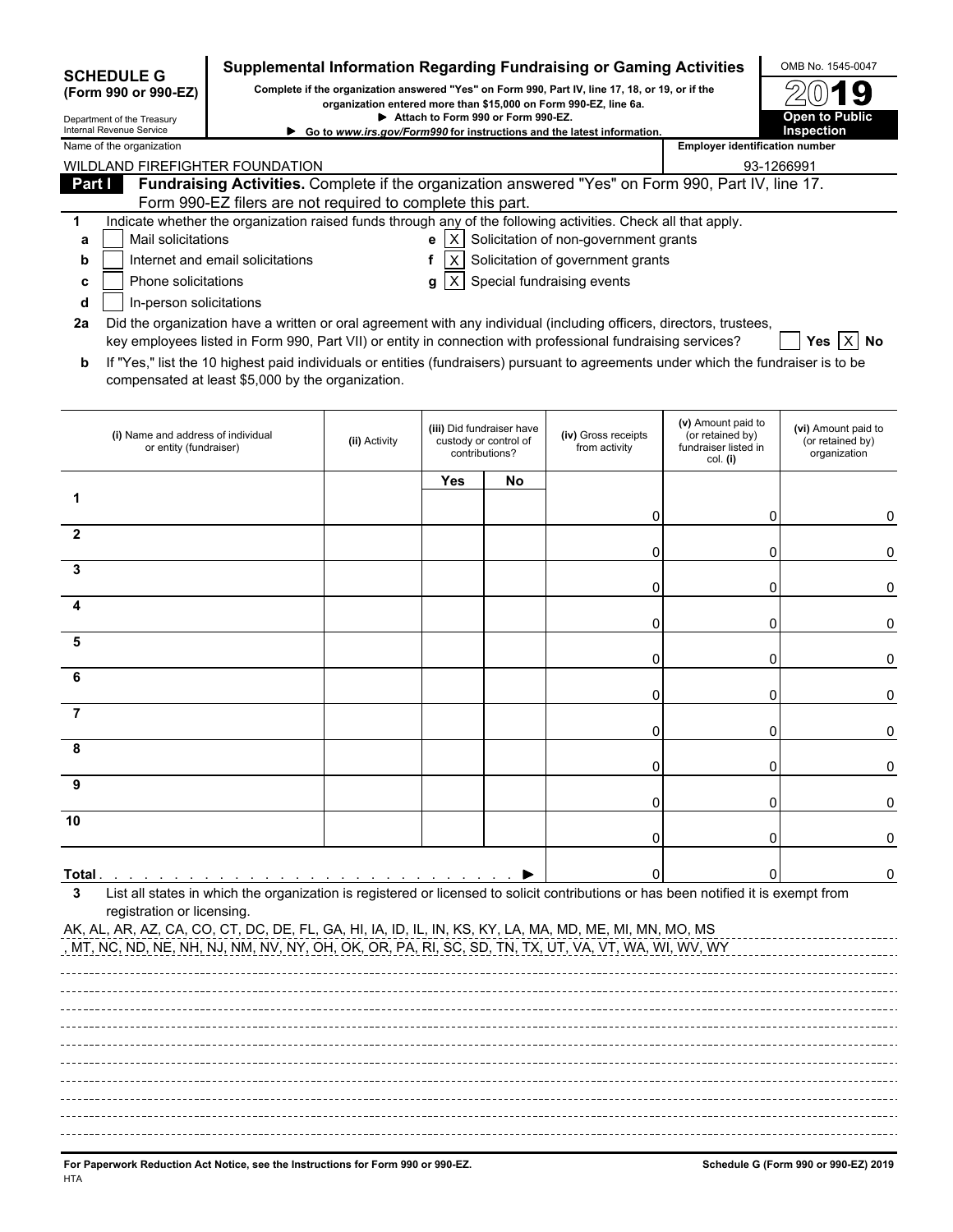**Part II Fundraising Events.** Complete if the organization answered "Yes" on Form 990, Part IV, line 18, or reported more than \$15,000 of fundraising event contributions and gross income on Form 990-EZ, lines 1 and 6b. List

|                 |              | events with gross receipts greater than \$5,000.                                                    |                   |                                                  |                       |                                                     |
|-----------------|--------------|-----------------------------------------------------------------------------------------------------|-------------------|--------------------------------------------------|-----------------------|-----------------------------------------------------|
|                 |              |                                                                                                     | (a) Event $#1$    | (b) Event $#2$                                   | (c) Other events      | (d) Total events                                    |
|                 |              |                                                                                                     | <b>RIP N LIPS</b> | SHOOT FOR LOOT                                   | 8                     | (add col. (a) through                               |
|                 |              |                                                                                                     | (event type)      | (event type)                                     | (total number)        | col. (c)                                            |
| Revenue         |              |                                                                                                     |                   |                                                  |                       |                                                     |
|                 |              | 1 Gross receipts                                                                                    | 55,818            | 53,585                                           | 435,098               | 544,501                                             |
|                 |              |                                                                                                     |                   |                                                  |                       |                                                     |
|                 | $\mathbf{2}$ | Less: Contributions                                                                                 | 2,500             |                                                  | 20,000                | 22,500                                              |
|                 | 3            | Gross income (line 1 minus                                                                          |                   |                                                  |                       |                                                     |
|                 |              | $line 2)$ .                                                                                         | 53,318            | 53,585                                           | 415,098               | 522,001                                             |
|                 |              | Cash prizes                                                                                         |                   |                                                  | $\Omega$              | 0                                                   |
|                 | 4            |                                                                                                     |                   |                                                  |                       |                                                     |
|                 | 5            | Noncash prizes                                                                                      |                   |                                                  | 18,000                | 18,000                                              |
|                 |              |                                                                                                     |                   |                                                  |                       |                                                     |
| Direct Expenses | 6            | Rent/facility costs                                                                                 |                   | 3,000                                            | 5,000                 | 8,000                                               |
|                 |              |                                                                                                     |                   |                                                  |                       |                                                     |
|                 | $7^{\circ}$  | Food and beverages                                                                                  |                   | 3,274                                            | 10,315                | 13,589                                              |
|                 |              |                                                                                                     |                   |                                                  |                       |                                                     |
|                 | 8            | Entertainment                                                                                       | 900               |                                                  | 600                   | 1,500                                               |
|                 |              |                                                                                                     |                   |                                                  |                       |                                                     |
|                 | 9            | Other direct expenses                                                                               | 5,943             | 25,219                                           | 157,990               | 189,152                                             |
|                 |              |                                                                                                     |                   |                                                  |                       |                                                     |
|                 | 10           |                                                                                                     |                   |                                                  | $\blacktriangleright$ | 230,241)                                            |
|                 | 11           |                                                                                                     |                   |                                                  |                       | 291,760                                             |
|                 | Part III     | Gaming. Complete if the organization answered "Yes" on Form 990, Part IV, line 19, or reported more |                   |                                                  |                       |                                                     |
|                 |              | than \$15,000 on Form 990-EZ, line 6a.                                                              |                   |                                                  |                       |                                                     |
| Revenue         |              |                                                                                                     | (a) Bingo         | (b) Pull tabs/instant<br>bingo/progressive bingo | (c) Other gaming      | (d) Total gaming (add<br>col. (a) through col. (c)) |
|                 |              |                                                                                                     |                   |                                                  |                       |                                                     |
|                 | -1           | Gross revenue                                                                                       | 307,322           |                                                  |                       | 307,322                                             |
|                 |              |                                                                                                     |                   |                                                  |                       |                                                     |
|                 | $\mathbf{2}$ | Cash prizes                                                                                         |                   |                                                  |                       | 0                                                   |
|                 |              |                                                                                                     |                   |                                                  |                       |                                                     |
|                 | 3            | Noncash prizes                                                                                      |                   |                                                  |                       | 0                                                   |
| Direct Expenses |              |                                                                                                     |                   |                                                  |                       |                                                     |
|                 | 4            | Rent/facility costs                                                                                 |                   |                                                  |                       | 0                                                   |
|                 |              |                                                                                                     |                   |                                                  |                       |                                                     |
|                 | 5            | Other direct expenses                                                                               |                   |                                                  |                       | 0                                                   |
|                 |              |                                                                                                     | Yes<br><u>%</u>   | Yes<br><u>%</u>                                  | Yes<br>$\frac{9}{6}$  |                                                     |
|                 | 6            | Volunteer labor                                                                                     | <b>No</b>         | <b>No</b>                                        | <b>No</b>             |                                                     |
|                 |              |                                                                                                     |                   |                                                  |                       |                                                     |
|                 | 7            | Direct expense summary. Add lines 2 through 5 in column (d)                                         |                   |                                                  | ▶                     | (0)                                                 |
|                 |              |                                                                                                     |                   |                                                  |                       |                                                     |

|   |                                                                                                                                                                                                | 307,322       |
|---|------------------------------------------------------------------------------------------------------------------------------------------------------------------------------------------------|---------------|
| 9 | Enter the state(s) in which the organization conducts gaming activities:<br>a Is the organization licensed to conduct gaming activities in each of these states?<br><b>b</b> If "No," explain: | l Yes<br>. No |
|   |                                                                                                                                                                                                |               |

| 10a | Ye.<br>No<br>. suspended.<br>s damind licenses revoked<br>. or terminated during<br>tax vear<br>⊧organization'<br>anv<br>Ιt<br>res:<br><b>EXPIGIII.</b><br>---------- |
|-----|-----------------------------------------------------------------------------------------------------------------------------------------------------------------------|
|     |                                                                                                                                                                       |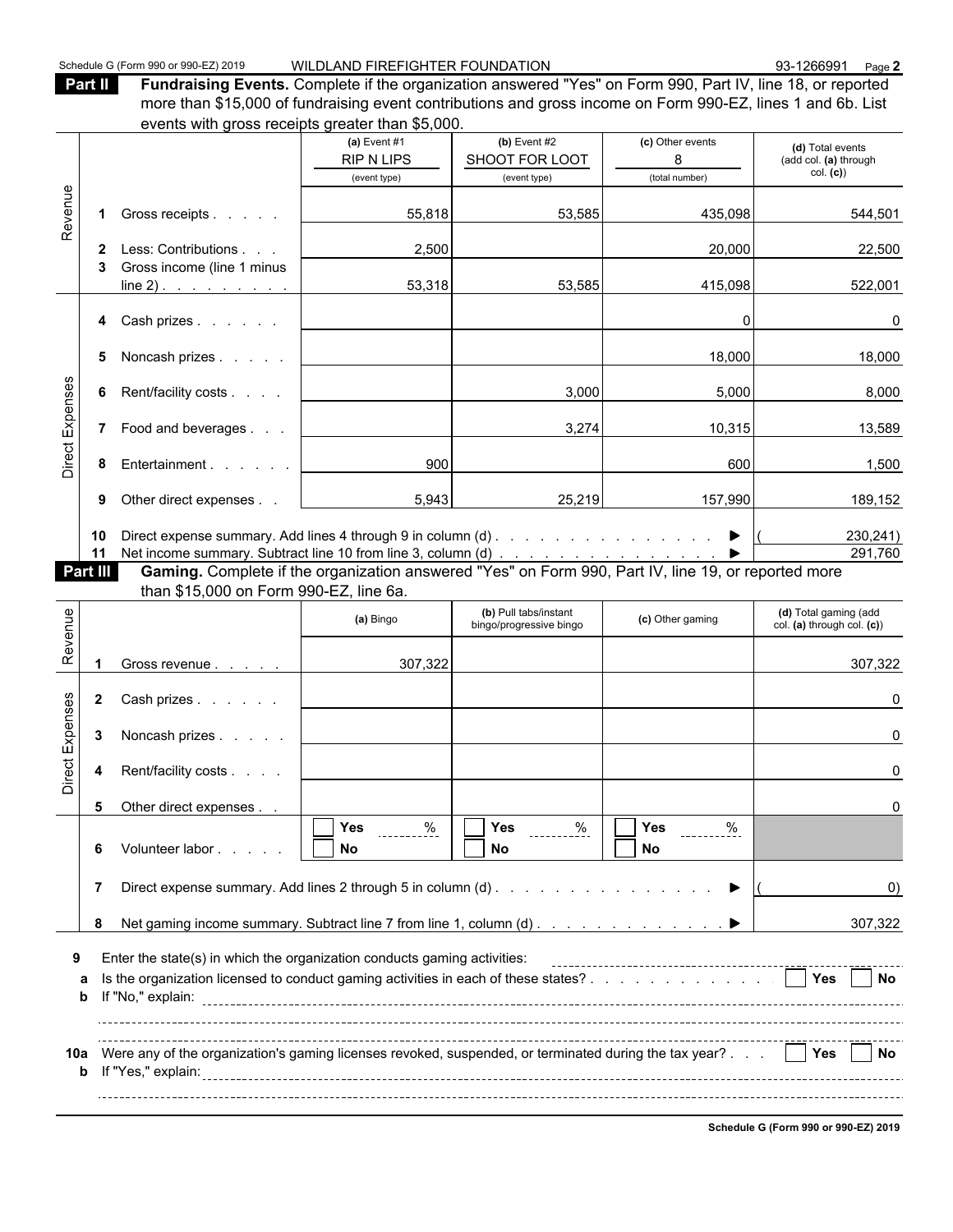|         | Schedule G (Form 990 or 990-EZ) 2019 WILDLAND FIREFIGHTER FOUNDATION                                                                                                                                                     | 93-1266991                           | Page 3        |
|---------|--------------------------------------------------------------------------------------------------------------------------------------------------------------------------------------------------------------------------|--------------------------------------|---------------|
| 11      |                                                                                                                                                                                                                          |                                      |               |
| 12      | Is the organization a grantor, beneficiary or trustee of a trust, or a member of a partnership or other entity                                                                                                           |                                      |               |
| 13<br>a | Indicate the percentage of gaming activity conducted in:                                                                                                                                                                 |                                      | %             |
| b       |                                                                                                                                                                                                                          |                                      | $\frac{0}{0}$ |
| 14      | Enter the name and address of the person who prepares the organization's gaming/special events books and<br>records:                                                                                                     |                                      |               |
|         |                                                                                                                                                                                                                          |                                      |               |
|         |                                                                                                                                                                                                                          |                                      |               |
|         | 15a Does the organization have a contract with a third party from whom the organization receives gaming                                                                                                                  |                                      |               |
| b       | If "Yes," enter the amount of gaming revenue received by the organization $\triangleright$ \$ ______________0 and the                                                                                                    |                                      |               |
|         | amount of gaming revenue retained by the third party $\triangleright$ \$ 0                                                                                                                                               |                                      |               |
| c.      | If "Yes," enter name and address of the third party:                                                                                                                                                                     |                                      |               |
|         |                                                                                                                                                                                                                          |                                      |               |
|         |                                                                                                                                                                                                                          |                                      |               |
| 16      | Gaming manager information:                                                                                                                                                                                              |                                      |               |
|         |                                                                                                                                                                                                                          |                                      |               |
|         |                                                                                                                                                                                                                          |                                      |               |
|         | Description of services provided                                                                                                                                                                                         |                                      |               |
|         | Director/officer<br>Employee<br>  Independent contractor                                                                                                                                                                 |                                      |               |
| 17      | Mandatory distributions:                                                                                                                                                                                                 |                                      |               |
|         | a Is the organization required under state law to make charitable distributions from the gaming proceeds to                                                                                                              | Yes                                  | <b>No</b>     |
| b       | Enter the amount of distributions required under state law to be distributed to other exempt organizations or                                                                                                            |                                      |               |
|         | spent in the organization's own exempt activities during the tax year $\triangleright$ \$                                                                                                                                |                                      | 0             |
| Part IV | Supplemental Information. Provide the explanations required by Part I, line 2b, columns (iii) and (v); and<br>Part III, lines 9, 9b, 10b, 15b, 15c, 16, and 17b, as applicable. Also provide any additional information. |                                      |               |
|         | See instructions.                                                                                                                                                                                                        |                                      |               |
|         |                                                                                                                                                                                                                          |                                      |               |
|         |                                                                                                                                                                                                                          |                                      |               |
|         |                                                                                                                                                                                                                          |                                      |               |
|         |                                                                                                                                                                                                                          |                                      |               |
|         |                                                                                                                                                                                                                          |                                      |               |
|         |                                                                                                                                                                                                                          |                                      |               |
|         |                                                                                                                                                                                                                          |                                      |               |
|         |                                                                                                                                                                                                                          |                                      |               |
|         |                                                                                                                                                                                                                          |                                      |               |
|         |                                                                                                                                                                                                                          | Cabadula C (Farm 000 an 000 FZ) 2046 |               |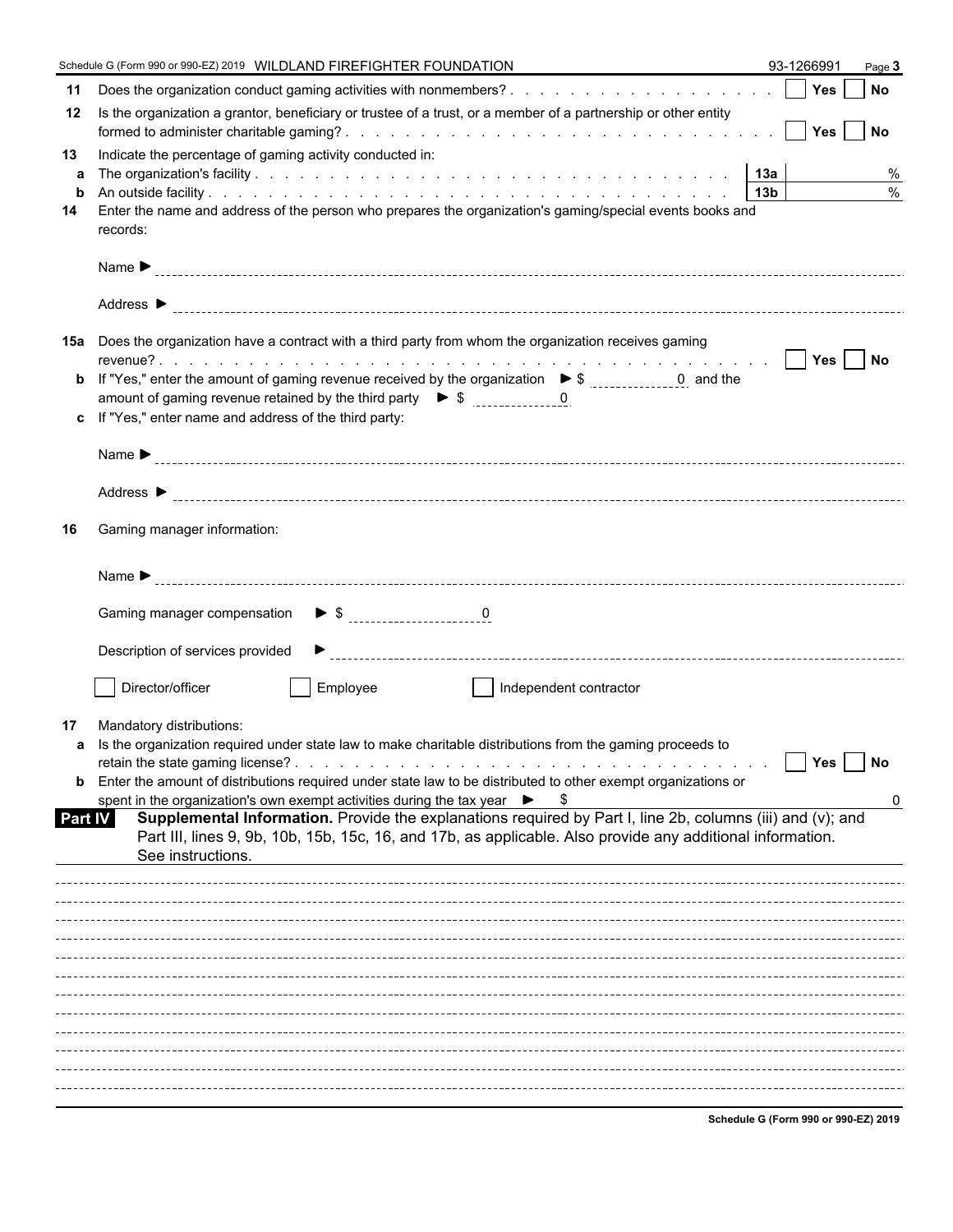| <b>SCHEDULE I</b>                                                                                                                                                                                                                                                                                          |                                                                                                                                                                                                                                                                                                                                                                          |  | <b>Grants and Other Assistance to Organizations,</b>                |  |                                                                                                                                     |                                       | OMB No. 1545-0047<br>2019                |  |  |  |  |  |  |  |  |
|------------------------------------------------------------------------------------------------------------------------------------------------------------------------------------------------------------------------------------------------------------------------------------------------------------|--------------------------------------------------------------------------------------------------------------------------------------------------------------------------------------------------------------------------------------------------------------------------------------------------------------------------------------------------------------------------|--|---------------------------------------------------------------------|--|-------------------------------------------------------------------------------------------------------------------------------------|---------------------------------------|------------------------------------------|--|--|--|--|--|--|--|--|
| (Form 990)                                                                                                                                                                                                                                                                                                 | Governments, and Individuals in the United States<br>Complete if the organization answered "Yes" on Form 990, Part IV, line 21 or 22.                                                                                                                                                                                                                                    |  |                                                                     |  |                                                                                                                                     |                                       |                                          |  |  |  |  |  |  |  |  |
|                                                                                                                                                                                                                                                                                                            |                                                                                                                                                                                                                                                                                                                                                                          |  | Attach to Form 990.                                                 |  |                                                                                                                                     |                                       | <b>Open to Public</b>                    |  |  |  |  |  |  |  |  |
| Department of the Treasury<br>Internal Revenue Service                                                                                                                                                                                                                                                     |                                                                                                                                                                                                                                                                                                                                                                          |  | Inspection<br>Go to www.irs.gov/Form990 for the latest information. |  |                                                                                                                                     |                                       |                                          |  |  |  |  |  |  |  |  |
| Name of the organization                                                                                                                                                                                                                                                                                   |                                                                                                                                                                                                                                                                                                                                                                          |  |                                                                     |  |                                                                                                                                     | <b>Employer identification number</b> |                                          |  |  |  |  |  |  |  |  |
| WILDLAND FIREFIGHTER FOUNDATION                                                                                                                                                                                                                                                                            |                                                                                                                                                                                                                                                                                                                                                                          |  |                                                                     |  |                                                                                                                                     |                                       | 93-1266991                               |  |  |  |  |  |  |  |  |
| <b>General Information on Grants and Assistance</b><br>Part I                                                                                                                                                                                                                                              |                                                                                                                                                                                                                                                                                                                                                                          |  |                                                                     |  |                                                                                                                                     |                                       |                                          |  |  |  |  |  |  |  |  |
| Does the organization maintain records to substantiate the amount of the grants or assistance, the grantees' eligibility for the grants or assistance, and<br>$\mathbf 1$<br>Describe in Part IV the organization's procedures for monitoring the use of grant funds in the United States.<br>$\mathbf{2}$ |                                                                                                                                                                                                                                                                                                                                                                          |  |                                                                     |  |                                                                                                                                     |                                       | $\boxed{X}$ Yes $\boxed{\phantom{1}}$ No |  |  |  |  |  |  |  |  |
| <b>Part II</b>                                                                                                                                                                                                                                                                                             |                                                                                                                                                                                                                                                                                                                                                                          |  |                                                                     |  | Grants and Other Assistance to Domestic Organizations and Domestic Governments. Complete if the organization answered "Yes" on Form |                                       |                                          |  |  |  |  |  |  |  |  |
| 1 (a) Name and address of organization<br>or government                                                                                                                                                                                                                                                    | 990, Part IV, line 21, for any recipient that received more than \$5,000. Part II can be duplicated if additional space is needed.<br>(f) Method of valuation<br>$(b)$ EIN<br>(c) IRC section<br>(d) Amount of cash<br>(e) Amount of non-<br>(g) Description of<br>(book, FMV, appraisal,<br>(if applicable)<br>cash assistance<br>noncash assistance<br>grant<br>other) |  |                                                                     |  |                                                                                                                                     |                                       |                                          |  |  |  |  |  |  |  |  |
| (1)<br>_________________________________                                                                                                                                                                                                                                                                   |                                                                                                                                                                                                                                                                                                                                                                          |  |                                                                     |  |                                                                                                                                     |                                       |                                          |  |  |  |  |  |  |  |  |
| (2)                                                                                                                                                                                                                                                                                                        |                                                                                                                                                                                                                                                                                                                                                                          |  |                                                                     |  |                                                                                                                                     |                                       |                                          |  |  |  |  |  |  |  |  |
| $(3)$                                                                                                                                                                                                                                                                                                      |                                                                                                                                                                                                                                                                                                                                                                          |  |                                                                     |  |                                                                                                                                     |                                       |                                          |  |  |  |  |  |  |  |  |
| (4)                                                                                                                                                                                                                                                                                                        |                                                                                                                                                                                                                                                                                                                                                                          |  |                                                                     |  |                                                                                                                                     |                                       |                                          |  |  |  |  |  |  |  |  |
| (5)<br>__________________________________                                                                                                                                                                                                                                                                  |                                                                                                                                                                                                                                                                                                                                                                          |  |                                                                     |  |                                                                                                                                     |                                       |                                          |  |  |  |  |  |  |  |  |
| (6)                                                                                                                                                                                                                                                                                                        |                                                                                                                                                                                                                                                                                                                                                                          |  |                                                                     |  |                                                                                                                                     |                                       |                                          |  |  |  |  |  |  |  |  |
| (7)                                                                                                                                                                                                                                                                                                        |                                                                                                                                                                                                                                                                                                                                                                          |  |                                                                     |  |                                                                                                                                     |                                       |                                          |  |  |  |  |  |  |  |  |
| (8)                                                                                                                                                                                                                                                                                                        |                                                                                                                                                                                                                                                                                                                                                                          |  |                                                                     |  |                                                                                                                                     |                                       |                                          |  |  |  |  |  |  |  |  |
| (9)<br>________________________________                                                                                                                                                                                                                                                                    |                                                                                                                                                                                                                                                                                                                                                                          |  |                                                                     |  |                                                                                                                                     |                                       |                                          |  |  |  |  |  |  |  |  |
| (10)<br>--------------------------------                                                                                                                                                                                                                                                                   |                                                                                                                                                                                                                                                                                                                                                                          |  |                                                                     |  |                                                                                                                                     |                                       |                                          |  |  |  |  |  |  |  |  |
| (11)                                                                                                                                                                                                                                                                                                       |                                                                                                                                                                                                                                                                                                                                                                          |  |                                                                     |  |                                                                                                                                     |                                       |                                          |  |  |  |  |  |  |  |  |
| (12)                                                                                                                                                                                                                                                                                                       |                                                                                                                                                                                                                                                                                                                                                                          |  |                                                                     |  |                                                                                                                                     |                                       |                                          |  |  |  |  |  |  |  |  |

For Paperwork Reduction Act Notice, see the Instructions for Form 990. *Schedule I (Form 990)* (2019) **Schedule I (Form 990)** (2019)

HTA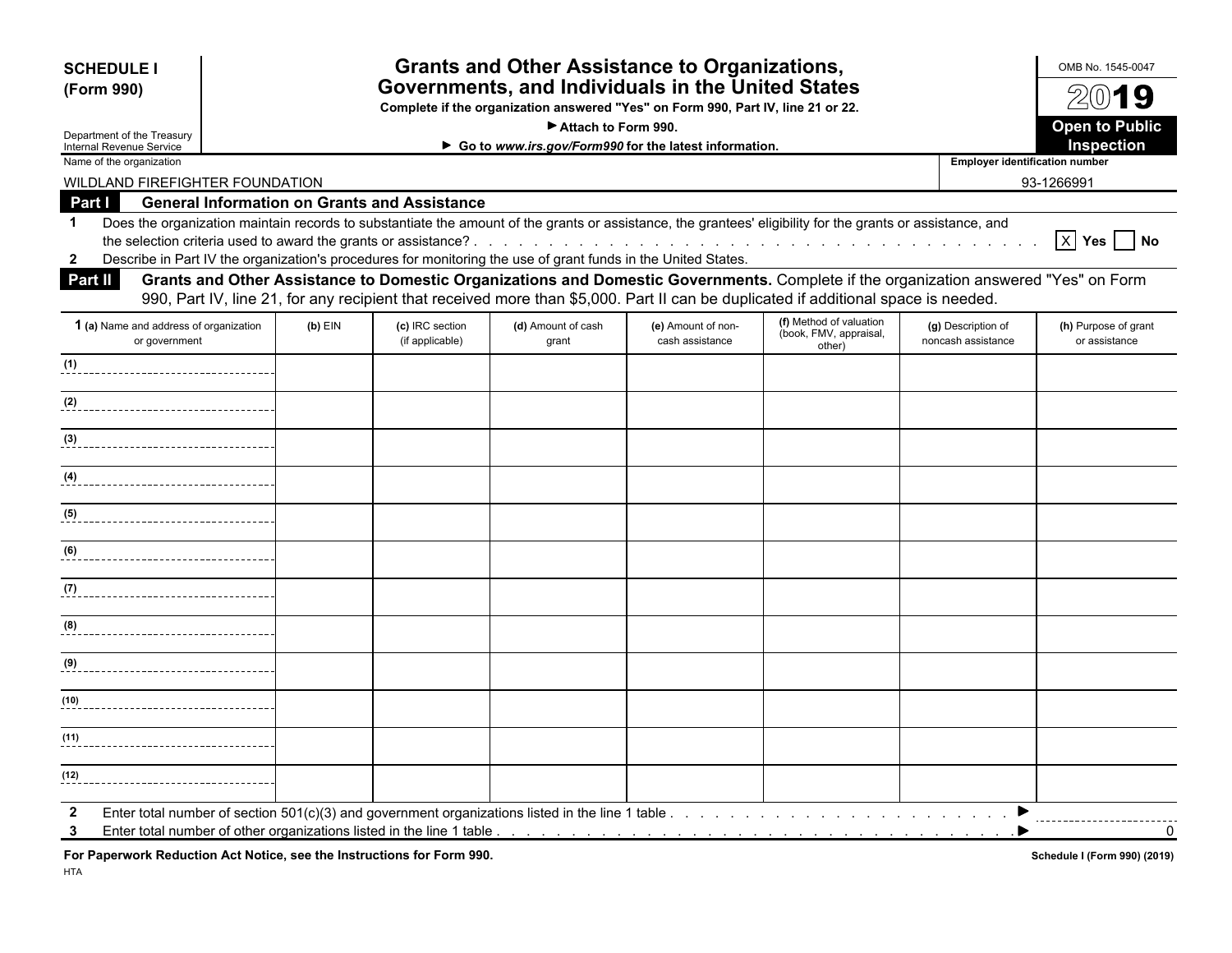Schedule I (Form 990) (2019) Page **2**

## **Part III** Grants and Other Assistance to Domestic Individuals. Complete if the organization answered "Yes" on Form 990, Part IV, line 22. Part III can be duplicated if additional space is needed.

| (a) Type of grant or assistance                                                                                                                             | (b) Number of<br>recipients | (c) Amount of<br>cash grant | (d) Amount of<br>noncash assistance | (e) Method of valuation (book,<br>FMV, appraisal, other) | (f) Description of noncash assistance |
|-------------------------------------------------------------------------------------------------------------------------------------------------------------|-----------------------------|-----------------------------|-------------------------------------|----------------------------------------------------------|---------------------------------------|
| Cash Award for Fallen Firefighters' Families<br>$\mathbf{1}$                                                                                                |                             | 63,217                      | 33,665                              | Book                                                     | Travel, Meals, Books                  |
| Cash Award for Injured Firefighters                                                                                                                         |                             |                             |                                     |                                                          | Travel, Meals, Books                  |
| $\overline{\mathbf{2}}$                                                                                                                                     |                             | 151,380                     | 25,084                              | Book                                                     |                                       |
| Santa's Helper Award to Firefighter Families in<br>3 Need                                                                                                   |                             |                             | 20,373                              | Book                                                     | Toys & Gifts for Children             |
| Benevolence for Firefighters' Hardship                                                                                                                      |                             | 80,356                      |                                     | Book                                                     |                                       |
| 5                                                                                                                                                           |                             |                             |                                     |                                                          |                                       |
| 6                                                                                                                                                           |                             |                             |                                     |                                                          |                                       |
|                                                                                                                                                             |                             |                             |                                     |                                                          |                                       |
| Supplemental Information. Provide the information required in Part I, line 2; Part III, column (b); and any other additional information.<br><b>Part IV</b> |                             |                             |                                     |                                                          |                                       |
|                                                                                                                                                             |                             |                             |                                     |                                                          |                                       |
|                                                                                                                                                             |                             |                             |                                     |                                                          |                                       |
|                                                                                                                                                             |                             |                             |                                     |                                                          |                                       |
|                                                                                                                                                             |                             |                             |                                     |                                                          |                                       |
|                                                                                                                                                             |                             |                             |                                     |                                                          |                                       |
|                                                                                                                                                             |                             |                             |                                     |                                                          |                                       |
|                                                                                                                                                             |                             |                             |                                     |                                                          |                                       |
|                                                                                                                                                             |                             |                             |                                     |                                                          |                                       |
|                                                                                                                                                             |                             |                             |                                     |                                                          |                                       |
|                                                                                                                                                             |                             |                             |                                     |                                                          |                                       |
|                                                                                                                                                             |                             |                             |                                     |                                                          |                                       |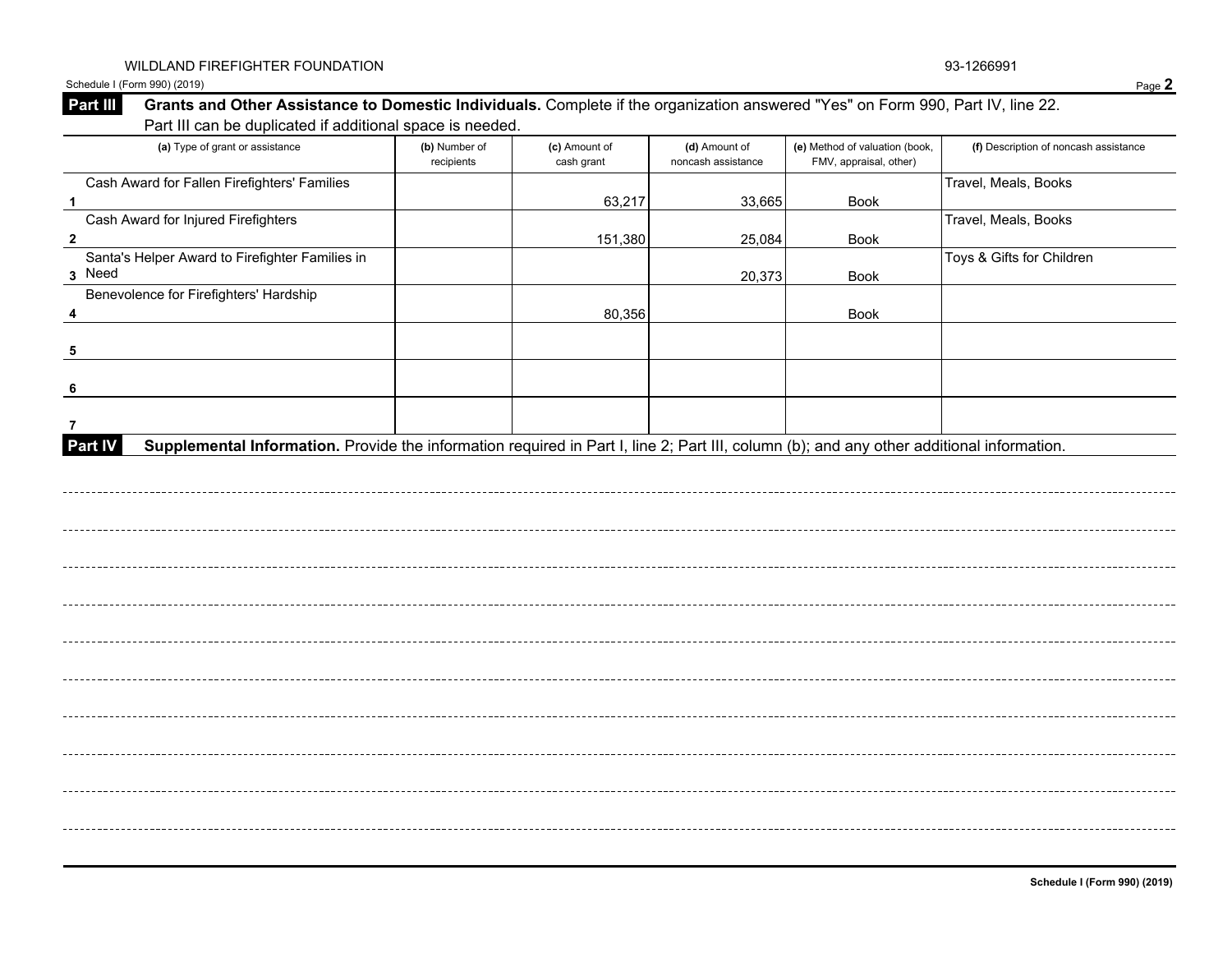## **SCHEDULE O Supplemental Information to Form 990 or 990-EZ OMB No. 1545-0047**

**(Form 990 or 990-EZ) Complete to provide information for responses to specific questions on Form 990 or 990-EZ or to provide any additional information.** ▶ Attach to Form 990 or 990-EZ. **Department of Public** Open to Public

**Go to** *www.irs.gov/Form990* **for the latest information. Inspection**



Department of the Treasury Internal Revenue Service Name of the organization<br>**Name of the organization** 

#### WILDLAND FIREFIGHTER FOUNDATION 83-1266991

| Form 990, Part VI, Section A, Line 2: Executive Director Vicki Minor and Burk Minor are mother |
|------------------------------------------------------------------------------------------------|
| and son.                                                                                       |
| Form 990, Part VI, Section B, Line 11b: WFF distributes copies of the 990 return to all board  |
| members for their review.                                                                      |
| Form 990, Part VI, Section B, Line 12c: The WFF board requires each member to be aware of and  |
| in compliance with the WFF conflice of interest policy. Board members are reminded during the  |
| annual meeting, and any new members are made aware upon being voted onto the board.            |
| Form 990, Part VI, Section B, Line 15: WFF requires a comparability study regarding            |
| compensation for all primary salaried positions. The WFF board then reviews the study and      |
| makes the decisions accordingly.                                                               |
| Form 990, Part VI, Section C, Line 19: WFF governing documents, conflict of interest policy,   |
| financial statements and 990 returns are made available to the public upon request, as well as |
| on the WFF website and the Guidestar.org website.                                              |
|                                                                                                |
| Form 990, Part XI, Line 9: WFF Founder and Executive Director, Vicki Minor, loaned the         |
| organization monies during the initial years of the organization. It was understood at that    |
| time that the loan would be repaid in the future when funds were available. The loan had not   |
| been carried in the 990. The WFF board met and, after substantiating the amount of the         |
| original loan, decided to begin paying the interest-free loan. The entire amount of the loan   |
| \$138,535 was then offset against retained earnings, and a portion paid in 2019, leaving a     |
| balance of \$83,156 as of 12-31-19 as reported in the liabilities section on page 11 of the    |
| 990.                                                                                           |
|                                                                                                |
|                                                                                                |
|                                                                                                |
|                                                                                                |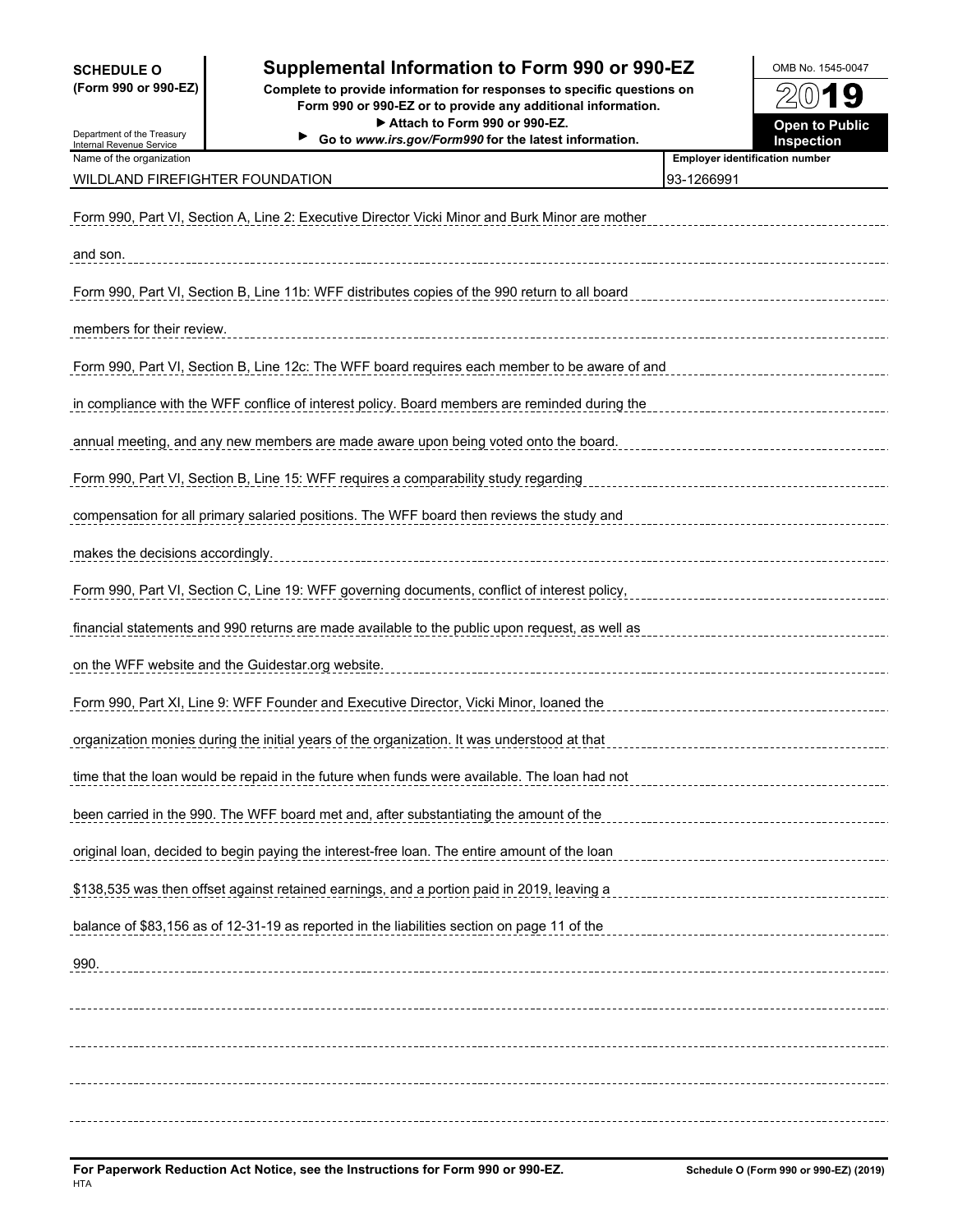| Schedule O (Form 990 or 990-EZ) (2019) | $\overline{2}$<br>Page                |
|----------------------------------------|---------------------------------------|
| Name of the organization               | <b>Employer identification number</b> |
| WILDLAND FIREFIGHTER FOUNDATION        | 93-1266991                            |
|                                        |                                       |
|                                        |                                       |
|                                        |                                       |
|                                        |                                       |
|                                        |                                       |
|                                        |                                       |
|                                        |                                       |
|                                        |                                       |
|                                        |                                       |
|                                        |                                       |
|                                        |                                       |
|                                        |                                       |
|                                        |                                       |
|                                        |                                       |
|                                        |                                       |
|                                        |                                       |
|                                        |                                       |
|                                        |                                       |
|                                        |                                       |
|                                        |                                       |
|                                        |                                       |
|                                        |                                       |
|                                        |                                       |
|                                        |                                       |
|                                        |                                       |
|                                        |                                       |
|                                        |                                       |
|                                        |                                       |
|                                        |                                       |
|                                        |                                       |
|                                        |                                       |
|                                        |                                       |
|                                        |                                       |
|                                        |                                       |
|                                        |                                       |
|                                        |                                       |
|                                        |                                       |
|                                        |                                       |
|                                        |                                       |
|                                        |                                       |
|                                        |                                       |
|                                        |                                       |
|                                        |                                       |
|                                        |                                       |
|                                        |                                       |
|                                        |                                       |
|                                        |                                       |
|                                        |                                       |
|                                        |                                       |
|                                        |                                       |
|                                        |                                       |
|                                        |                                       |
|                                        |                                       |